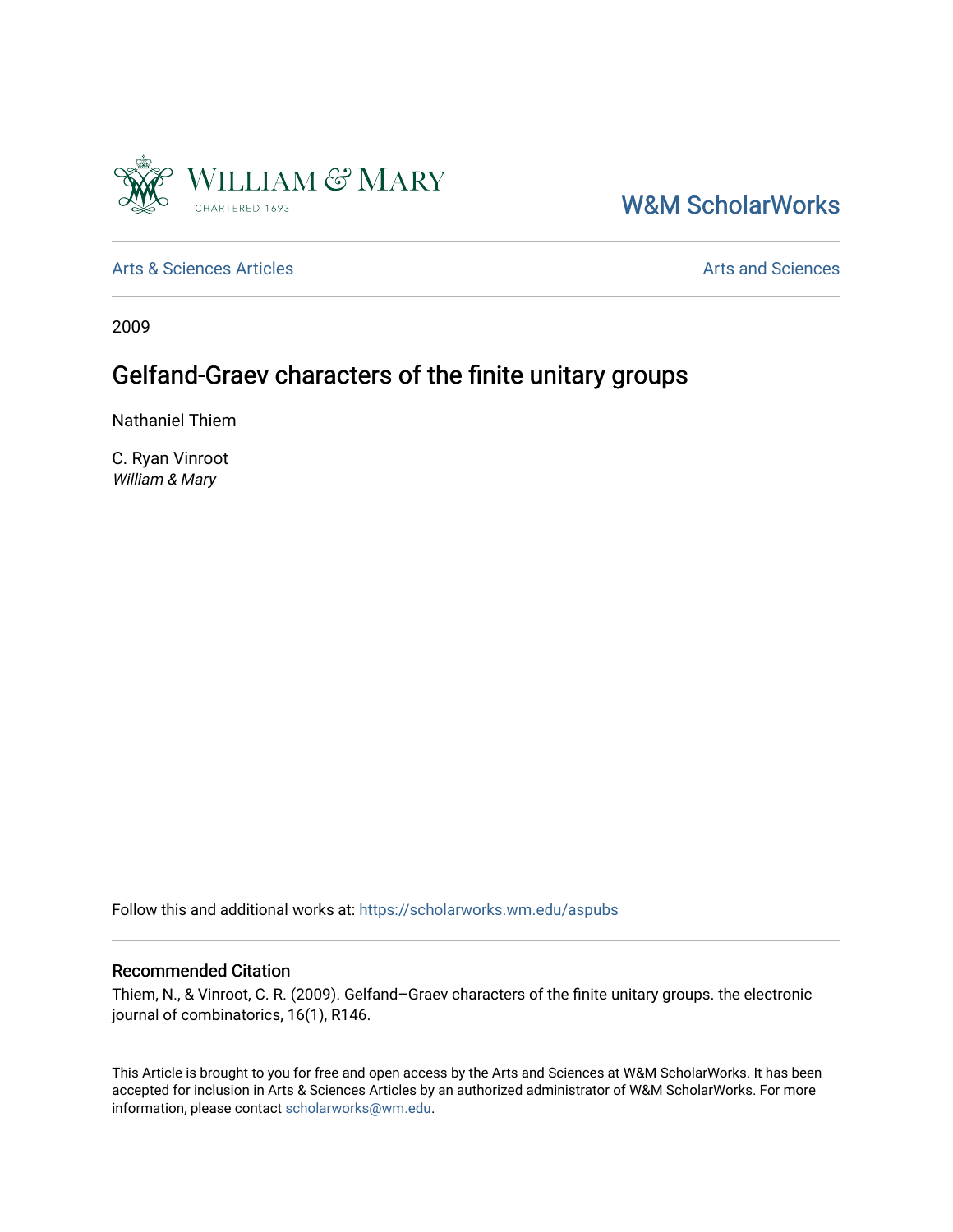# Restricting supercharacters of the finite group of unipotent uppertriangular matrices

Nathaniel Thiem<sup>∗</sup>

Vidya Venkateswaran†

Department of Mathematics University of Colorado at Boulder thiemn@colorado.edu

Department of Mathematics California Institute of Technology vidyav@caltech.edu

Submitted: Aug 22, 2008; Accepted: Feb 9, 2009; Published: Feb 20, 2009 Mathematics Subject Classification: 05E99, 20C33

#### Abstract

It is well-known that understanding the representation theory of the finite group of unipotent upper-triangular matrices  $U_n$  over a finite field is a wild problem. By instead considering approximately irreducible representations (supercharacters), one obtains a rich combinatorial theory analogous to that of the symmetric group, where we replace partition combinatorics with set-partitions. This paper studies the supercharacter theory of a family of subgroups that interpolate between  $U_{n-1}$  and  $U_n$ . We supply several combinatorial indexing sets for the supercharacters, supercharacter formulas for these indexing sets, and a combinatorial rule for restricting supercharacters from one group to another. A consequence of this analysis is a Pieri-like restriction rule from  $U_n$  to  $U_{n-1}$  that can be described on set-partitions (analogous to the corresponding symmetric group rule on partitions).

### 1 Introduction

The representation theory of the finite group of upper-triangular matrices  $U_n$  is a wellknown wild problem. Therefore, it came as somewhat of a surprise when C. André was able to show that by merely "clumping" together some of the conjugacy classes and some of the irreducible representations one attains a workable approximation to the representation theory of  $U_n$  [1, 2, 3, 4]. In his Ph.D. thesis [14], N. Yan showed how the algebraic geometry of the original construction could be replaced by more elementary constructions. E. Arias-Castro, P. Diaconis, and R. Stanley [8] were then able to demonstrate that this theory can in fact be used to study random walks on  $U_n$  using techniques that traditionally required

<sup>∗</sup>The authors would like to thank Diaconis and Marberg for many enlightening discussions regarding this work, and anonymous referees for their comments.

<sup>†</sup>Part of this work is Venkateswaran's honors thesis at Stanford University.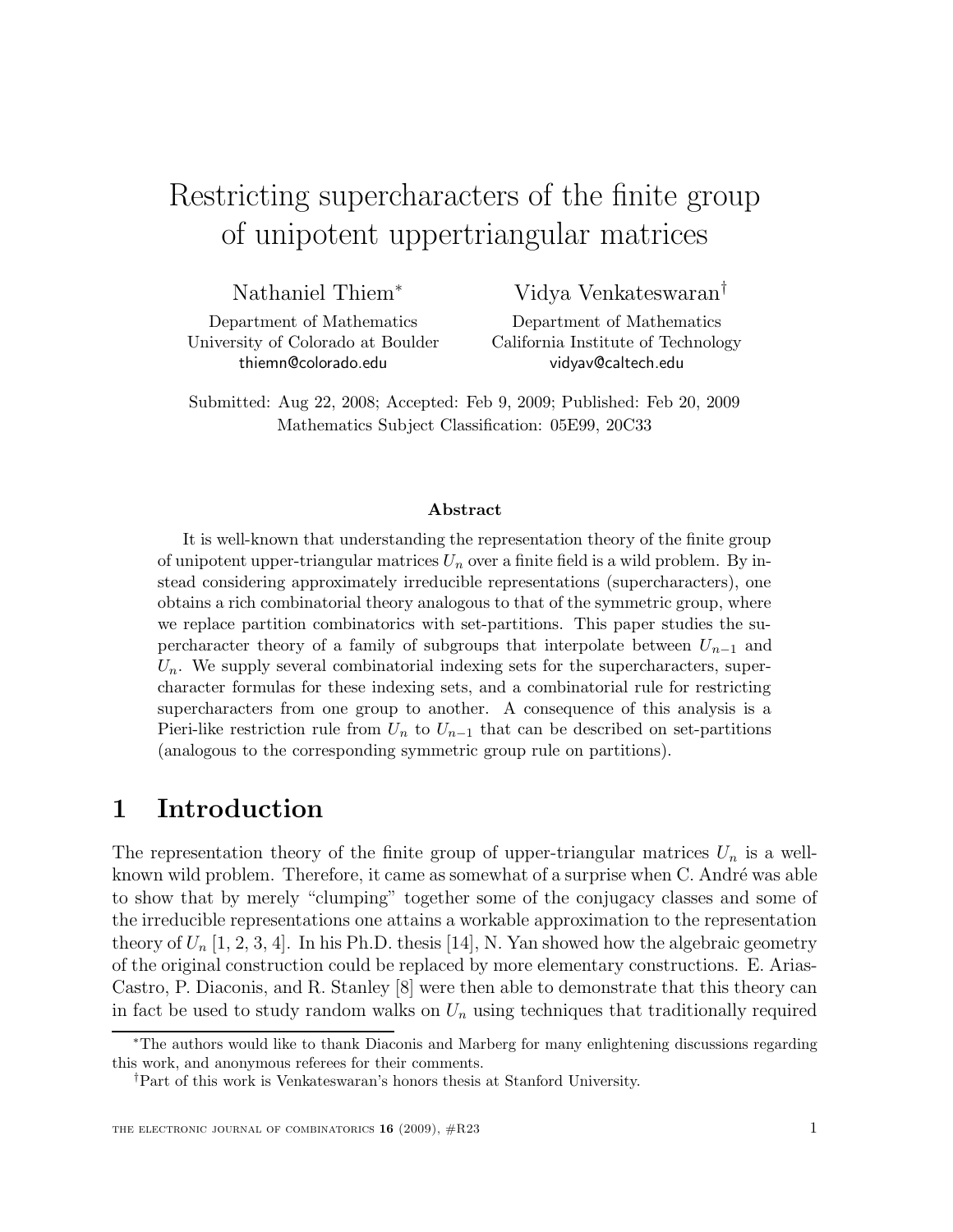knowledge of the full character theory [11]. Thus, the approximation is fine enough to be useful, but coarse enough to be computable.

André's approximate theory also has a remarkable combinatorial structure that recalls the classical connection between the representation theory of the symmetric group and partition combinatorics. In this case, we replace partition with set-partitions, so that

$$
\left\{\n\begin{array}{c}\n\text{Almost irreducible} \\
\text{representations of } U_n\n\end{array}\n\right\} \xrightarrow{1-1} \left\{\n\begin{array}{c}\n\text{Set partitions} \\
\text{of } \{1, 2, \ldots, n\}\n\end{array}\n\right\}.
$$

In particular, the number of almost irreducible representations is a Bell number (or more generally a  $q$ -analogue of a Bell number). One of the main results of this paper is to extend the analogy with the symmetric group by giving a combinatorial Pieri-like formula for set-partitions that corresponds to restriction in  $U_n$ .

Our strategy is to study a family of groups – called pattern groups – that interpolate between  $U_n$  and  $U_{n-1}$ . A pattern group is a unipotent matrix group associated to a poset P of  $\{1, 2, \ldots, n\}$  subject to the condition that the  $(i, j)$ th can be nonzero only if  $i \leq j$ in  $P$  (a group version of the incidence algebra of  $P$ ). For example,  $U_n$  is the pattern group associated to the poset  $1 \prec 2 \prec \cdots \prec n$ , and our interpolating pattern groups are associated to the posets  $2 \prec 3 \prec \cdots \prec n$  and  $1 \prec m$  for some  $1 \prec m \leq n$ .

In [10], P. Diaconis and M. Isaacs generalized André's theory to the notion of a supercharacter theory for arbitrary finite groups, where irreducible characters are replaced by supercharacters and conjugacy classes are replaced by superclasses. In particular, their paper generalized André's original construction by giving a supercharacter theory for pattern groups (and even more generally algebra groups). The combinatorics of these supercharacter theories for general pattern groups is not yet understood: there seems to be a constant tension between the set partition combinatorics of  $U_n$  and the underlying poset  $P$  (see, for example, [12]). In particular, lengthy anti-chains seem to imply more complicated combinatorics. Another main result of this paper is to work out the combinatorics for the set of interpolating subgroups, demonstrating that while for these posets the combinatorics becomes more technical, it remains computable.

In [10], Diaconis and Isaacs also showed that the restriction of a supercharacter between pattern groups is a  $\mathbb{Z}_{\geq 0}$ -linear combination of supercharacters in the subgroup. However, even for  $U_m \subseteq U_n$ , these coefficients are not well understood (and also depend on the particular embedding of  $U_m$  in  $U_n$ ). This paper offers a first step in understanding this problem giving an algorithm for computing coefficients. In general, these will be polynomials in the size  $q$  of the underlying finite field, but it is unknown what these coefficients might count.

Section 2 reviews the basics of supercharacter theory and pattern groups. Section 3 defines the interpolating subgroups  $U_{(m)}$ , and finds two different sets of natural superclass and supercharacter representatives, which we call comb representatives and path representatives. Section 4 uses a general character formula from [12] to determine character formulas for both comb and path representatives. The character formula for comb representatives – Theorem  $4.1$  – is easier to compute directly, but the path representative character formula – Theorem 4.3 – has a more pleasing combinatorial structure. Section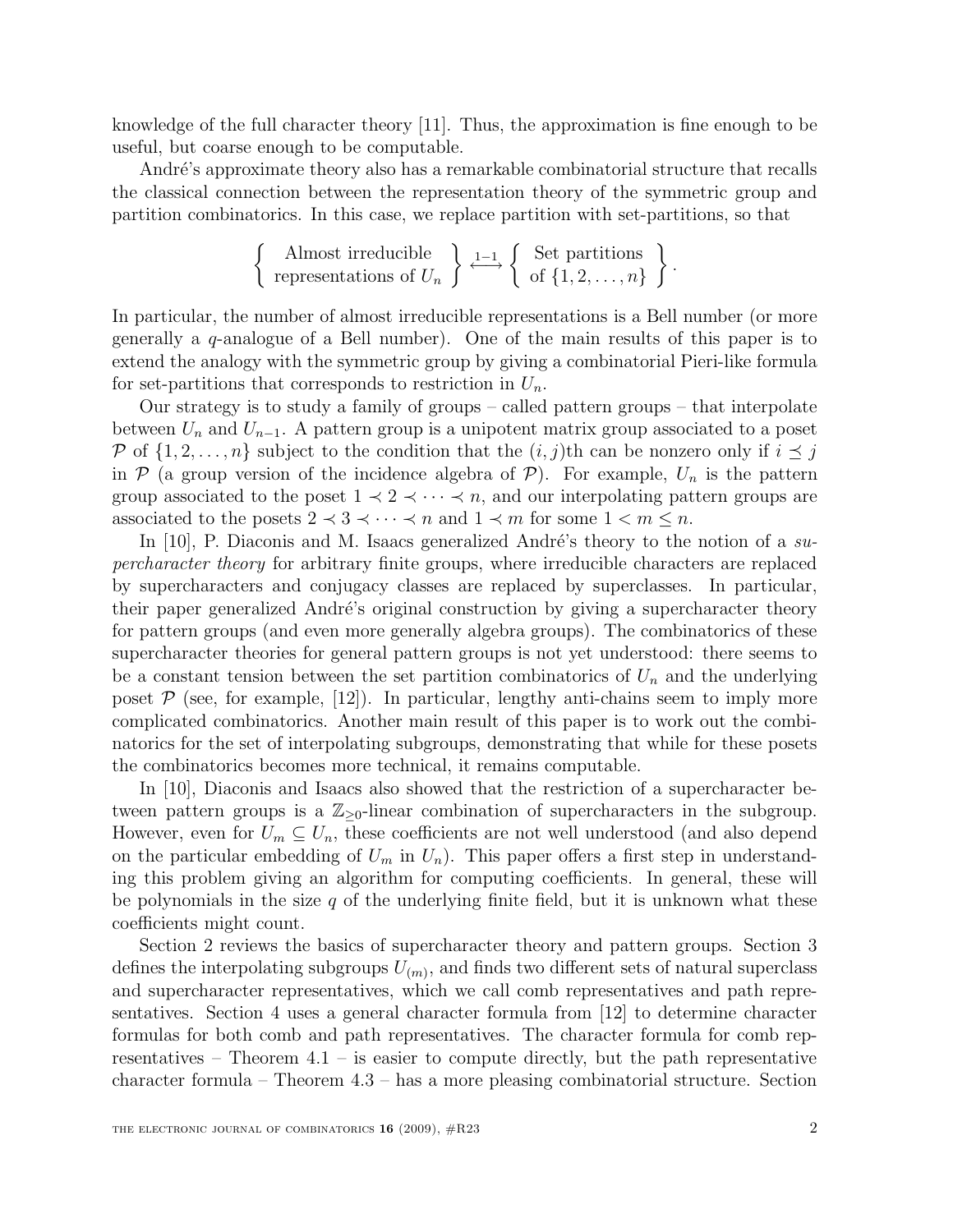5 uses the character formulas to derive a restriction rule for the interpolating subgroups given in Theorem 5.1. Corollary 5.1 iterates these restrictions to deduce a recursive decomposition formula for the restriction from  $U_n$  to  $U_{n-1}$ .

This paper is the companion paper to [13], which studies the superinduction of supercharacters. Other work related to supercharacter theory of unipotent groups, include C. André and A. Neto's exploration of supercharacter theories for unipotent groups of Lie types  $B, C$ , and  $D$  [5], C. André and A. Nicolás' analysis of supertheories over other rings [6], and an intriguing possible connection between supercharacter theories and Boyarchenko and Drinfeld's work on L-packets [9].

# 2 Preliminaries

This section reviews several topics fundamental to our main results: Supercharacter theories, pattern groups, and a character formula for pattern groups.

### 2.1 Supertheories

Let G be a group. As defined in [10], a *supercharacter theory* for G is a partition  $S^{\vee}$  of the elements of G and a set of characters  $S$ , such that

- (a)  $|\mathcal{S}| = |\mathcal{S}^{\vee}|,$
- (b) Each  $S \in \mathcal{S}^{\vee}$  is a union of conjugacy classes,
- (c) For each irreducible character  $\gamma$  of G, there exists a unique  $\chi \in \mathcal{S}$  such that

$$
\langle \gamma, \chi \rangle > 0,
$$

where  $\langle , \rangle$  is the usual innerproduct on class functions,

(d) Every  $\chi \in \mathcal{S}$  is constant on the elements of  $\mathcal{S}^{\vee}$ .

We call  $\mathcal{S}^{\vee}$  the set of *superclasses* and  $\mathcal{S}$  the set of *supercharacters*. Note that every group has two trivial supercharacter theories – the usual character theory and the supercharacter theory with  $S^{\vee} = \{\{1\}, G \setminus \{1\}\}\$ and  $S = \{\mathbb{1}, \gamma_G - \mathbb{1}\}\$ , where  $\mathbb{1}$  is the trivial character of G and  $\gamma_G$  is the regular character.

There are many ways to construct supercharacter theories, but this paper will study a particular version developed in [10] to generalize André's original construction to a larger family of groups called algebra groups.

### 2.2 Pattern groups

While many results can be stated in the generality of algebra groups, frequently statements become simpler if we restrict our attention to a subfamily called pattern groups. We follow the construction of [10] for the superclasses and supercharacters of pattern groups.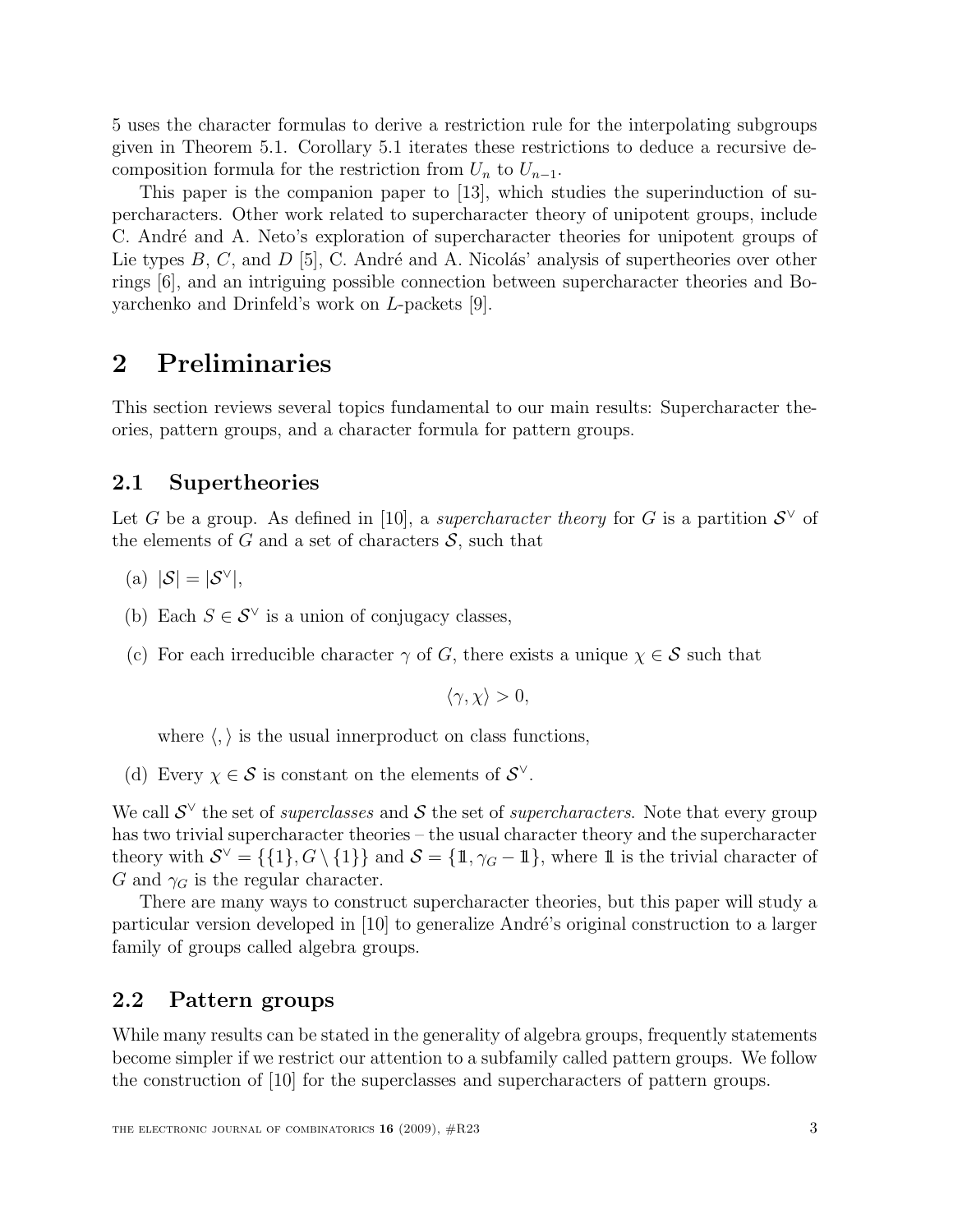Let  $U_n$  denote the set of  $n \times n$  unipotent upper-triangular matrices with entries in the finite field  $\mathbb{F}_q$  of q elements. For any poset  $\mathcal P$  on the set  $\{1, 2, \ldots, n\}$ , the pattern group  $U_{\mathcal{P}}$  is given by

$$
U_{\mathcal{P}} = \{ u \in U_n \mid u_{ij} \neq 0 \text{ implies } i \leq j \text{ in } \mathcal{P} \}.
$$

This family of groups includes unipotent radicals of rational parabolic subgroups of the finite general linear groups  $GL_n(\mathbb{F}_q)$ ; the group  $U_n$  is the pattern group corresponding to the total order  $1 < 2 < 3 < \cdots < n$ .

The group  $U_{\mathcal{P}}$  acts on the  $\mathbb{F}_q$ -algebra

$$
\mathfrak{n}_{\mathcal{P}} = \{u - 1 \mid u \in U_{\mathcal{P}}\}
$$

by left and right multiplication. Two elements  $u, v \in U_{\mathcal{P}}$  are in the same superclass if  $u-1$  and  $v-1$  are in the same two-sided orbit of  $\mathfrak{n}_{\mathcal{P}}$ . Note that since every element of  $U_{\mathcal{P}}$  can be decomposed as a product of elementary matrices, every element in the orbit containing  $v - 1 \in \mathfrak{n}_p$  can be obtained by applying a sequence of the following row and column operations.

- (a) A scalar multiple of row j may be added to row i if  $j > i$  in  $P$ ,
- (b) A scalar multiple of column k may be added to column l if  $k < l$  in P.

There are also left and right actions of  $U_{\mathcal{P}}$  on the dual space  $\mathfrak{n}_{\mathcal{P}}^* = \text{Hom}_{\mathbb{F}_q}(\mathfrak{n}_{\mathcal{P}}, \mathbb{F}_q)$ given by

$$
(u\lambda v)(x-1) = \lambda(u^{-1}(x-1)v^{-1}), \quad \text{where } \lambda \in \mathfrak{n}_\mathcal{P}^*, u, v, x \in U_\mathcal{P}.
$$

Fix a nontrivial group homomorphism  $\theta : \mathbb{F}_q^+ \to \mathbb{C}^\times$ . The *supercharacter*  $\chi^{\lambda}$  with representative  $\lambda \in \mathfrak{n}_{\mathcal{P}}^*$  is  $|TT|$   $\lambda$ |

$$
\chi^{\lambda} = \frac{|U_{\mathcal{P}}\lambda|}{|U_{\mathcal{P}}\lambda U_{\mathcal{P}}|} \sum_{\mu \in U_{\mathcal{P}}\lambda U_{\mathcal{P}}} \theta \circ (-\mu).
$$

We identify the functions  $\lambda \in \mathfrak{n}_{\mathcal{P}}^*$  with matrices by the vector space isomorphism,

$$
[\cdot]: \quad \mathfrak{n}_{\mathcal{P}}^* \quad \longrightarrow \quad \mathfrak{p}_{\lambda} = \sum_{i < j \in \mathcal{P}} \frac{M_n(\mathbb{F}_q)/\mathfrak{n}_{\mathcal{P}}^{\perp}}{\lambda_{ij}(e_{ij} + \mathfrak{n}_{\mathcal{P}}^{\perp})},\tag{1}
$$

where  $e_{ij} \in \mathfrak{n}_{\mathcal{P}}$  has  $(i, j)$  entry 1 and zeroes elsewhere,  $\lambda_{ij} = \lambda(e_{ij})$ , and

$$
M_n(\mathbb{F}_q) = \{ n \times n \text{ matrices with entries in } \mathbb{F}_q \},
$$
  

$$
\mathfrak{n}_P^{\perp} = \{ y \in M_n(\mathbb{F}_q) \mid y_{ij} = 0 \text{ for all } i < j \text{ in } \mathcal{P} \}.
$$

We will typically choose the quotient representative to be in  $\mathfrak{n}_p$ . Then, as with superclasses, every element in the orbit containing  $\lambda \in \mathfrak{n}_{\mathcal{P}}^*$  can be obtained by applying a sequence of the following row and column operations to  $[\lambda]$ .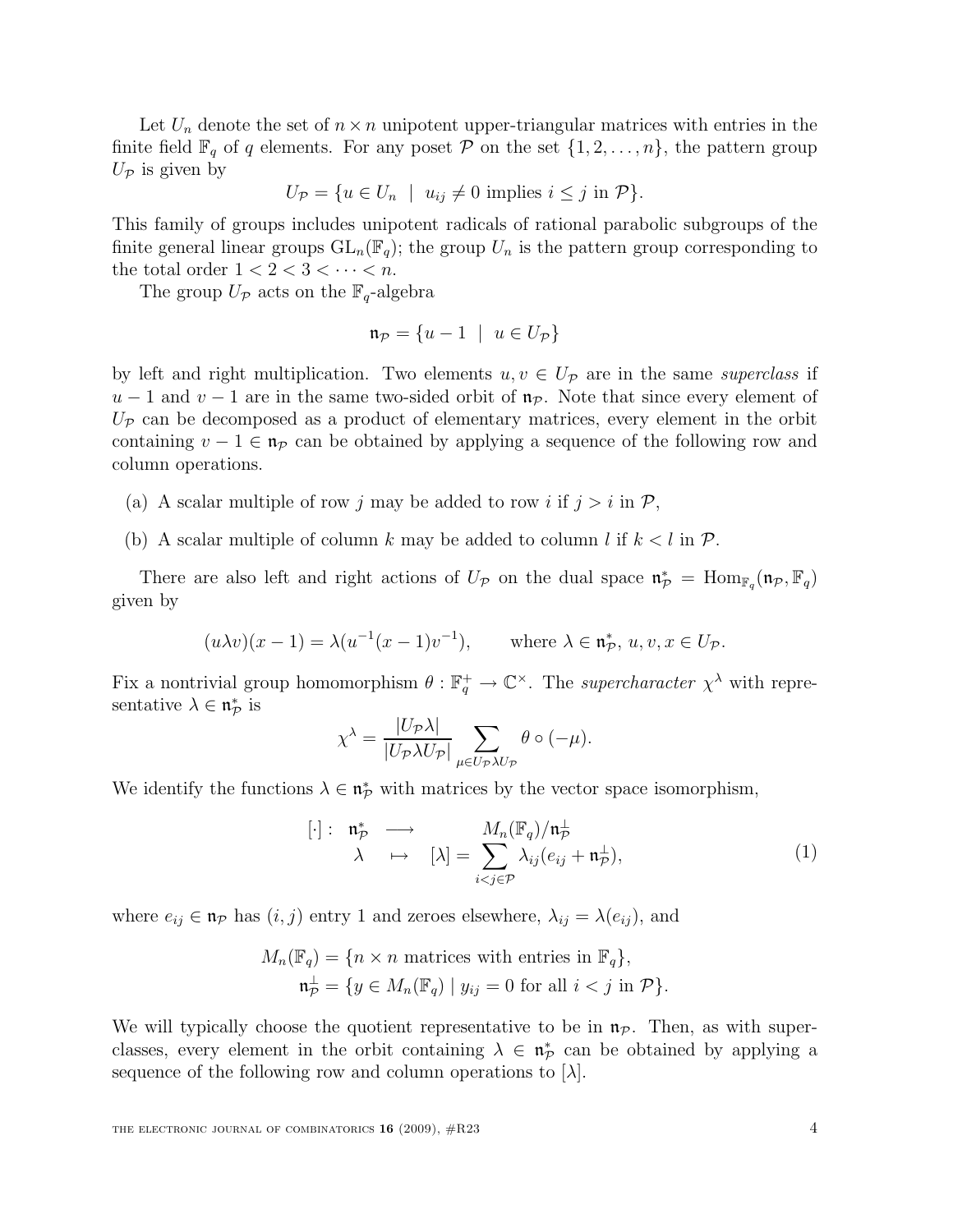- (a) A scalar multiple of row i may be added to row j if  $i < j$  in  $P$ ,
- (b) A scalar multiple of column l may be added to column k if  $l > k$  in  $P$ .

Note that since we are in the quotient space  $M_n(\mathbb{F}_q)/\mathfrak{n}_{\mathcal{P}}^{\perp}$ , we quotient by all nonzero entries that might occur through these operations that are not in allowable in  $\mathfrak{n}_P$ .

**Example.** For  $U_n$  we have

$$
\left\{\begin{array}{c}\text{Superclasses} \\ \text{of } U_n \end{array}\right\} \longleftrightarrow \left\{u \in U_n \mid \begin{array}{c}\n u-1 \text{ has at most one nonzero} \\ \text{entry in every row and column}\n\end{array}\right\} \tag{2}
$$

If  $q=2$ , then

$$
\left\{ u \in U_n \mid u-1 \text{ has at most one nonzero} \atop \text{entry in every row and column} \right\} \longleftrightarrow \left\{ \begin{array}{l} \text{Set partitions} \\ \text{of } \{1, 2, ..., n\} \end{array} \right\}.
$$

Similarly, if

$$
\mathfrak{n}_n=U_n-1,
$$

then

$$
\left\{\begin{array}{c}\text{Supercharacters} \\ \text{of } U_n \end{array}\right\} \longleftrightarrow \left\{\lambda \in \mathfrak{n}_n^* \mid \begin{array}{c}\text{The matrix } [\lambda] \text{ has at most one non-}\\ \text{zero entry in every row and column}\end{array}\right\}.\tag{3}
$$

Let

 $\mathcal{S}_n(q) = \{ \lambda \in \mathfrak{n}_n^* \mid [\lambda] \text{ has at most one nonzero entry in every row and column} \}.$  (4)

### 2.3 A supercharacter formula for pattern groups

Let  $U_{\mathcal{P}}$  be a pattern group with corresponding nilpotent algebra  $\mathfrak{n}_{\mathcal{P}}$ . Let

$$
J = \{(i, j) \mid i < j \text{ in } \mathcal{P}\}.
$$

Given  $u \in U_{\mathcal{P}}$  and  $\lambda \in \mathfrak{n}_{\mathcal{P}}^*$ , define  $a, b \in \mathbb{F}_q^{|J|}$  by

$$
a_{ij} = \sum_{j < k \text{ in } \mathcal{P}} u_{jk} \lambda_{ik}, \quad \text{for } (i, j) \in J,
$$
\n
$$
b_{jk} = \sum_{i < j \text{ in } \mathcal{P}} u_{ij} \lambda_{ik}, \quad \text{for } (j, k) \in J.
$$

Let M be the  $|J| \times |J|$  matrix given by

$$
M_{ij,kl} = \begin{cases} u_{jk}\lambda_{il}, & \text{if } i < j < k < l \text{ in } \mathcal{P}, \\ 0, & \text{otherwise.} \end{cases}, \quad \text{for } (i,j), (k,l) \in J.
$$

THE ELECTRONIC JOURNAL OF COMBINATORICS  $16$  (2009),  $\#R23$  5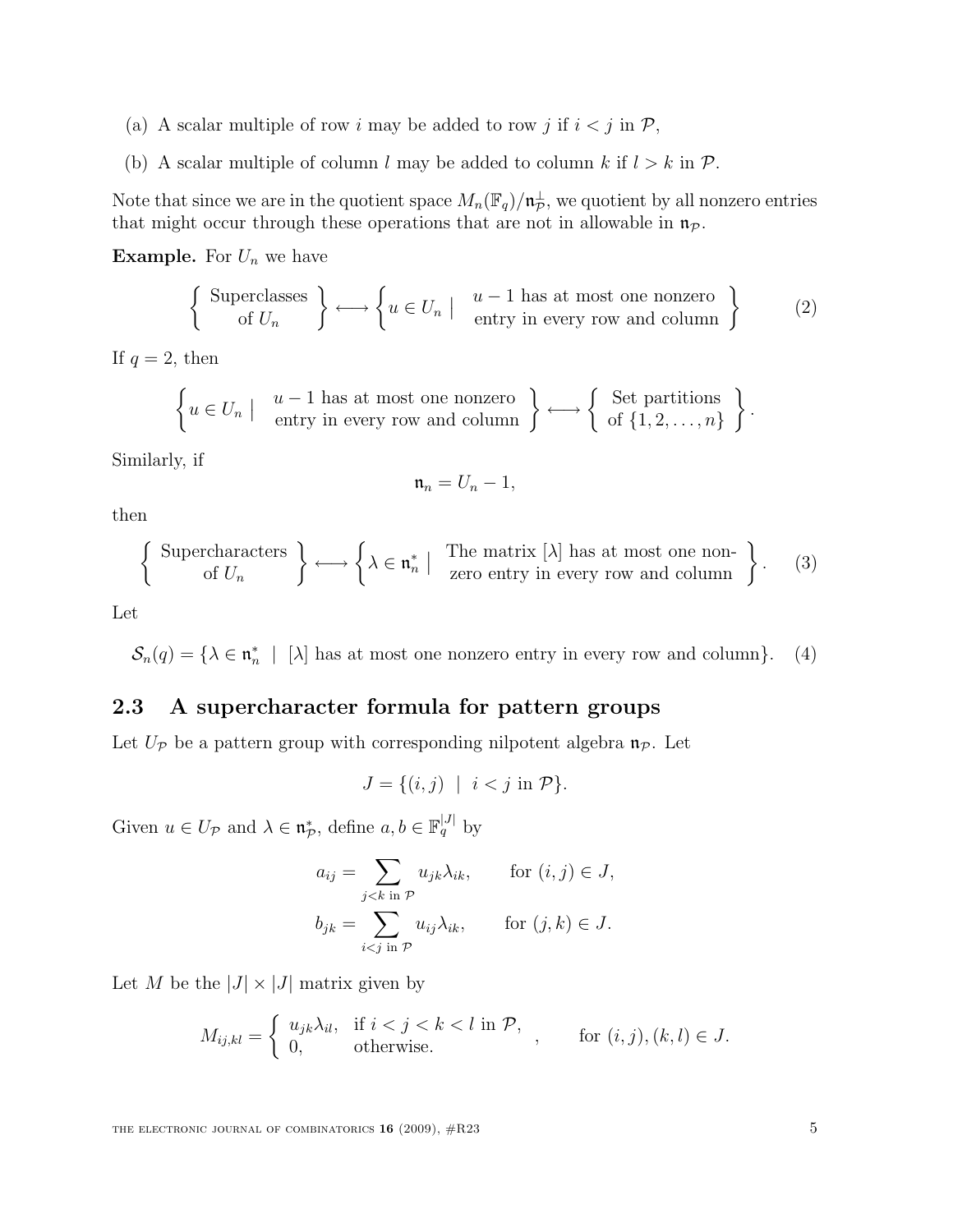Informally, if one superimposes the matrices u and  $[\lambda]$ , then



**Remark.** Each of a, b, and M depend on u,  $\lambda$ , and P. However, to make the notation less heavy-handed, we leave this dependence out of the notation.

Let Null $(M)$  denote the nullspace of M and let  $\cdot : \mathbb{F}_q^{|J|} \times \mathbb{F}_q^{|J|} \to \mathbb{F}_q$  be the usual inner product (dot product) on  $\mathbb{F}_q^{|J|}$ . The following theorem gives a general supercharacter formula for pattern groups. However, typical applications of the theorem make a particular choice of superclass and supercharacter representatives.

**Theorem 2.1** ([12]). Let  $u \in U_{\mathcal{P}}$  and  $\lambda \in \mathfrak{n}_{\mathcal{P}}^*$ . Then

(a) The character

 $\chi^{\lambda}(u)=0$ 

unless there exists  $x \in \mathbb{F}_q^{|J|}$  such that  $Mx = -a$  and  $b \cdot Null(M) = 0$ ,

(b) If  $\chi^{\lambda}(u)$  is not zero, then

$$
\chi^{\lambda}(u) = \frac{q^{|U_{\mathcal{P}}\lambda|}}{q^{\text{rank}(M)}} \theta(x \cdot b)\theta \circ \lambda(u-1),
$$

where  $x \in \mathbb{F}_q^{|J|}$  is such that  $Mx = -a$ .

**Remark.** There are two natural choices for  $\chi^{\lambda}$ , one of which is the conjugate of the other. Theorem 2.1 uses the convention of [10] rather than [12].

C. André proved the  $U_n$ -version of this supercharacter formula for large characteristic [3], and [8] extended it to all finite fields. Note that the following theorem follows from Theorem 2.1 by choosing appropriate representatives for the superclasses and supercharacters.

**Theorem 2.2.** Let  $\lambda \in S_n(q)$ , and let  $u \in U_n$  be a superclass representative as in (2). Then

(a) The character degree

$$
\chi^{\lambda}(1) = \prod_{i < j, \lambda_{ij} \neq 0} q^{j-i-1}.
$$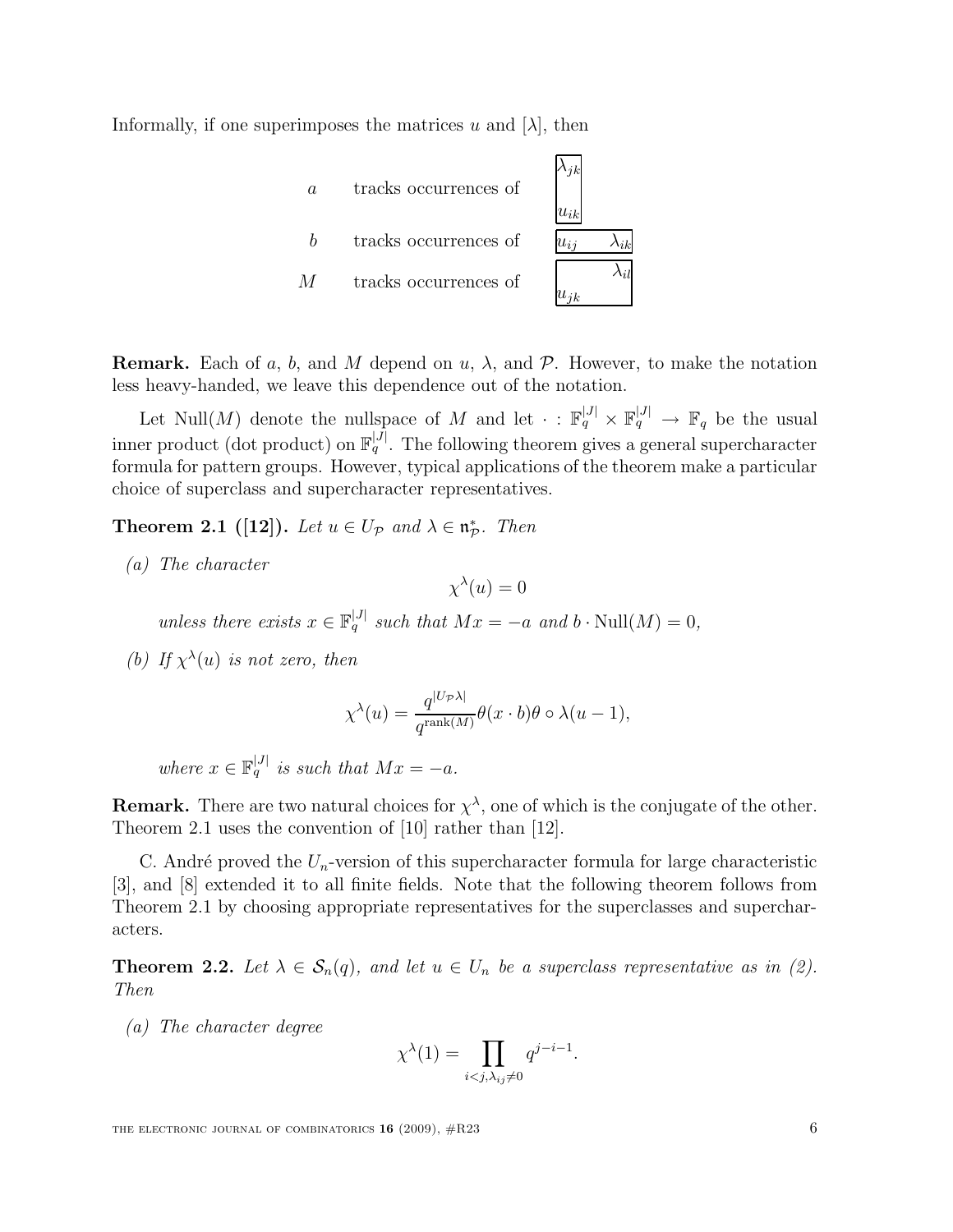(b) The character

$$
\chi^{\lambda}(u) = 0
$$

unless whenever  $u_{jk} \neq 0$  with  $j < k$ , we have  $\lambda_{ik} = 0$  for all  $i < j$  and  $\lambda_{jl} = 0$  for all  $l > k$ .

(c) If  $\chi^{\lambda}(u) \neq 0$ , then

$$
\chi^{\lambda}(u) = \frac{\chi^{\lambda}(1)\theta\circ\lambda(u-1)}{q^{\left|\{i
$$

.

# 3 Interpolating between  $U_{n-1}$  and  $U_n$

Fix  $n \geq 1$ . For  $2 \leq m \leq n$ , let

$$
U_{(m)} = \{u \in U_n \mid u_{1j} = 0, \text{ for } 1 < j \le m\} = U_{\mathcal{P}_{(m)}},
$$
\n
$$
\mathfrak{n}_{(m)} = \{u - 1 \mid u \in U_{(m)}\} = \mathfrak{n}_{\mathcal{P}_{(m)}},
$$
\nwhere\n
$$
\mathcal{P}_{(m)} = \begin{cases}\n m+1 \\
 m \\
 m-1 \\
 m-1 \\
 \vdots \\
 1\n\end{cases}
$$

and by convention, let  $U_{(1)} = U_n$ . Note that

$$
U_{n-1} \cong U_{(n)} \triangleleft U_{(n-1)} \triangleleft \cdots \triangleleft U_{(1)} = U_n.
$$

The goal of this section is to identify suitable orbit representatives for representatives for  $U_{(m)}\backslash \mathfrak{n}_{(m)}/U_{(m)}$  and  $U_{(m)}\backslash \mathfrak{n}_{(m)}^*/U_{(m)}$ .

A matrix  $A \in M_n(\mathbb{F}_q)$  has an underlying vertex-labeled graph structure  $G_A$  given by vertices

$$
V_A = \{ A_{ij} \mid 1 \le i, j \le n, A_{ij} \ne 0 \}
$$

and an edge from  $A_{ij}$  to  $A_{kl}$  if  $i = k$  or  $j = l$ . We label each vertex by its location in the matrix, so  $A_{ij}$  has label  $(i, j)$ . For example, for  $a, b, c, d, e, f, g, h \in \mathbb{F}_q^{\times}$ ,

$$
A = \begin{pmatrix} 0 & 0 & a & 0 & b \\ c & 0 & 0 & 0 & d \\ 0 & e & 0 & f & 0 \\ 0 & 0 & 0 & 0 & g \\ 0 & 0 & 0 & h & 0 \end{pmatrix} \text{ implies } G_A = \begin{pmatrix} a & b \\ c & c & f \\ e & f & g \end{pmatrix}.
$$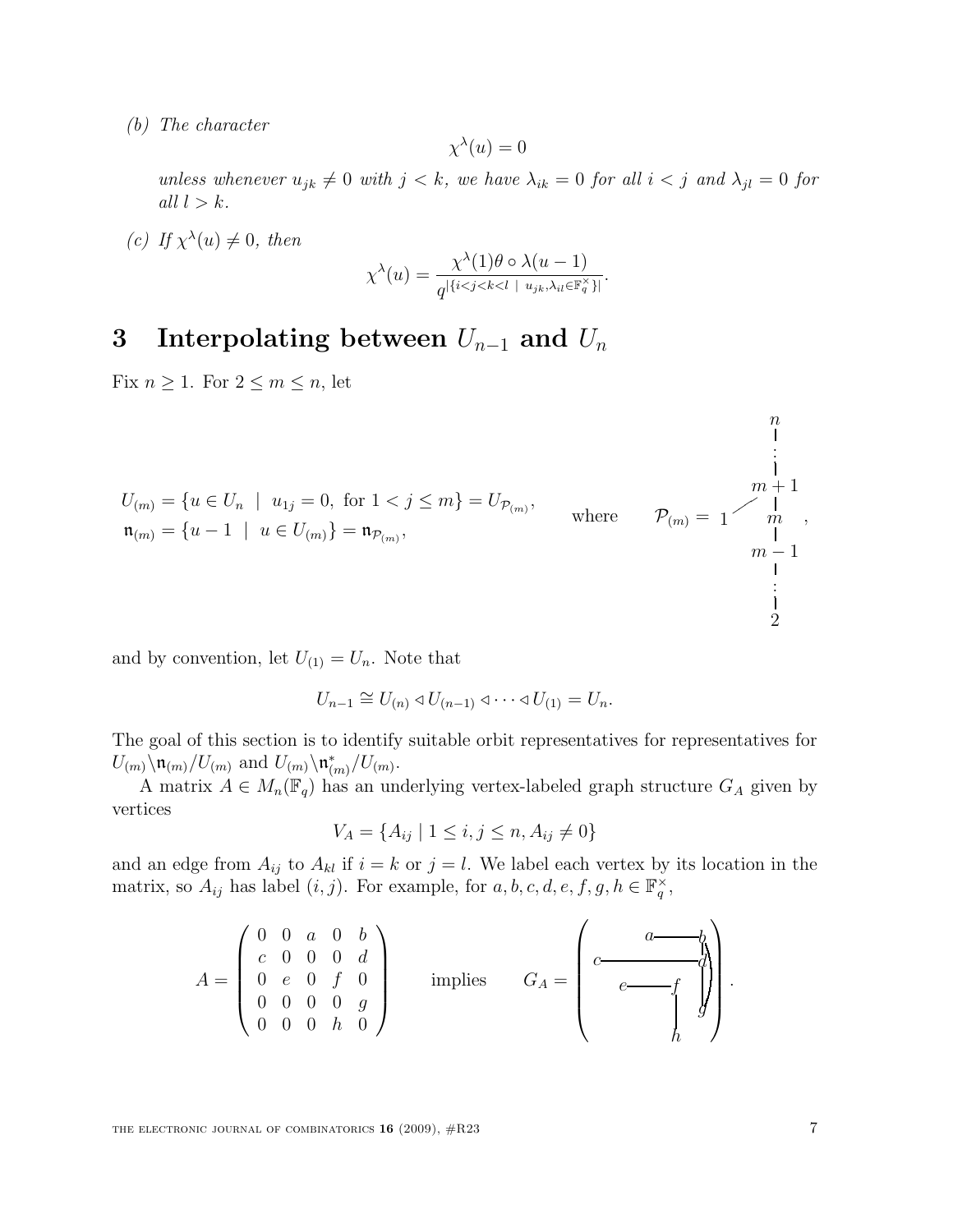#### 3.1 Superclass representatives

Unlike with  $U_n$ , the interpolating groups  $U_{(m)}$  have several natural representatives to choose from. In this case, we consider a "natural choice" of an orbit representative to be one with a minimal number of nonzero entries. This section introduces two particular examples.

A matrix  $u \in U_{(m)}$  is a *comb representative* if

- (a) At most one connected component of  $G_{u-1}$  has more than one element,
- (b) If  $G_{u-1}$  contains a connected component S with more than one element, then there exist  $1 \le i_r < i_{r-1} < \cdots i_1 \le m < k_1 < k_2 < \cdots < k_r$  such that

$$
\left\{\begin{array}{cccc}\n u_{1k_1} & u_{1k_2} & \cdots & u_{1k_{r-1}} & u_{1k_r} \\
 & u_{i_{r-1}k_{r-1}} & & & \\
 & \ddots & & & \\
 u_{i_2k_2} & & & \\
 u_{i_1k_1} & & & & \n\end{array}\right\}
$$
 or 
$$
\left\{\begin{array}{cccc}\n u_{1k_1} & u_{1k_2} & \cdots & u_{1k_r} \\
 & u_{1k_2} & \cdots & u_{1k_r} \\
 & & \ddots & \\
 u_{i_1k_1} & & & \\
 u_{i_1k_1} & & & \n\end{array}\right\}
$$

are the vertices of S.

A matrix  $u \in U_{(m)}$  is a path representative if

- (a) At most one connected component of  $G_{u-1}$  has more than one element,
- (b) If  $G_{u-1}$  contains a connected component S with more than one element, then there exist  $1 < i_{r'} < i_{r'-1} < \cdots < i_1 \le m < k_1 < k_2 < \cdots < k_r$  with  $r' \in \{r, r-1\}$  such that

$$
\left\{\begin{array}{c} u_{1k_{1}} \hspace{1.5cm} u_{i_{k_{1}}} \hspace{1.5cm} u_{i_{k_{2}}} \hspace{1.5cm} u_{i_{k_{1}}} \hspace{1.5cm} u_{i_{k_{2}}} \hspace{1.5cm} u_{i_{k_{1}}} \hspace{1.5cm} u_{i_{k_{2}}} \hspace{1.5cm} u_{i_{k_{1}}} \hspace{1.5cm} u_{i_{k_{2}}} \hspace{1.5cm} u_{i_{k_{1}}} \hspace{1.5cm} u_{i_{k_{2}}} \hspace{1.5cm} u_{i_{k_{1}}} \hspace{1.5cm} u_{i_{k_{2}}} \hspace{1.5cm} u_{i_{k_{1}}} \hspace{1.5cm} u_{i_{k_{2}}} \hspace{1.5cm} u_{i_{k_{1}}} \hspace{1.5cm} u_{i_{k_{2}}} \hspace{1.5cm} u_{i_{k_{1}}} \hspace{1.5cm} u_{i_{k_{2}}} \hspace{1.5cm} u_{i_{k_{2}}} \hspace{1.5cm} u_{i_{k_{1}}} \hspace{1.5cm} u_{i_{k_{2}}} \hspace{1.5cm} u_{i_{k_{2}}} \hspace{1.5cm} u_{i_{k_{1}}} \hspace{1.5cm} u_{i_{k_{2}}} \hspace{1.5cm} u_{i_{k_{2}}} \hspace{1.5cm} u_{i_{k_{2}}} \hspace{1.5cm} u_{i_{k_{1}}} \hspace{1.5cm} u_{i_{k_{2}}} \hspace{1.5cm} u_{i_{k_{2}}} \hspace{1.5cm} u_{i_{k_{1}}} \hspace{1.5cm} u_{i_{k_{2}}} \hspace{1.5cm} u_{i_{k_{2}}} \hspace{1.5cm} u_{i_{k_{1}}} \hspace{1.5cm} u_{i_{k_{2}}} \hspace{1.5cm} u_{i_{k_{1}}} \hspace{1.5cm} u_{i_{k_{2}}} \hspace{1.5cm} u_{i_{k_{1}}} \hspace{1.5cm} u_{i_{k_{2}}} \hspace{1.5cm} u_{i_{k_{1}}} \hspace{1.5cm} u_{i_{k_{1}}} \hspace{1.5cm} u_{i_{k_{2}}} \hspace{1.5cm} u_{i_{k_{1}}} \hspace{1.5cm} u_{i_{k_{1}}} \hspace{1.5cm} u_{i
$$

are the vertices of S.

Let

$$
\mathcal{T}_{(m)}^{\vee} = \{ u \in U_{(m)} \mid u \text{ a comb representative} \}
$$
  

$$
\mathcal{Z}_{(m)}^{\vee} = \{ u \in U_{(m)} \mid u \text{ a path representative} \}.
$$

Let  $u \in \mathcal{Z}_{(m)}^{\vee}$ . If  $G_{u-1}$  has a connected component  $S_u$  with a vertex in the first row, then we can order the vertices of  $S_u$  by starting with the vertex in the first row and then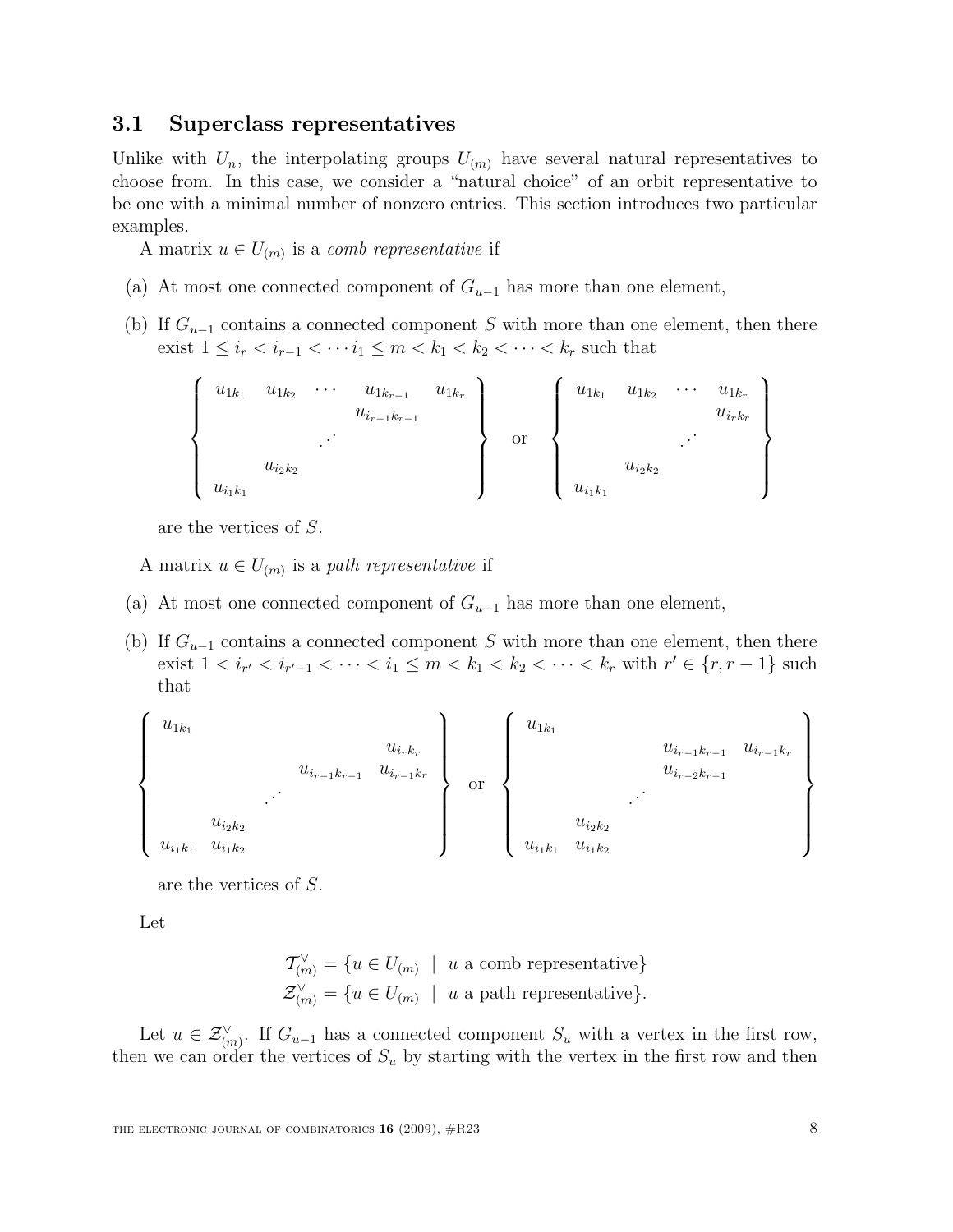numbering in order along the path. For example, if

S<sup>u</sup> = u1j<sup>1</sup> u<sup>i</sup>k+1j<sup>k</sup> u<sup>i</sup>kjk−<sup>1</sup> u<sup>i</sup>kj<sup>k</sup> . . . u<sup>k</sup>−1j<sup>k</sup>−<sup>1</sup> u<sup>i</sup>3j<sup>2</sup> u<sup>i</sup>2j<sup>1</sup> u<sup>i</sup>2j<sup>2</sup> ,

then the order of the vertices is  $S_u = (u_{1j_1}, u_{i_2j_1}, u_{i_2j_2}, \ldots, u_{i_{k+1}j_k})$ . For  $i < j$  in  $P$ , define the baggage  $\text{bag}_{ij}: \mathcal{Z}^{\vee}_{(m)} \to \mathbb{F}_q$  by the rule,

$$
\text{bag}_{ij}(u) = \begin{cases} u_{ij}x_k(-x_{k-1})^{-1}x_{k-2}(-x_{k-3})^{-1} \cdots ((-1)^{k+1}x_1)^{(-1)^{k+1}}, & \text{if } S_u = (x_1, \ldots, x_l), \\ 1, & \text{otherwise.} \end{cases}
$$

Thus, the function baggage starts at the  $(i, j)$  entry and gives a product over all previous non-zero entries in the same path component. Note that the pairs

 u1j<sup>1</sup> u<sup>i</sup>k+1j<sup>k</sup> u<sup>i</sup>kjk−<sup>1</sup> u<sup>i</sup>kj<sup>k</sup> . . . u<sup>i</sup>k−1jk−<sup>1</sup> u<sup>i</sup>3j<sup>2</sup> u<sup>i</sup>2j<sup>1</sup> u<sup>i</sup>2j<sup>2</sup> and u1j<sup>1</sup> bag<sup>i</sup>2j<sup>2</sup> (u)· · · bag<sup>i</sup>k−1jk−<sup>1</sup> (u)bag<sup>i</sup>kj<sup>k</sup> (u) u<sup>i</sup>k+1j<sup>k</sup> u<sup>i</sup>kjk−<sup>1</sup> . . . u<sup>i</sup>3j<sup>2</sup> u<sup>i</sup>2j<sup>1</sup> u1j<sup>1</sup> u<sup>i</sup>kjk−<sup>1</sup> u<sup>i</sup>kj<sup>k</sup> . . . u<sup>i</sup>k−1jk−<sup>1</sup> u<sup>i</sup>3j<sup>2</sup> u<sup>i</sup>2j<sup>1</sup> u<sup>i</sup>2j<sup>2</sup> and u1j<sup>1</sup> bag<sup>i</sup>2j<sup>2</sup> (u)· · · bag<sup>i</sup>k−1jk−<sup>1</sup> (u)bag<sup>i</sup>kj<sup>k</sup> (u) u<sup>i</sup>kjk−<sup>1</sup> . . . u<sup>i</sup>3j<sup>2</sup> u<sup>i</sup>2j<sup>1</sup> (5)

are in the same two sided orbit in  $\mathfrak{n}_{\mathcal{P}}$  according to the row and column operations given in Section 2.2.

#### **Proposition 3.1.** Let  $0 < m < n$ . Then

- (a)  $T_{(m)}^{\vee}$  is a set of superclass representatives for  $U_{(m)}$ ,
- (b)  $\mathcal{Z}_{(m)}^{\vee}$  is a set of superclass representatives for  $U_{(m)}$ .

*Proof.* (a) Let  $u \in \mathcal{T}_{(m)}^{\vee}$ . Then  $U_{(m)}(u-1)U_{(m)} \subseteq U_n(u-1)U_n$ . In fact, if  $v \in \mathcal{T}_{(m)}^{\vee}$ , but  $(v-1) \notin U_{(m)}(u-1)U_{(m)}$ , then  $(v-1) \notin U_n(u-1)U_n$ . Thus, distinct elements of  $\mathcal{T}_{(m)}^{\vee}$ correspond to distinct superclasses of  $U_{(m)}$ .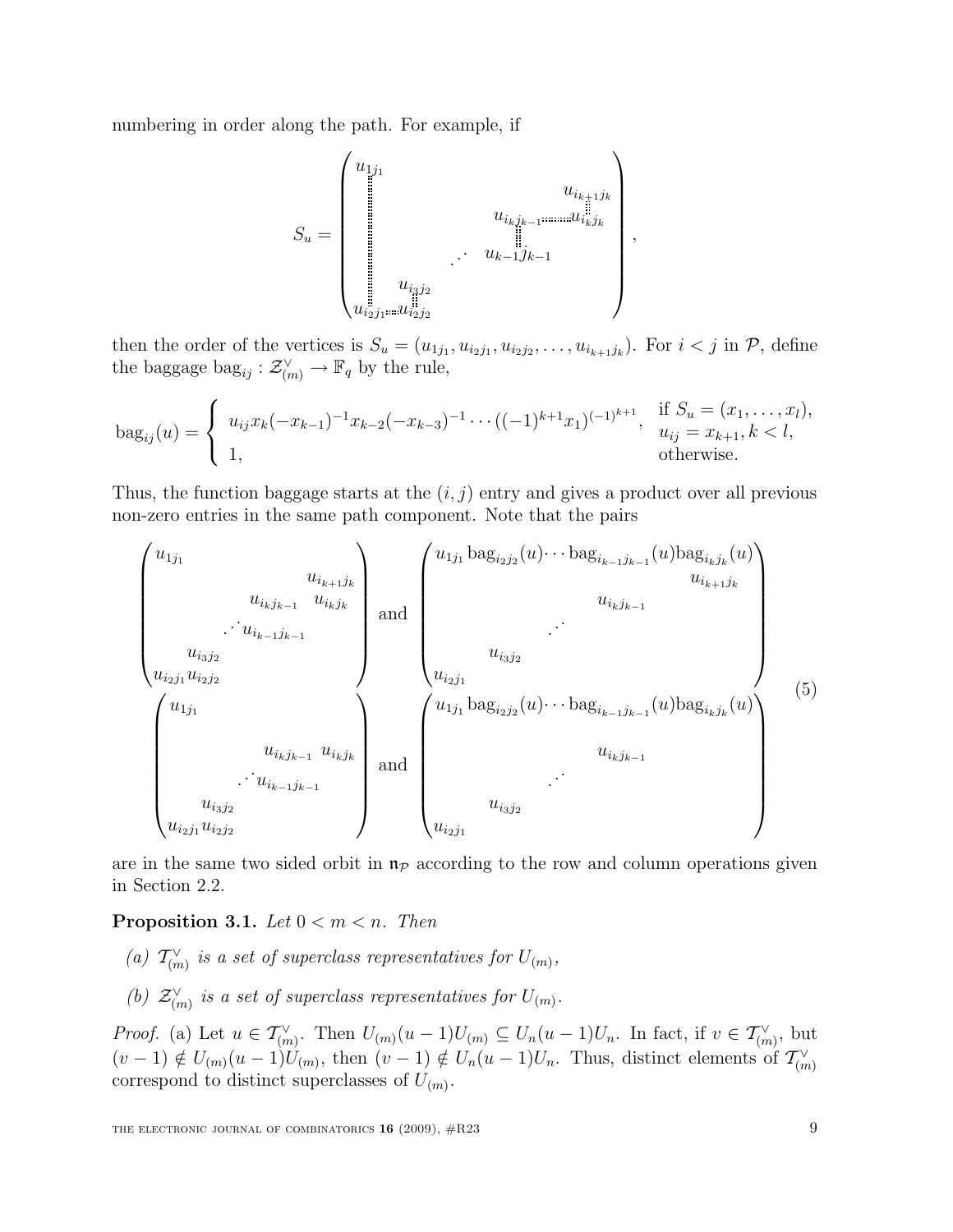Let  $u \in U_{(m)}$  and let  $U_{n-1} \subseteq U_{(m)}$  be the subgroup of  $U_n$  obtained by taking the last  $n-1$  rows and columns. Then  $U_{n-1}(u-1)U_{n-1} \subseteq U_{(m)}(u-1)U_{(m)}$ . We may choose  $(v-1) \in U_{n-1}(u-1)U_{n-1}$  such that

- (a) every row of  $(v 1)$  except row 1 has at most one nonzero entry,
- (b) every column of  $(v-1)$  has at most two nonzero entries,
- (c) if a column has two nonzero entries, then one of the entries must be in the first row.

We may now apply additional row operations allowable by  $\mathcal{P}_{(m)}$  to obtain  $(v'-1) \in$  $U_{(m)}(u-1)U_{(m)}$ , to replace (c) by

(c') if a column has two nonzero entries, then one entry must be in the first row and the second in a row  $\leq m$ .

Therefore it suffices to show that if the rows of the second nonzero entries do not decrease as we move from left to right, we can convert them into an appropriate form. The following sequence of row and column operations effects such an adjustment.

$$
\begin{pmatrix}\nu_{1k} & u_{1l} \\
u_{ik} & 0 \\
0 & u_{jl}\n\end{pmatrix}\n\xrightarrow{-u_{1k}^{-1}u_{1l}\text{Col}(k)+\text{Col}(l)}\n\begin{pmatrix}\nu_{1k} & 0 \\
u_{ik} & -u_{ik}u_{1k}^{-1}u_{1l} \\
0 & u_{jl}\n\end{pmatrix}
$$
\n
$$
u_{jl}^{-1}u_{ik}u_{1k}^{-1}u_{1l}\text{Row}(j)+\text{Row}(i)\n\begin{pmatrix}\nu_{1k} & 0 \\
u_{ik} & 0 \\
0 & u_{jl}\n\end{pmatrix}.
$$

(b) follows from  $(a)$  and  $(5)$ .

#### 3.2 Supercharacter representatives

Recall that we identify  $\lambda \in \mathfrak{n}_p^*$  with matrices  $[\lambda] \in M_n(\mathbb{F}_q)/\mathfrak{n}_p^{\perp}$  via the map (1). A function  $\lambda \in \mathfrak{n}_{(m)}^*$  is a *comb representative* if

- (a) At most one connected component of  $G_{[\lambda]}$  has more than one element,
- (b) If  $G_{[\lambda]}$  has a connected component S with more than one element, then there exist  $k_1 > k_2 > \cdots > k_r > m \geq i_{r'} > i_{r'-1} > \cdots > i_1 > 1$  with  $r' \in \{r, r-1\}$  such that

$$
\left\{\begin{array}{c}\n\lambda_{1k_1} \\
\lambda_{i_1k_2} \\
\lambda_{i_2k_3} \\
\vdots \\
\lambda_{i_{r-1}k_r} \\
\lambda_{i_{r+1}k_1} \\
\lambda_{i_rk_1}\n\end{array}\right\}\n\quad\n\text{or}\n\quad\n\left\{\begin{array}{c}\n\lambda_{1k_1} \\
\lambda_{i_1k_2} \\
\lambda_{i_2k_3} \\
\vdots \\
\lambda_{i_{r-1}k_r} \\
\lambda_{i_{r-1}k_r}\n\end{array}\right\}
$$

are the vertices of S.

 $\Box$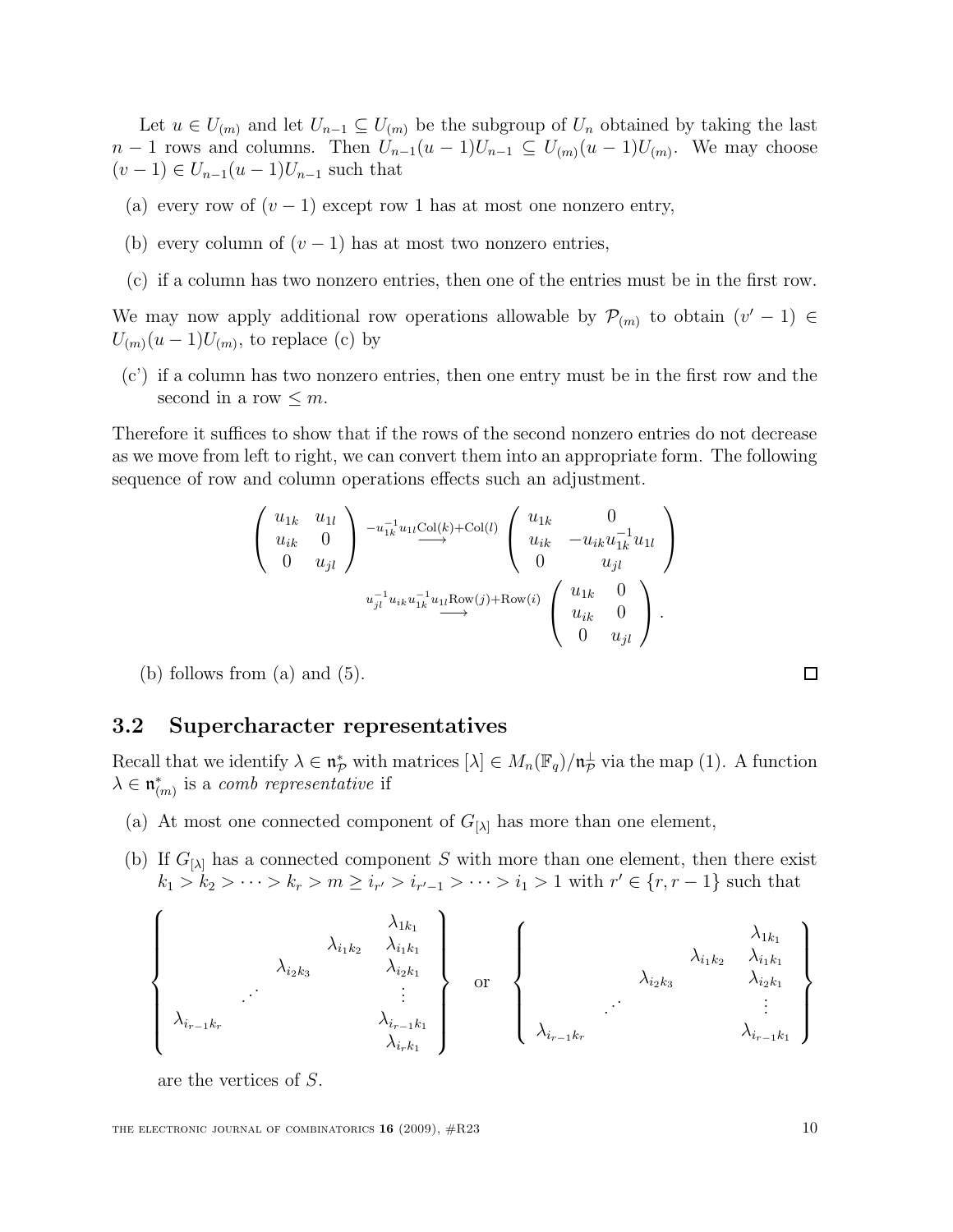A function  $\lambda \in \mathfrak{n}_{(m)}^*$  is a path representative if

- (a) At most one connected component of  $G_{[\lambda]}$  has more than one element,
- (b) If  $G_{[\lambda]}$  contains a connected component S with more than one element, then there exist  $k_1 > k_2 > \cdots > k_r > m \ge i_{r'} > i_{r'-1} > \cdots > i_1 > 1$  with  $r' \in \{r, r-1\}$  such that

$$
\left\{\begin{array}{c}\lambda_{1k_{1}}\lambda_{i_{1}k_{2}}\lambda_{i_{1}k_{1}}\lambda_{i_{2}k_{2}}\lambda_{i_{2}k_{2}}\end{array}\right\}\text{ or }\begin{Bmatrix}\lambda_{1k_{1}}\lambda_{i_{1}k_{2}}\lambda_{i_{1}k_{1}}\lambda_{i_{2}k_{2}}\lambda_{i_{1}k_{1}}\lambda_{i_{2}k_{2}}\lambda_{i_{2}k_{2}}\end{Bmatrix}\right\}
$$

are the vertices of S.

Let

$$
\mathcal{T}_{(m)} = \{ \lambda \in \mathfrak{n}_{(m)}^* \mid \lambda \text{ a comb representative} \}
$$

$$
\mathcal{Z}_{(m)} = \{ \lambda \in \mathfrak{n}_{(m)}^* \mid \lambda \text{ a path representative} \}.
$$

Let  $\lambda \in \mathcal{Z}_{(m)}$ . If  $G_{[\lambda]}$  has a connected component  $S_{\lambda}$  with a vertex in the first row, then we can order the vertices of  $S_\lambda$  by starting with the vertex in the first row and then numbering in order along the path. For example, if

$$
S_{\lambda} = \begin{pmatrix} \lambda_{1j_1} \\ \lambda_{i_2j_2} - \lambda_{i_2j_1} \\ \lambda_{i_3j_2} \\ \vdots \\ \lambda_{i_kj_k} - \lambda_{i_kj_{k-1}} \end{pmatrix}
$$

then the order of the vertices is  $S_{\lambda} = (\lambda_{1j_1}, \lambda_{i_2j_1}, \lambda_{i_2j_2}, \ldots, \lambda_{i_kj_k})$ . For  $i < j$  in  $P$ , define the baggage  $\text{bag}_{ij}: \mathcal{Z}_{(m)} \to \mathbb{F}_q$  by the rule,

$$
\text{bag}_{ij}(\lambda) = \begin{cases} \lambda_{ij} y_k (-y_{k-1})^{-1} y_{k-2} (-y_{k-3})^{-1} \cdots ((-1)^{k+1} y_1)^{(-1)^{k+1}}, & \text{if } S_\lambda = (y_1, \ldots, y_l), \\ 1, & \text{otherwise.} \end{cases}
$$

THE ELECTRONIC JOURNAL OF COMBINATORICS  $16$  (2009),  $\#R23$  11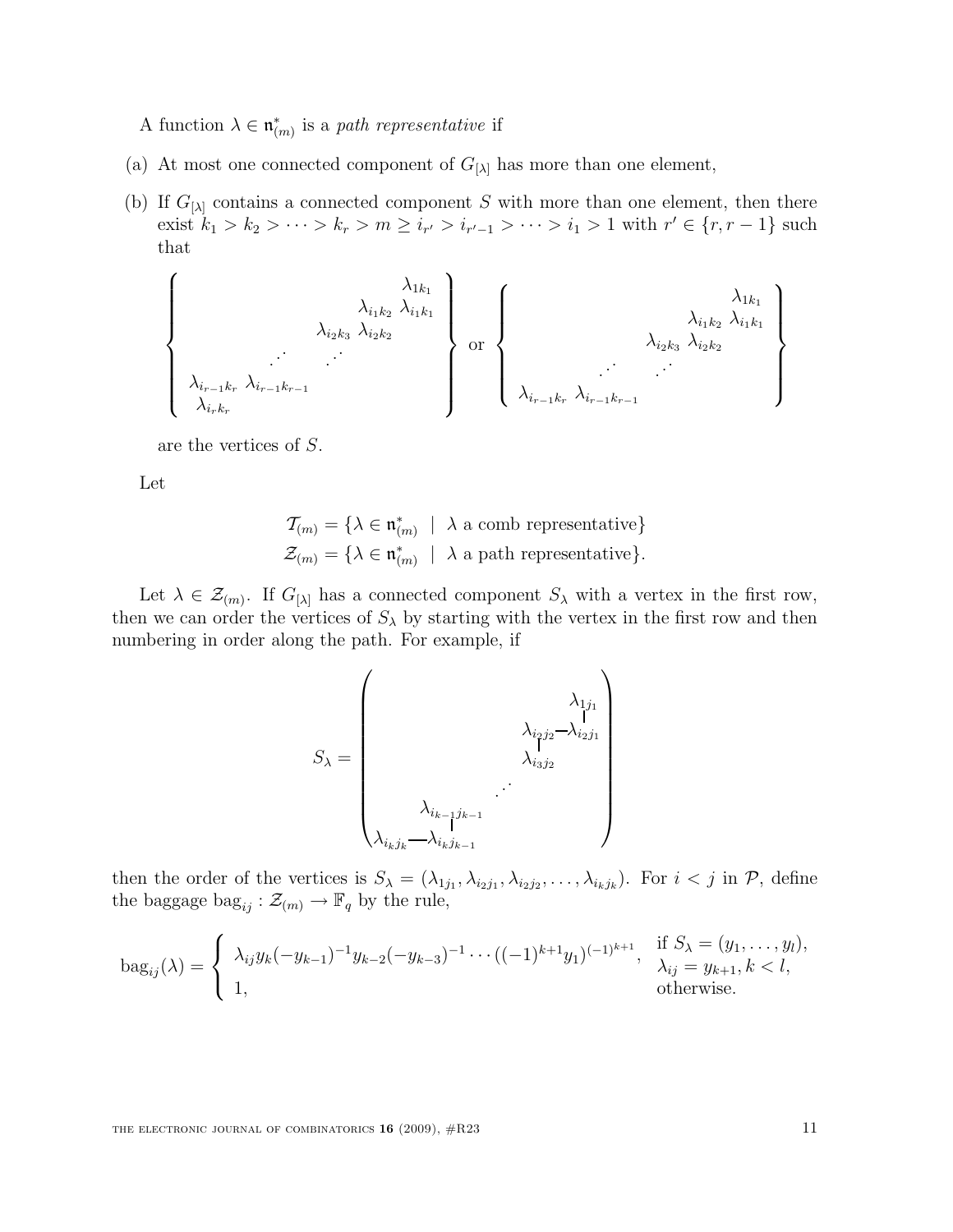Note that the pairs

$$
\begin{pmatrix}\n\lambda_{1j_{1}} \\
\lambda_{i_{2}j_{2}}\lambda_{i_{2}j_{1}} \\
\lambda_{i_{k-1}j_{k-1}} \\
\lambda_{i_{k}j_{k}}\lambda_{i_{k}j_{k-1}}\n\end{pmatrix}\n\text{ and }\n\begin{pmatrix}\n\lambda_{1j_{1}} \\
\lambda_{i_{2}j_{2}} & -\lambda_{1j_{1}}\text{bag}_{i_{2}j_{1}}(\lambda) \\
\vdots \\
\lambda_{i_{k}j_{k}}\lambda_{i_{k}j_{k-1}}\n\end{pmatrix}\n\begin{pmatrix}\n\lambda_{1j_{1}} \\
\lambda_{i_{k-1}j_{k-1}} & -\lambda_{1j_{1}}\text{bag}_{i_{k-1}j_{k-2}}(\lambda) \\
-\lambda_{1j_{1}}\text{bag}_{i_{k}j_{k-1}}(\lambda) \\
-\lambda_{1j_{1}}\text{bag}_{i_{k}j_{k-1}}(\lambda)\n\end{pmatrix}\n\begin{pmatrix}\n\lambda_{1j_{1}} \\
\lambda_{i_{k}j_{k}} & \lambda_{i_{k}j_{k-1}}\n\end{pmatrix}\n\begin{pmatrix}\n\lambda_{1j_{1}} \\
\lambda_{i_{k}j_{k}} & \lambda_{i_{k}j_{k-1}}\n\end{pmatrix}\n\begin{pmatrix}\n\lambda_{1j_{1}} \\
\lambda_{i_{k}j_{k}} & \lambda_{i_{k}j_{k-1}}\n\end{pmatrix}\n\begin{pmatrix}\n\lambda_{1j_{1}} \\
\lambda_{i_{k}j_{k}} & \lambda_{i_{k}j_{k-1}}\n\end{pmatrix}\n\begin{pmatrix}\n\lambda_{1j_{1}} \\
\lambda_{1j_{1}}\text{bag}_{i_{k}j_{k-1}}(\lambda) \\
\lambda_{i_{k}j_{k}} & \lambda_{i_{k}j_{k-1}}\n\end{pmatrix}\n\begin{pmatrix}\n\lambda_{1j_{1}} \\
\lambda_{1j_{1}}\text{bag}_{i_{k-1}j_{k-2}}(\lambda) \\
\lambda_{i_{k}j_{k}} & -\lambda_{1j_{1}}\text{bag}_{i_{k}j_{k-1}}(\lambda)\n\end{pmatrix}\n\begin{pmatrix}\n\lambda_{1j_{1}} \\
\lambda_{1j_{1}}\text{bag}_{i_{k}j_{k-1}}(\lambda) \\
\lambda_{1j_{1}}\text{bag}_{i_{k}j_{k-1}}(\lambda)\n\end{pmatrix}
$$

are in the same two sided orbit in  $\mathfrak{n}_p^*$  according to the row and column operations given in Section 2.2.

#### **Proposition 3.2.** Let  $0 < m < n$ . Then

- (a)  $\mathcal{T}_{(m)}$  is a set of supercharacter representatives,
- (b)  $\mathcal{Z}_{(m)}$  is a set of supercharacter representatives.

Proof. (a) Let  $\lambda \in \mathcal{T}_{(m)}$ . Then  $U_{(m)}\lambda U_{(m)} \subseteq U_n\lambda U_n$ . In fact, if  $\gamma \in \mathcal{T}_{(m)}$ , but  $\gamma \notin$  $U_{(m)}\lambda U_{(m)}$ , then  $\gamma \notin U_n\lambda U_n$ . Thus, distinct elements of  $\mathcal{T}_{(m)}$  correspond to distinct twosided orbits in  $\mathfrak{n}_{\mathcal{P}}^*$ .

Since 1 is incomparable to  $j \in \{2, 3, ..., m\}$  in  $\mathcal{P}_{(m)}$ , we may not add row 1 to row j if  $j \leq m$  when computing two-sided orbits. Let  $\lambda \in \mathfrak{n}_{\mathcal{P}}^*$  and let  $U_{n-1} \subseteq U_{(m)}$  be the subgroup of  $U_n$  obtained by taking the last  $n-1$  rows and columns. Then  $U_{n-1}\lambda U_{n-1} \subseteq U_{(m)}\lambda U_{(m)}$ . We may choose  $\gamma \in U_{n-1} \lambda U_{n-1}$  such that

- (a) every row of  $\gamma$  except row 1 has at most one nonzero entry,
- (b) every column of  $\gamma$  has at most two nonzero entries,
- (c) if a column has two nonzero entries, then one of the entries must be in the first row.

We may now apply additional row operations allowable by  $\mathcal{P}_{(m)}$  to obtain  $\gamma' \in U_{(m)}\lambda U_{(m)}$ , to replace  $(a), (b), (c)$  by

- (a') every column of  $\gamma$  except some column k has at most 1 nonzero entry,
- (b') every row has of  $\gamma$  has at most two nonzero entries, and row 1 has at most 1,
- $(c')$  if a row has two nonzero entries, then one entry must be in column k and the second in a column j such that  $m < j < k$ .

We can now readjust the nonzero entries to be in an appropriate arrangement as in the proof of Proposition 3.1.

(b) follows from  $(a)$  and  $(6)$ .

 $\Box$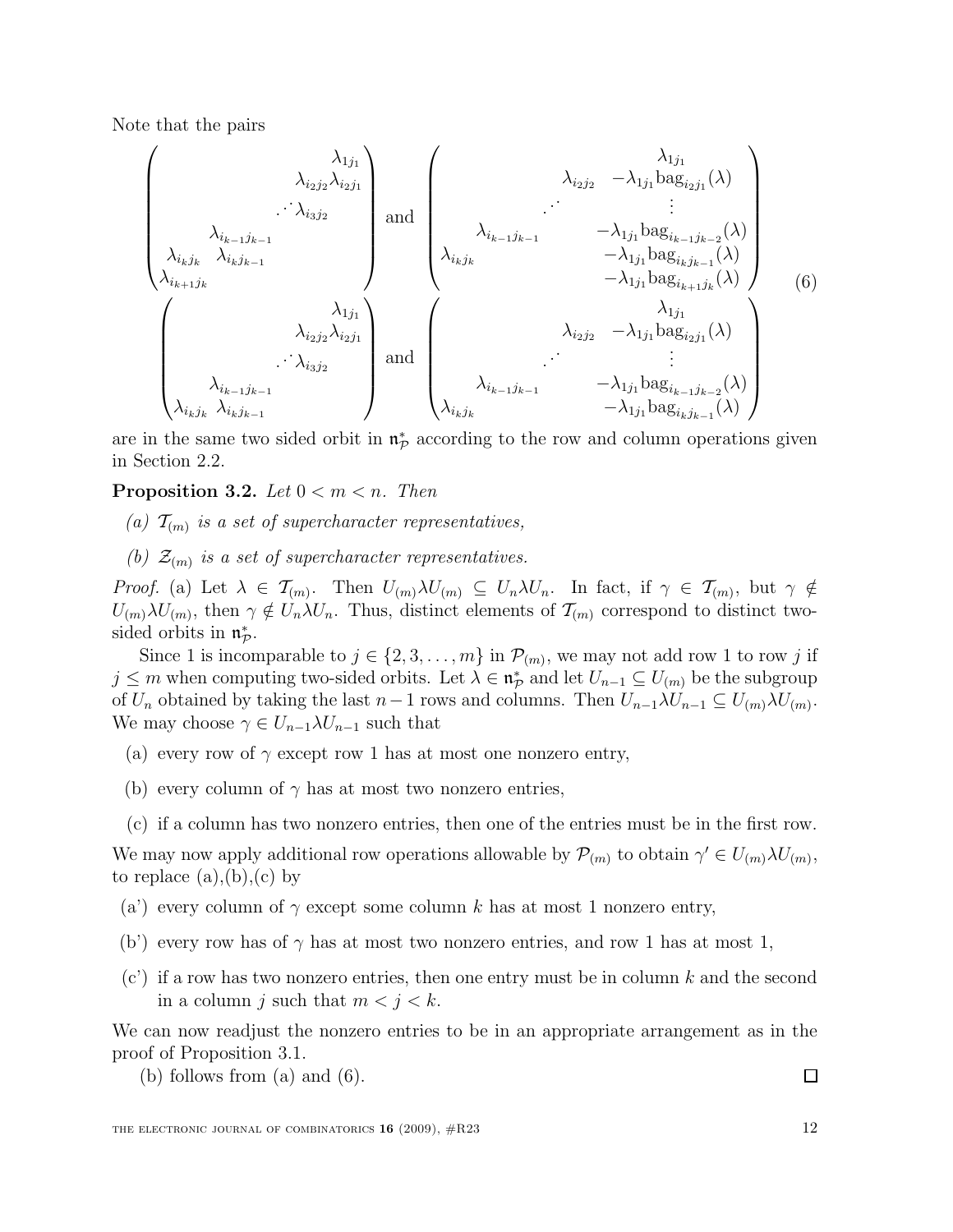## 4 Supercharacter formulas for  $U_{(m)}$

This section develops supercharacter formulas for both comb and path representatives. After developing tools that allow us to decompose characters as products of simpler characters, we prove a character formula for comb characters. We then use the translation between comb and path representatives of (5) and (6) to get a more combinatorial character formula for path representatives.

#### 4.1 Multiplicativity of supercharacter formulas

In this section we begin with the general pattern group setting, so let  $P$  be a poset.

Let  $u \in U_{\mathcal{P}}$ . For a connected component S of  $G_{u-1}$ , let  $[S] \in \mathfrak{n}_{\mathcal{P}}$  be given by

$$
[S]_{jk} = \begin{cases} u_{jk}, & \text{if } u_{jk} \in V_S, \\ 0, & \text{otherwise.} \end{cases}
$$

Similarly, let  $\lambda \in \mathfrak{n}_{(m)}^*$ . For a connected component T of  $G_{[\lambda]}$ , let  $[T] \in M_n(\mathbb{F}_q)/\mathfrak{n}_p^{\perp}$  be given by

$$
[T]_{jk} = \begin{cases} \lambda_{jk}, & \text{if } \lambda_{jk} \in V_T, \\ 0, & \text{otherwise.} \end{cases}
$$

The following lemma allows us to decompose the supercharacter formula of a pattern group  $U_{\mathcal{P}}$  by connected components.

**Lemma 4.1.** Let  $u \in U_{\mathcal{P}}$  and  $\lambda \in \mathfrak{n}_{\mathcal{P}}^*$ . Let  $S_1, S_2, \ldots, S_k$  be the connected components of  $G_{u-1}$  and  $T_1, T_2, \ldots, T_l$  be the connected components of  $G_{[\lambda]}$ . Then

$$
\chi^{\lambda}(u) = \prod_{j=1}^{l} \chi^{[T_j]}(1) \prod_{i=1}^{k} \frac{\chi^{[T_j]}([S_i] + 1)}{\chi^{[T_j]}(1)}.
$$

*Proof.* Let  $U = U_{\mathcal{P}}$ . The proof follows from the following two claims:

(1) If  $\lambda$  has two components T and T', then

$$
\chi^{\lambda}(u) = \chi^{[T]}(u)\chi^{[T']}(u).
$$

(2) If  $u$  has two components  $S$  and  $S'$ , then

$$
\chi^{\lambda}(u) = \chi^{\lambda}(1) \frac{\chi^{\lambda}([S])}{\chi^{\lambda}(1)} \frac{\chi^{\lambda}([S'])}{\chi^{\lambda}(1)}.
$$

(1) Note that since T and T' involve distinct rows and columns, the left orbits of  $[T]$  and  $[T']$  are independent and involve distinct rows. Thus,

$$
|U\lambda| = |U[T]||U[T']|.
$$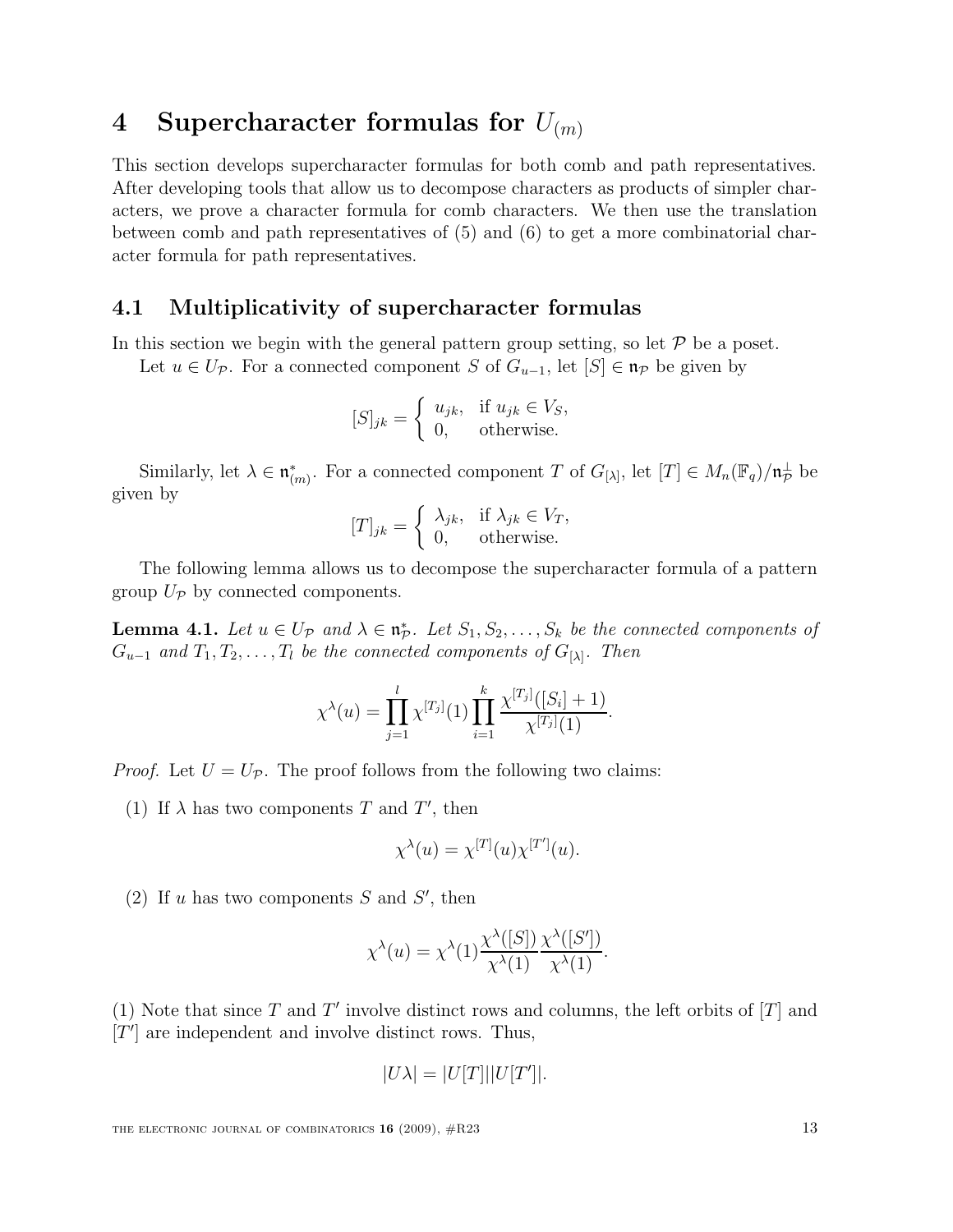In fact, for  $\lambda' \in U\lambda U$ ,

$$
|\{(\gamma,\mu) \in (U[T]U) \times (U[T']U) \mid \lambda' = \gamma + \mu\}| = \frac{|U[T]U||U[T']U|}{|U\lambda U|}.
$$

Thus, by definition

$$
\chi^{\lambda}(u) = \frac{|U\lambda|}{|U\lambda U|} \sum_{\substack{\lambda' \in U\lambda U}} \theta(-\lambda'(u-1))
$$
  
\n
$$
= \frac{|U\lambda|}{|U[T]U||U[T']U|} \sum_{\substack{\gamma \in U[T]U \\ \mu \in U[T']U}} \theta(-\gamma(u-1) - \mu(u-1))
$$
  
\n
$$
= \frac{|U[T]||U[T']|}{|U[T]U||U[T']U|} \sum_{\substack{\gamma \in U[T]U \\ \mu \in U[T']U}} \theta(-\gamma(u-1))\theta(-\mu(u-1))
$$
  
\n
$$
= \frac{|U[T]|}{|U[T]U|} \sum_{\gamma \in U[T]U} \theta(-\gamma(u-1)) \frac{|U[T']|}{|U[T']U|} \sum_{\mu \in U[T']U} \theta(-\mu(u-1))
$$
  
\n
$$
= \chi^{[T]}(u)\chi^{[T']}(u).
$$

(2) For any  $u' - 1 \in U(u - 1)U$ ,

$$
|\{(v-1, w-1) \in (U[S]U) \times (U[S']U) \mid u'-1 = v-1+w-1\}| = \frac{|U[S]U||U[S']U|}{|U(u-1)U|}.
$$

We have that

$$
\chi^{\lambda}(u) = \frac{\chi^{\lambda}(1)}{|U(u-1)U|} \sum_{v-1 \in U(u-1)U} \theta(-\lambda(v-1))
$$
  
\n
$$
= \frac{\chi^{\lambda}(1)}{|U[S]U||U[S']U|} \sum_{\substack{v-1 \in U[S]U \ w-1 \in U[S']U}} \theta(-\lambda(v-1+w-1))
$$
  
\n
$$
= \frac{\chi^{\lambda}(1)}{\chi^{\lambda}(1)\chi^{\lambda}(1)} \frac{\chi^{\lambda}(1)}{|U[S]U|} \sum_{v-1 \in U[S]U} \theta(-\lambda(v-1)) \frac{\chi^{\lambda}(1)}{|U[S']U|} \sum_{w-1 \in U[S']U} \theta(-\lambda(w-1))
$$
  
\n
$$
= \chi^{\lambda}(1) \frac{\chi^{\lambda}([S])}{\chi^{\lambda}(1)} \frac{\chi^{\lambda}([S'])}{\chi^{\lambda}(1)},
$$

as desired.

Corollary 4.1. Let  $u \in U_{\mathcal{P}}$  and  $\lambda \in \mathfrak{n}_{\mathcal{P}}^*$  with connected components  $T_1, \ldots, T_l$ . Then

$$
\chi^{\lambda}(u) = \prod_{i=1}^{l} \chi^{[T_i]}(u).
$$

 $\Box$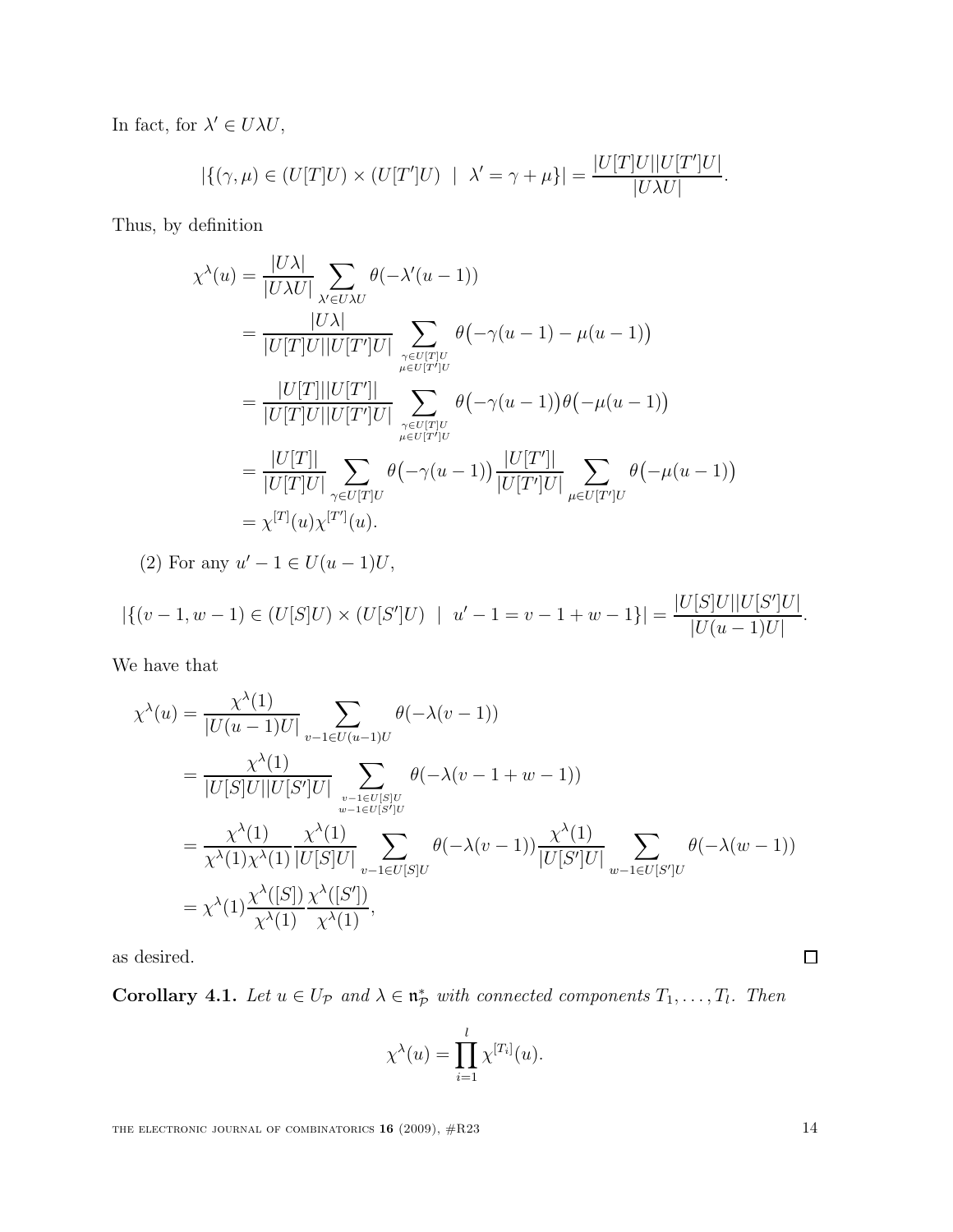To obtain character formulas for  $U_{(m)}$  we will require a slightly more refined multiplicativity result that depends on the poset structure  $\mathcal{P}_{(m)}$  and a choice of comb representatives.

For  $u \in U_{(m)}$  and  $1 \leq k \leq n$ , let  $u[k] \in U_{(m)}$  be given by

$$
u[k]_{ij} = \begin{cases} u_{ij}, & \text{if } j \in \{i, k\}, \\ 0, & \text{otherwise.} \end{cases}
$$

That is,  $u[k]$  is the same as u on the diagonal and in the kth column, but has zeroes elsewhere. For  $\lambda \in \mathfrak{n}_{\mathcal{P}}^*$ , let  $\lambda[u, k] \in \mathfrak{n}_{\mathcal{P}}^*$  be given by

$$
[\lambda[u,k]]_{il} = \begin{cases} \lambda_{il}, & \text{if } k \le l \text{ and } u_{jk} \neq 0 \text{ for some } i \le j < k, \\ 0, & \text{otherwise.} \end{cases}
$$

That is,  $[\lambda[u, k]]$  is the same as  $[\lambda]$  weakly NorthEast of the nonzero entries of u in the kth column, but has zeroes elsewhere.

The following lemma states that we can compute supercharacter formulas for  $U_{(m)}$ column by column on the superclasses.

**Lemma 4.2.** Let  $u \in U_{(m)}$  with  $u \in \mathcal{T}_{(m)}^{\vee}$  and let  $\lambda \in \mathcal{T}_{(m)}$ . Then

- (a) The character  $\chi^{\lambda}(u) \neq 0$  if and only if  $\chi^{\lambda[u,k]}(u[k]) \neq 0$  for all  $2 \leq k \leq n$ .
- (b) The character value

$$
\chi^{\lambda}(u) = \chi^{\lambda}(1) \prod_{k=2}^{n} \frac{\chi^{\lambda[u,k]}(u[k])}{\chi^{\lambda[u,k]}(1)}.
$$

*Proof.* (a) Let M correspond to  $(\lambda, u)$  as in Theorem 2.1. Note that  $M_{(i,j),(k,l)}, M_{(i,j),(k',l')} \in$  $\mathbb{F}_q^{\times}$  implies  $\lambda_{il}, u_{jk}, \lambda_{il'}, u_{jk'} \in \mathbb{F}_q^{\times}$ , so

$$
u = \left\{ \begin{array}{c} k - k' \\ u_{jk} - u_{jk'} \end{array} \right\} \quad \text{and} \quad [\lambda] = \left\{ \begin{array}{c} l - l' \\ \lambda_{il} - \lambda_{il'} \end{array} \right\} .
$$

However, since  $u \in \mathcal{T}_{(m)}^{\vee}$ , the only row of u which can have more than one nonzero entry is row 1. Since  $i < j$ , we have  $k = k'$  and the nonzero entries of u contribute to distinct rows of M. Similiarly, if  $M_{(i,j),(k,l)}, M_{(i',j'),(k,l)} \in \mathbb{F}_q^\times$  implies  $\lambda_{il}, u_{jk}, \lambda_{i'l}, u_{j'k} \in \mathbb{F}_q^\times$ , so

$$
u = \begin{pmatrix} k \\ u_{jk} \\ i' \end{pmatrix} \quad \text{and} \quad [\lambda] = \begin{pmatrix} l \\ \lambda_{il} \\ i' \end{pmatrix}.
$$

Thus, distinct columns of u contribute to distinct columns of M. For  $1 \leq k \leq n$ ,

 $R_k = \frac{\text{rows of } M \text{ that have nonzero entries corresponding}}{\text{to the nonzero entries of } k \text{ in column } k}$ to the nonzero entries of  $u$  in column  $k$ (7)

$$
C_k = \begin{array}{c} \text{columns of } M \text{ that have nonzero entries corresponding} \\ \text{to the nonzero entries of } u \text{ in column } k. \end{array}
$$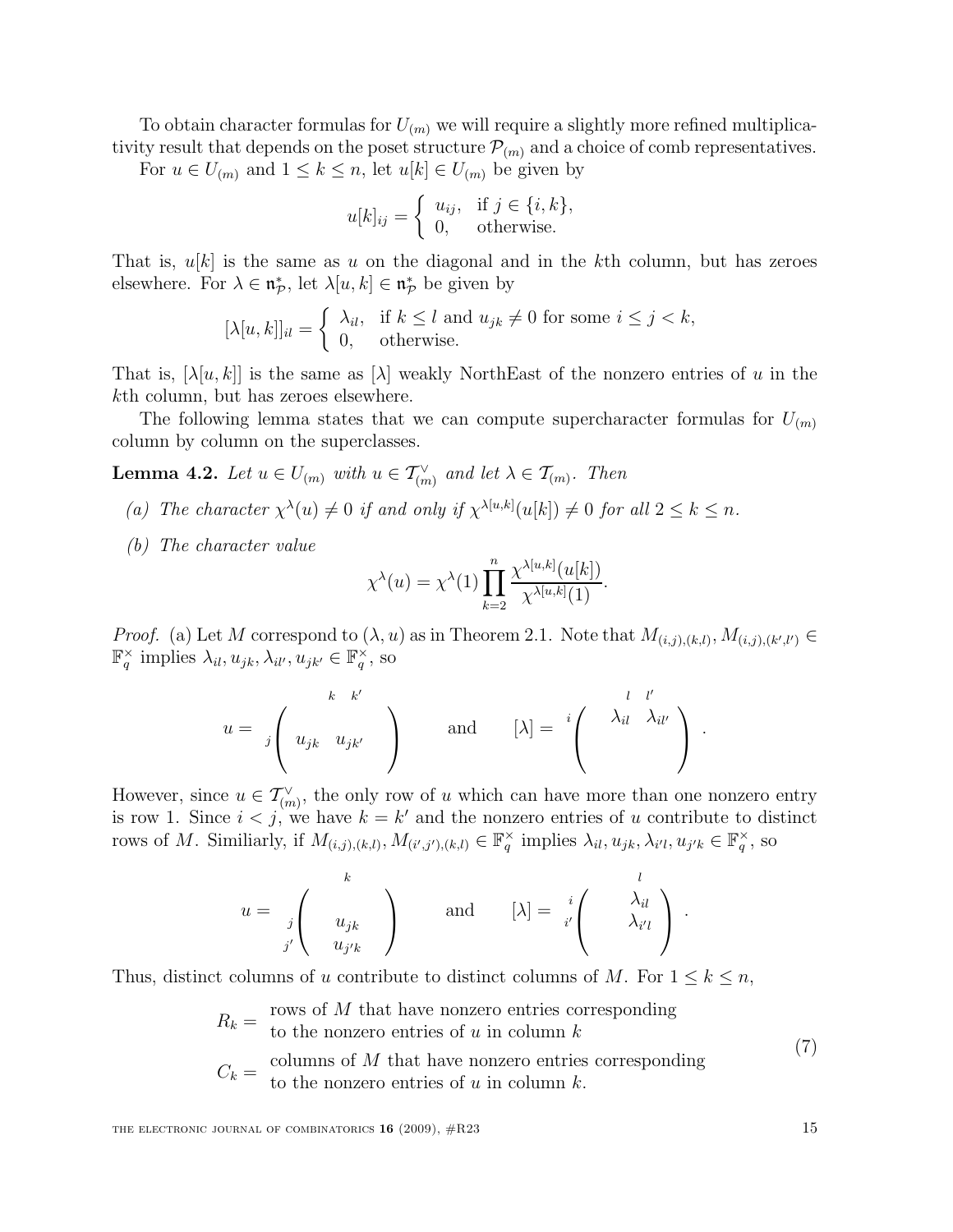By choosing an appropriate order on the rows and columns of M,

$$
M = M_{R_1, C_1} \oplus M_{R_2, C_2} \oplus \cdots \oplus M_{R_n, C_n},\tag{8}
$$

where  $M_{R_k, C_k}$  is the submatrix of M using rows  $R_k$  and columns  $C_k$ .

Using (8), there exists a solution to  $Mx = -a$  if and only if for each  $1 \leq k \leq n$ , there exist  $x_k \in \mathbb{F}_q^{|C_k|}$  such that  $M_{R_k,C_k} x_k = -a_{R_k}$ .

If  $a_{ij} \neq 0$ , then there exist  $\lambda_{ik}, u_{jk} \in \mathbb{F}_q^{\times}$  for some k. Since row j in u has at most one nonzero entry,  $a_{ij} = u_{jk} \lambda_{ik}$ . Thus,  $a_{R_k}$  only depends on the pair  $(\lambda[u, k], u[k])$ .

By (8), we have

$$
\text{Null}(M) = \text{Null}(M_{R_1,C_1}) \oplus \text{Null}(M_{R_2,C_2}) \oplus \cdots \oplus \text{Null}(M_{R_n,C_n}),
$$

so b is perpendicular to Null $(M)$  if and only if  $b_{C_k}$  is perpendicular to  $M_{R_k,C_k}$  for all k. The condition  $(k, l) \in C_k$  implies  $u_{jk} \neq 0$  for some j, so  $b_{kl} \in \mathbb{F}_q^\times$  implies  $b_{kl} = u_{1k} \lambda_{1l} + u_{jk} \lambda_{jl}$ . Thus,  $b_{C_k}$  only depends on the pair  $(\lambda[u, k], u[k])$ , and (a) follows.

(b) Since  $C_1 = R_1 = \emptyset$ , it follows from (8) that

rank
$$
(M)
$$
 =  $\sum_{k=1}^{n}$ rank $(M_{R_k,C_k})$  =  $\sum_{k=2}^{n}$ rank $(M_{R_k,C_k})$ .

By  $(a)$ ,

$$
\theta(x \cdot b) = \prod_{k=2}^{n} \theta(x_{C_k} \cdot b_{C_k}),
$$

and by inspection

$$
\theta \circ \lambda(u-1) = \prod_{(j,k)} \theta(u_{jk}\lambda_{jk}) = \prod_{k=1}^n \prod_{j
$$

Now (b) follows from (a).

Remark. This lemma depends on the choice of representatives. In particular, it is not true for path representatives.

#### 4.2 A character formula for comb representatives

It follows from Lemmas 4.1 and 4.2 that to give the character value  $\chi^{\lambda}(u)$ , we may assume  $u-1$  has nonzero entries in one column and  $G_{[\lambda]}$  has one connected component S.

**Theorem 4.1.** Let  $u \in U_{(m)}$  such that  $u \in \mathcal{T}_{(m)}^{\vee}$  and  $u-1$  has support supp $(u-1) \subseteq$  $\{(1, k), (j, k)\}\text{.}$  Let  $\lambda \in \mathcal{T}_{(m)}$  be such that  $\lambda$  has one connected component S with  $\text{Cols}(S)$  $\{l_1 < l_2 < \cdots < l_s\}.$  Then

 $\square$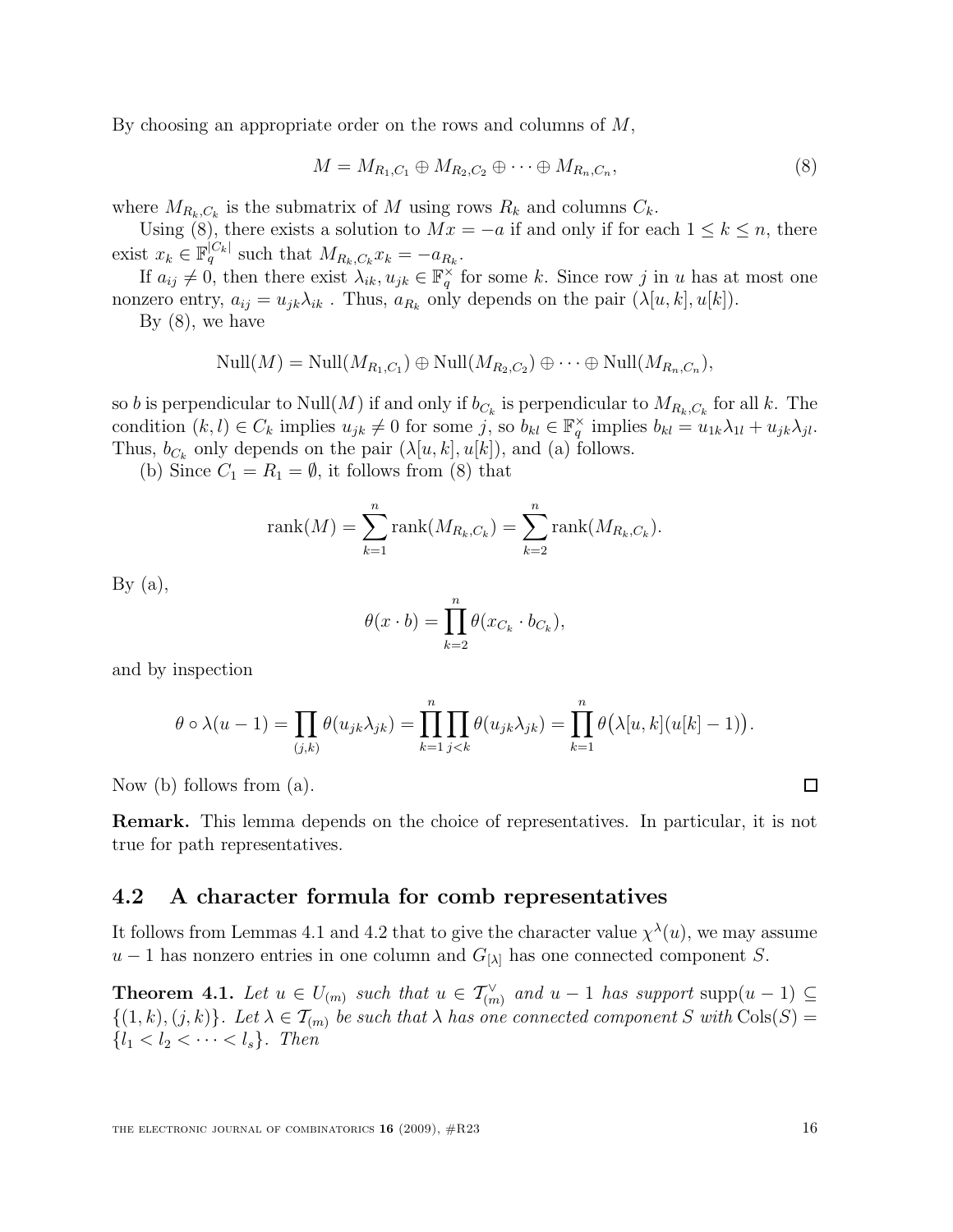(a) Let  $i_1 > i_2 > \ldots > i_{s-1}$  be such that  $\lambda_{i_d i_d} \neq 0$  for  $1 \leq d \leq s-1$ . The character degree

$$
\chi^{\lambda}(1) = \begin{cases} q^{l_s - m - 2} \prod_{d=1}^{s-1} q^{l_d - i_d - 1}, & \text{if } \lambda_{il_s} = 0 \text{ for all } i > i_1, \\ q^{l_s - i - 1} \prod_{d=1}^{s-1} q^{l_d - i_d - 1}, & \text{if } \lambda_{il_s} \neq 0 \text{ for some } i > i_1. \end{cases}
$$

(b) The character

$$
\chi^{\lambda}(u) = 0
$$

unless at least one of the following occurs

- (1)  $u_{jk}\lambda_{ik} \neq 0$  implies  $i = 1$  with  $j \leq m$  or  $i > j$ ; and  $u_{1k}\lambda_{1l} + u_{jk}\lambda_{jl} = 0$  for all  $j < k < l$ ,
- (2)  $u_{jk}\lambda_{ik} \neq 0$  for some  $1 < i < j \leq m$ , but  $|R_k| = |C_k| > 0$  ( $R_k$  and  $C_k$  are as in (7)),
- (3)  $u_{1k}\lambda_{1l_s}+u_{jk}\lambda_{jl}\neq 0$  for some  $m < k < l$ , but  $\lambda_{ik} = 0$  for all i and  $|R_k| \geq |C_k| > 0$ ,
- (4)  $u_{jk}, \lambda_{jl_s}, \lambda_{il_s} \in \mathbb{F}_q^{\times}$  with  $i < j < k < l_s$  with  $\lambda_{jk'} = 0$  for all  $k < k' < l_s$ .

(c) The character values are

$$
\chi^{\lambda}(u) = \begin{cases}\n\frac{\chi^{\lambda}(1)}{q^{|C_k| - \delta_{RC}}} \theta(u_{jk}\lambda_{jk}), & \text{if (1)} \\
\frac{\chi^{\lambda}(1)}{q^{|C_k|}}, & \text{if (2) or (3) or (4)} \\
\frac{\chi^{\lambda}(1)}{q^{|C_k|}} \theta(-\lambda_{il_s}^{-1}\lambda_{ik}(u_{1k}\lambda_{1l_s} + u_{jk}\lambda_{jl_s})), & \text{if (2) and (4)},\n\end{cases}
$$

where  $\delta_{RC} = 1$  if  $|C_k| > |R_k|$  and  $\delta_{RC} = 0$  if  $|C_k| < |R_k|$ .

Proof. (a) This is just a statement of the fact that

$$
\chi^{\lambda}(1) = |U_{(m)}\lambda|,
$$

combined with the structure of S.

(b) and (c). Note that by Lemma 4.2,

$$
\chi^{\lambda}(u) = \frac{\chi^{\lambda}(1)}{\chi^{\lambda[u,k]}(1)} \chi^{\lambda[u,k]}(u[k]),
$$

so we may assume  $M = M_{R_k, C_k}$  (see (8)). Let  $\text{Rows}(S) = \{i_1 > \ldots > i_s\}$  or  $\text{Rows}(S) =$  $\{i_0 > i_1 > \ldots > i_s\}$  be the rows with nonzero entries in S such that  $\lambda_{i_d l_d}, \lambda_{i_d l_s} \in \mathbb{F}_q^{\times}$ , and,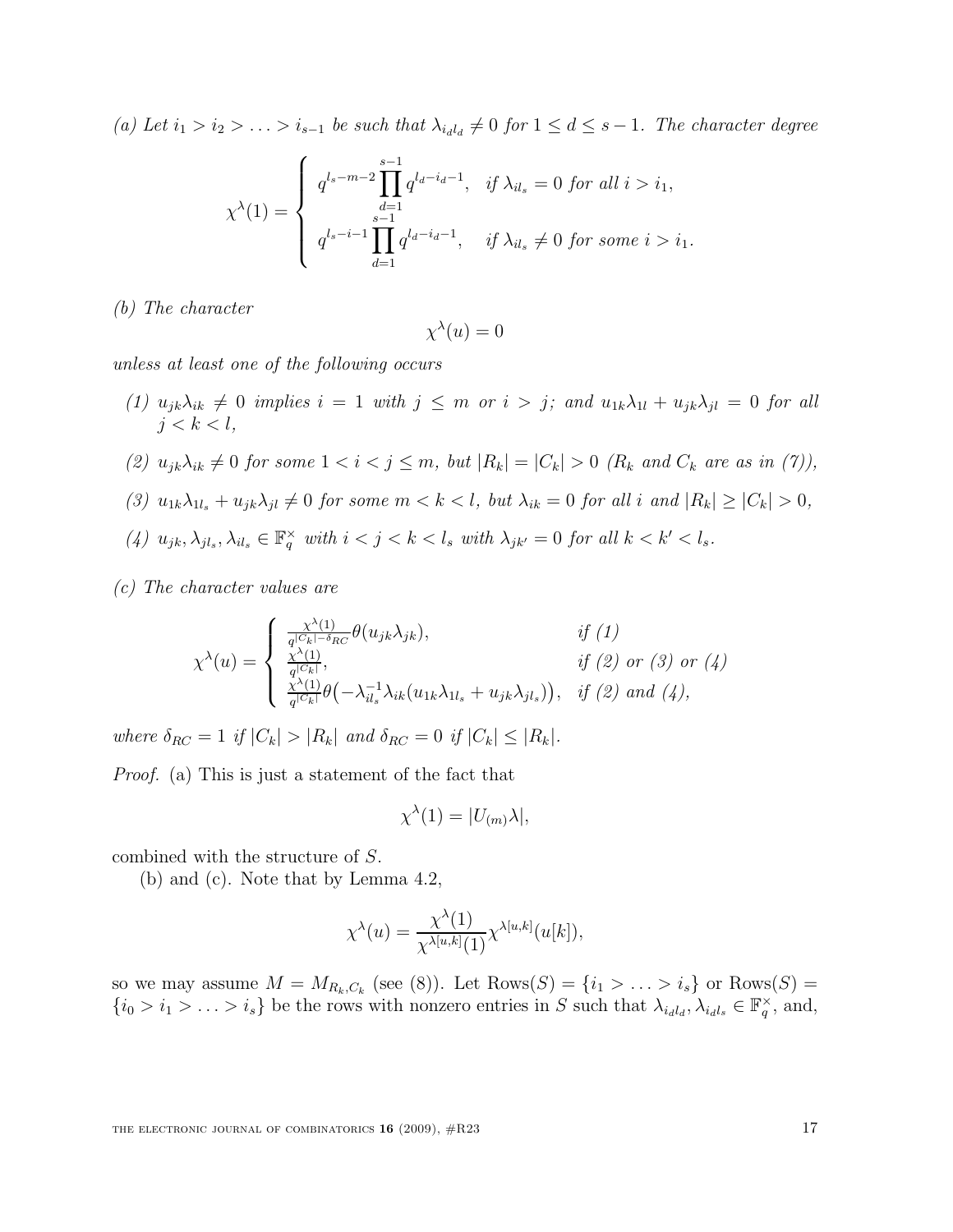if  $i_0 \in \text{Rows}(S)$ , then  $\lambda_{i_0l_s} \neq 0$  (see the definition of comb representatives in Section 3.2). Let r and r' be minimal such that  $l_r > k$  and  $i_{r'} < j$ . Then

$$
M = \begin{pmatrix} \delta' u_{jk} \lambda_{1l_s} \\ u_{jk} \lambda_{i_{s-1}l_{s-1}} & u_{jk} \lambda_{i_{s-1}l_s} \\ \vdots & \vdots \\ u_{jk} \lambda_{i_{r}l_r} & u_{jk} \lambda_{i_{r}l_s} \\ u_{jk} \lambda_{i_{r-1}l_s} & \vdots \\ u_{jk} \lambda_{i_{r}l_s} \end{pmatrix}, \text{ where } \delta' = \begin{cases} 1, & \text{if } j > m, \\ 0, & \text{if } j \leq m. \end{cases} \tag{9}
$$

Thus, the rank of M is  $q^{|C_k|-\delta_{RC}}$ .

Furthermore,  $a \in \mathbb{F}_q^{|\overline{R}_k|}$  and  $b \in \mathbb{F}_q^{|\overline{C}_k|}$  are given by

$$
a_{ij} = u_{jk}\lambda_{ik}, \qquad \text{for } (i,j) \in R_k,
$$
  
\n
$$
b_{kl} = \begin{cases} u_{1k}\lambda_{1l} + u_{jk}\lambda_{jl}, & \text{if } l \in \text{Cols}(S), \\ 0 & \text{otherwise.} \end{cases} \qquad \text{for } (k,l) \in C_k.
$$

If  $a = 0$  then  $M \cdot 0 = -0$  is easily satisfied, and if  $b = 0$  then  $b \cdot \text{Null}(M) = 0$  is also trivially satisfied. Thus,  $\chi^{\lambda}(u) \neq 0$  if  $u_{jk}\lambda_{ik} = 0$  for all  $i < j < k$  in  $\mathcal{P}_{(m)}$  and  $u_{1k}\lambda_{1l} + u_{jk}\lambda_{jl} = 0$ for all  $1 < j < k < l$ . Note that in the poset  $\mathcal{P}_{(m)}$ ,  $1 \nleq j$  for  $j \leq m$ .

Suppose  $a_{ij} \neq 0$ . Note that  $Mx = -a$  can only be satisfied if row  $(i, j)$  of M has a nonzero element. That is, there exists  $i < j < k < l$  such that  $\lambda_{il} \neq 0$ . Consequently, we may assume  $k < l_s$ . If  $j > m$ , then  $\delta = 1$ , so  $(Mx)_{1j} \neq 0$  if and only if  $(Mx)_{ij} \neq 0$ . However,  $a_{1j} \neq 0$  and  $(Mx)_{1j} \neq 0$  implies the first row of  $\lambda$  has two nonzero elements, contradicting the structure of S. Thus, if  $a_{ij} \neq 0$  and  $Mx = -a$  for some x, then  $j \leq m$ and  $k < l_s$ .

Suppose  $a_{ij} = u_{jk}\lambda_{ik} \neq 0$  with  $j \leq m$  and  $k < l_s$ . By the definition of M and (9),  $(i, k) = (i_{r-1}, l_{r-1})$ . Note that  $(Mx)_{ij} \neq 0$  if and only if  $(Mx)_{i_{r},j} \neq 0$ . Since  $u_{jk'} = 0$  for all  $k' \neq k$ , in this case  $r' = r - 1$  or  $|C_k| = |R_k|$ . Then  $Mx = -a$ , where

$$
x_{kl} = \begin{cases} -\lambda_{il_s}^{-1} \lambda_{ik}, & \text{if } l = l_s, \\ \lambda_{i_{dl_d}}^{-1} \lambda_{i_{dl_s}} \lambda_{il_s}^{-1} \lambda_{ik}, & \text{if } l = l_d, \\ 0, & \text{otherwise,} \end{cases} \qquad \text{where } (k, l) \in C_k.
$$

If  $b_{kl} \neq 0$  and M has no nonzero entry in column  $(k, l)$ , then  $b \cdot \text{Null}(M) \neq 0$ . Thus, if  $b_{kl} \neq 0$  we must have  $\lambda_{jl}, \lambda_{il} \in \mathbb{F}_q^{\times}$  with  $i < j$ . In particular,  $j \leq m$ , and either  $u_{1k} = 0$ or  $u$  has two nonzero elements. Since only the last column of  $S$  can have more than one nonzero entry,  $l = l_s$ , and  $b_{kl_s} = u_{1k} \lambda_{1l_s} + u_{jk} \lambda_{jl_s}$ . Note that

$$
\dim(\text{Null}(M)) = \begin{cases} s-r, & \text{if } \delta' = 0, r' = r, \\ 0, & \text{otherwise.} \end{cases}
$$

It follows that when  $b \neq 0$ , then b is perpendicular to Null $(M)$  if and only if  $r' > r$  if and only if  $|R_k| \geq |C_k|$  (if  $\delta' = 1$ , then  $j > m$ ).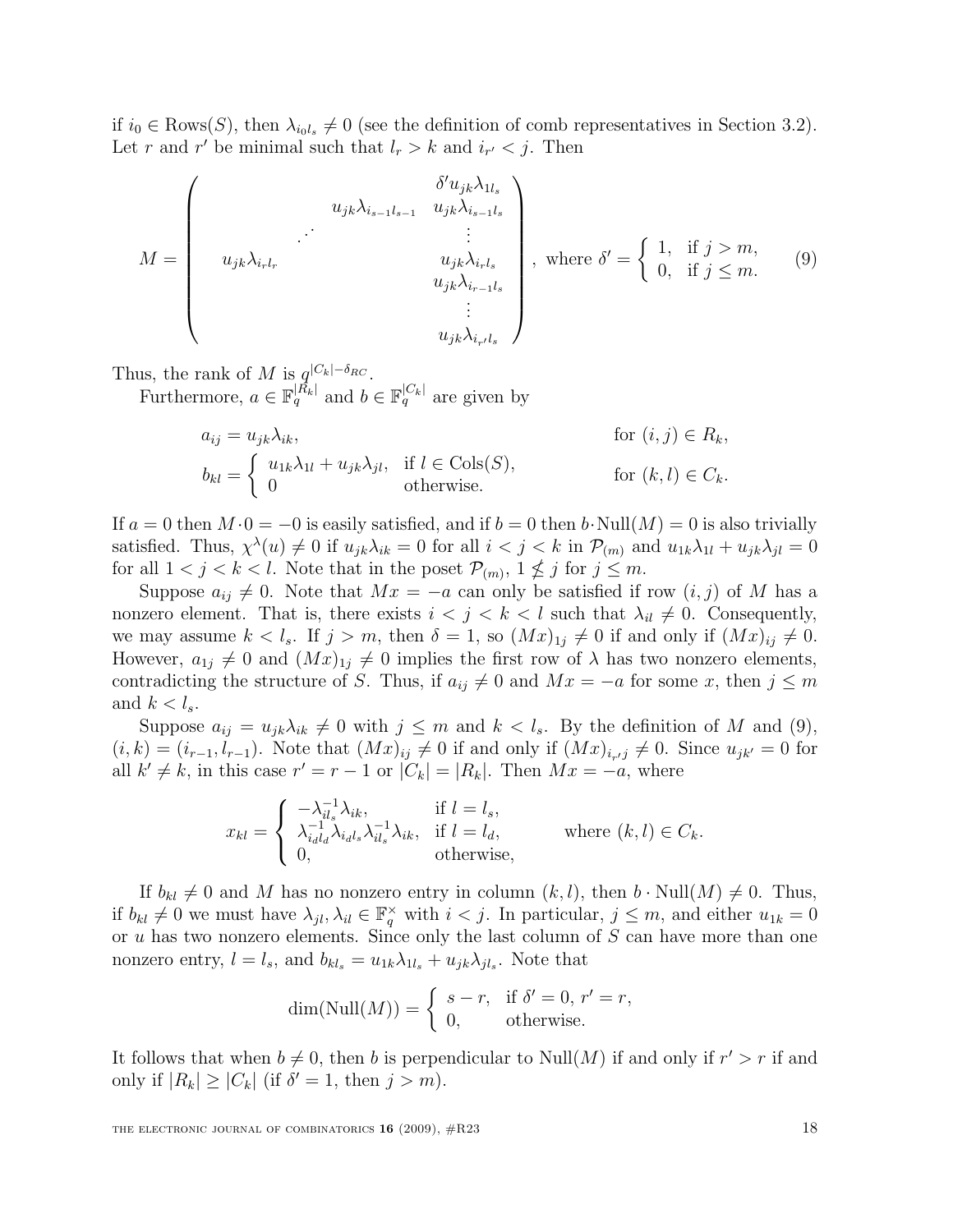In the case that  $j = i_{r-2}$  and  $k = l_{r-1}$ , we have

$$
\theta(x \cdot b) = \theta\left(-\lambda_{il_s}^{-1} \lambda_{ik}(u_{1k}\lambda_{1l_s} + u_{jk}\lambda_{jl_s})\right), \quad \text{where } i = i_{r-1}.
$$

Otherwise,  $\theta(x \cdot b) = 1$ .

At this point, it may be helpful to give a more visual interpretation of the conditions in Theorem 4.1 by considering the configurations of superimposed graphs  $G_{[\lambda]}$  and  $G_u$ . Recall, for  $\lambda \in \mathcal{Z}_{(m)} \cup \mathcal{T}_{(m)}$  there is at most one connected component of  $G_{[\lambda]}$  that can have more than one element (or can have a vertex in the first row of  $\lambda$ ). Therefore, for  $\lambda \in \mathcal{Z}_{(m)} \cup \mathcal{T}_{(m)},$  let

 $S_{\lambda}$  = the connected component of  $G_{[\lambda]}$  that has a vertex in the first row

$$
lc(\lambda) = \begin{cases} \min\{k \mid S_{\lambda} \text{ has a vertex in column } k\}, & \text{if } S_{\lambda} \neq \emptyset, \\ 0, & \text{otherwise,} \end{cases}
$$
  
\n
$$
br(\lambda) = \begin{cases} \max\{j \mid S_{\lambda} \text{ has a vertex in row } j\}, & \text{if } S_{\lambda} \neq \emptyset, \\ n, & \text{otherwise,} \end{cases}
$$
  
\n
$$
wt(\lambda) = \begin{cases} \#(\text{Nonzero entries in row } br(\lambda) \text{ of } \lambda) - 1, & \text{if } S_{\lambda} \neq \emptyset, \\ 0, & \text{otherwise.} \end{cases}
$$

For example, if

$$
\lambda = \begin{pmatrix} 0 & 0 & 0 & 0 & 0 & a \\ 0 & 0 & 0 & 0 & c & b \\ 0 & 0 & 0 & e & 0 & 0 \\ 0 & 0 & 0 & 0 & 0 & d \\ 0 & 0 & 0 & 0 & 0 & 0 \\ 0 & 0 & 0 & 0 & 0 & 0 \end{pmatrix}, \text{ then } S_{\lambda} = \begin{pmatrix} a \\ b \\ c(\lambda) = 5, \\ b \\ d \end{pmatrix}, \begin{aligned} \text{lc}(\lambda) = 5, \\ \text{lr}(\lambda) = 4, \\ \text{wt}(\lambda) = 0. \end{aligned}
$$

In the following discusion, we will suppress the values of the vertices and distinguish between  $G_{u-1}$  and  $G_{\lambda}$  by the following conventions,

| Vertices |     |  |
|----------|-----|--|
| Edges    | . . |  |

If  $|S_\lambda| > 1$  and  $\text{wt}(\lambda) = 0$ , then add an edge to the non-zero vertex of row  $\text{br}(\lambda)$  that extends West of this vertex,



thereby "completing" the comb.

 $\Box$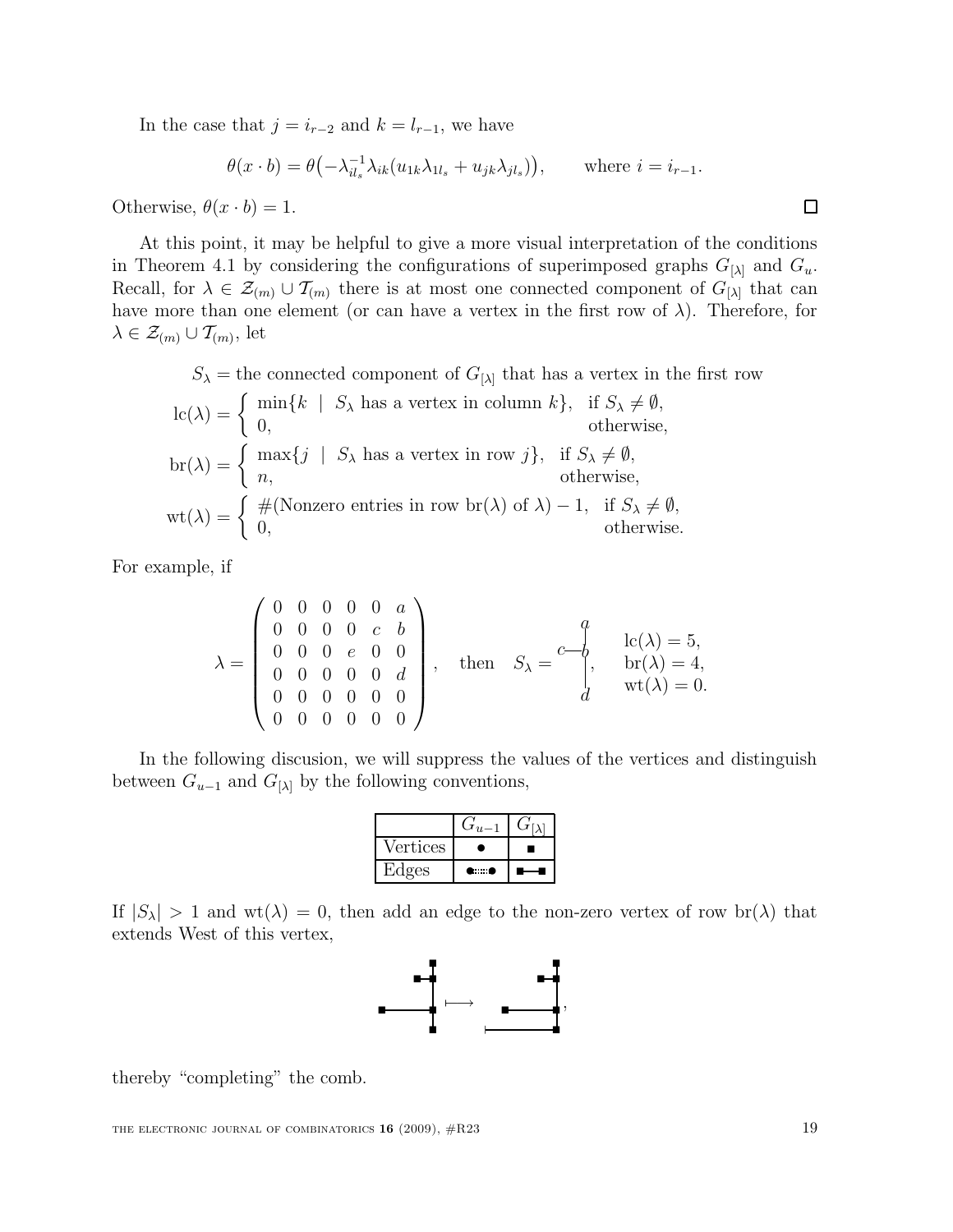Vertices of  $G_{u-1}$  see North in their column and East in their row, while vertices of  $G_{\lambda}$  see South in their column and West in their row (in both cases they do not see the location they are in). That is,



Connected component S of  $G_{u-1}$  and T of  $G_{\lambda}$  see one-another if when one superimposes their matrices, a vertex of  $S$  sees a vertex of  $T$  (and vice-versa).

The *tines* of  $S_\lambda$  are the pairs of horizontal edges with their leftmost vertices. For example, the tines of



Suppose  $u \in U_{(m)}$  has at most two nonzero superdiagonal entries  $u_{1k}, u_{jk} \in \mathbb{F}_q$ , for some  $1 \leq k \leq n$ , and suppose  $\lambda \in \mathfrak{n}_{(m)}^*$  such that  $G_{[\lambda]}$  has exactly one connected component S. Then column  $k$  of  $u$  is *comb compatible* with  $S$  if the following conditions are satisfied.

(CC1) If column k of u has exactly one nonzero entry  $u_{jk}$  in column k and  $S \neq S_{\lambda}$ , then  $u_{jk}$  cannot see the vertex of S,



(CC2) If  $u_{1k}, u_{jk} \in \mathbb{F}_q^{\times}$ , with  $1 < j$  and  $S \neq S_\lambda$ , then the vertex of S cannot see  $u_{1k}$  or  $u_{jk}$ ,



(CC3) If column k of u has exactly one nonzero entry  $u_{jk}$  in column k and  $S = S_{\lambda}$ , then  $u_{jk}$  sees a vertex of S if and only if  $j \leq m$ ,  $u_{jk}$  is South of the end of a tine and weakly North of the next tine to the South (if there is another tine),

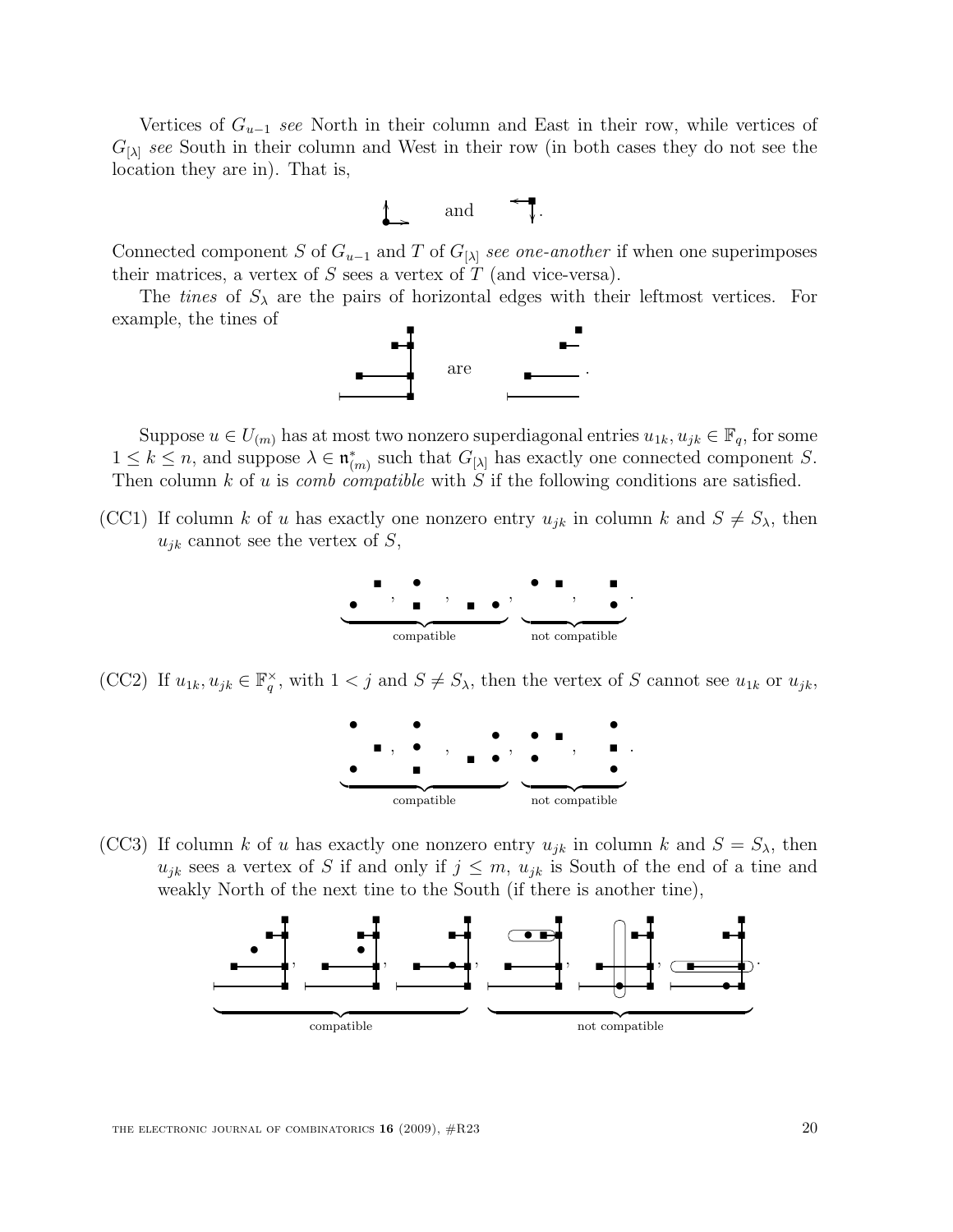(CC4) If  $u_{1k}, u_{jk} \in \mathbb{F}_q^{\times}$ , with  $1 < j$  and  $S = S_{\lambda}$ , then a vertex of S sees  $u_{1k}$  or  $u_{jk}$  if and only if either  $u_{jk}$  is not South of the end of a tine but on a tine of S, or  $u_{jk}$  is South of the end of a tine and weakly North of the next tine to the South,



From this point of view, Theorem 4.1 translates to the following corollary.

**Corollary 4.2.** Let  $1 \leq m \leq n$ . Suppose  $u \in U_{(m)}$  has at most two nonzero superdiagonal entries  $u_{1k}, u_{jk} \in \mathbb{F}_q$ , for some  $1 \leq k \leq n$ . For  $\lambda \in \mathcal{T}_{(m)}$ , suppose  $G_{[\lambda]}$  has one connected component S. Then

(a) The character degree

$$
\chi^{\lambda}(1) = \begin{cases} q^{|\{i < j \in \mathcal{P}_{(m)} \mid \lambda_{ik} \neq 0, \text{ for } k > j > i > 1, \lambda_{ik'} \neq 0 \text{ implies } k' \geq k\}|, & \text{if } \mathrm{wt}(\lambda) = 0, \\ q^{|\{i < j \in \mathcal{P}_{(m)} \mid \lambda_{ik} \neq 0, \text{ for } k > j > i, \lambda_{ik'} \neq 0 \text{ implies } k' \geq k\}|, & \text{if } \mathrm{wt}(\lambda) = 1. \end{cases}
$$

(b) The character

$$
\chi^{\lambda}(u) = 0
$$

unless column k of u and S are comb compatible and in condition (CC4) if  $u_{1k}$  sees a vertex S and  $u_{jk}$  is not strictly South and weakly East of the end of a tine,

$$
\begin{array}{ccc}\n\mathbf{u}_{1k} & \lambda_{1l} \\
\hline\n\mathbf{u}_{2k} & \lambda_{jl} \\
\mathbf{u}_{3k} & \lambda_{jl}\n\end{array}\n, \qquad \text{then} \qquad u_{1k}\lambda_{1l} + u_{jk}\lambda_{jl} = 0. \tag{10}
$$

(c) If  $\chi^{\lambda}(u) \neq 0$ , then

$$
\chi^{\lambda}(u) = \chi^{\lambda}(1) \frac{\theta(u_{1k}\lambda_{1k} + u_{jk}\lambda_{jk})}{q^{c(u,\lambda)}} \prod_{\substack{i < j < l \\ \lambda_{il}, \lambda_{jl} \in \mathbb{F}_q^{\times}}} \theta(-\lambda_{il}^{-1}\lambda_{ik}(u_{1k}\lambda_{1l} + u_{jk}\lambda_{jl}))
$$

where

$$
c(u,\lambda) = \begin{cases} |\{l > k \mid \lambda_{il} \neq 0, \text{ for some } i < j\}|, & \text{if } u_{jk} \neq 0, \text{ } j > m, \\ |\{l > k \mid \lambda_{il} \neq 0, \text{ for some } i < j\}|, & \text{if } u_{jk}, \lambda_{ij'}\lambda_{il} \in \mathbb{F}_q^\times \text{ with} \\ |\{l > k \mid \lambda_{il} \neq 0, \text{ for some } i < j\}| - 1, & \text{otherwise.} \end{cases}
$$

THE ELECTRONIC JOURNAL OF COMBINATORICS  $16$  (2009),  $\#R23$  21

 $\overline{1}$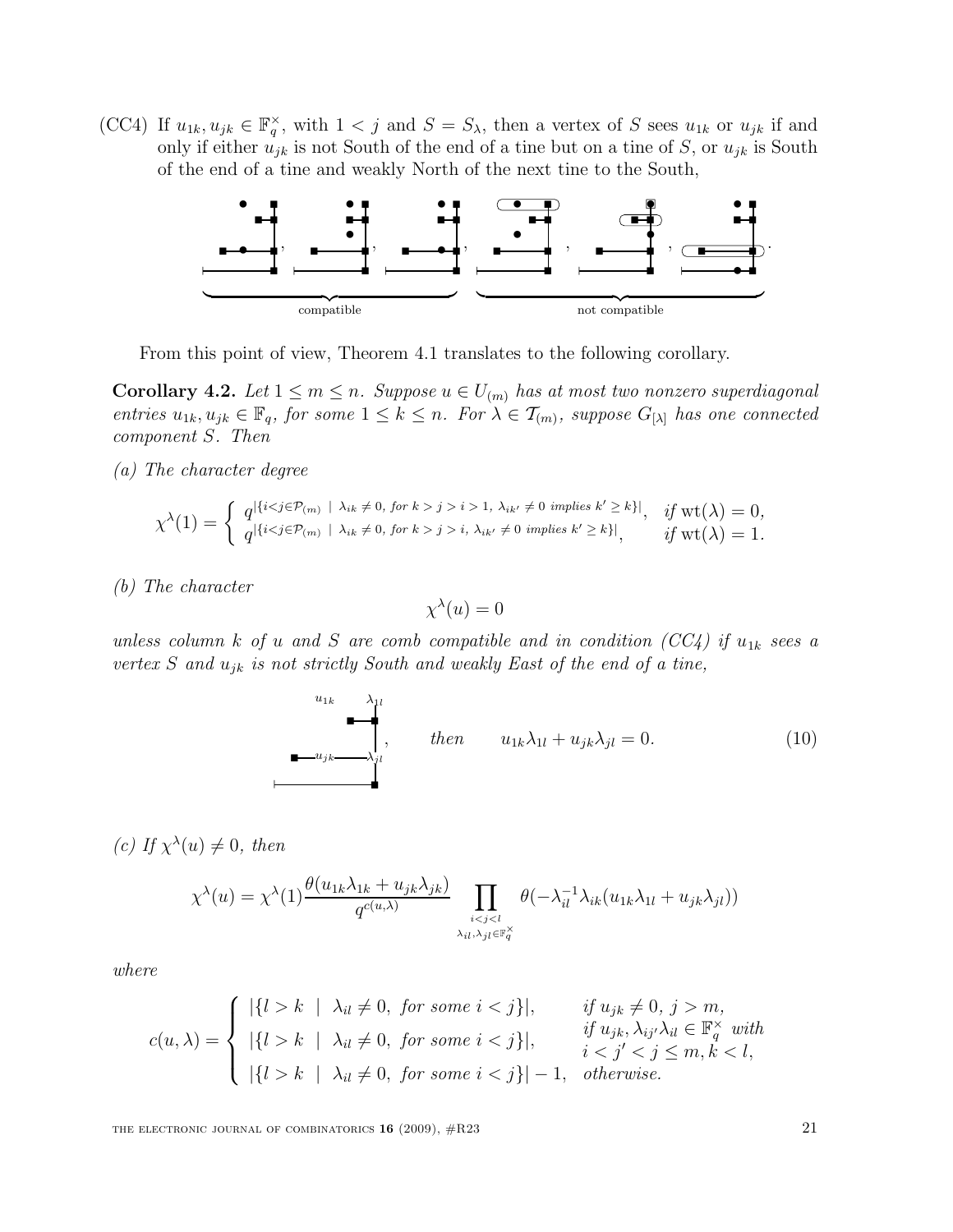#### 4.3 A character formula for path representatives

For  $\lambda \in \mathcal{Z}_{(m)} \cup \mathcal{T}_{(m)}$ , let  $S_{\lambda}$ , lc( $\lambda$ ), br( $\lambda$ ), and wt( $\lambda$ ) be as in the previous section. For  $\lambda \in \mathcal{Z}_{(m)}$ , order the vertices of  $S_{\lambda}$  starting with the vertex in the first row and proceeding along the path to the vertex in position  $(\text{br}(\lambda), \text{lc}(\lambda))$ . For example, if

$$
\lambda = \begin{pmatrix} 0 & 0 & 0 & 0 & 0 & a \\ 0 & 0 & 0 & 0 & c & b \\ 0 & 0 & 0 & e & 0 & 0 \\ 0 & 0 & 0 & 0 & d & 0 \\ 0 & 0 & 0 & 0 & 0 & 0 \\ 0 & 0 & 0 & 0 & 0 & 0 \end{pmatrix}, \text{ then } S_{\lambda} = \begin{pmatrix} a \\ -b \\ d \end{pmatrix}, \begin{array}{c} lc(\lambda) = 5, \\ br(\lambda) = 4, \\ wt(\lambda) = 0. \end{array}
$$

Before translating from comb representatives to path representatives, we will add some decorations to the graphs  $G_{u-1}$  and  $G_{\{\\\lambda\}}$  of Section 3. We will again suppress the values of the vertices and distinguish between  $G_{u-1}$  and  $G_{[\lambda]}$  by the following conventions,

| Vertices |      |  |
|----------|------|--|
| Edges    | mm C |  |

If  $S_\lambda \neq \emptyset$ , then add an additional edge from the vertex in position  $(\text{br}(\lambda), \text{lc}(\lambda))$ . If  $wt(\lambda) = 0$  and  $|S_{\lambda}| \neq 1$  extend the edge West until it reaches just past the  $(m + 1)$ th column. If  $wt(\lambda) = 1$  or  $|S_{\lambda}| = 1$ , then extend the edge South until just past the mth row. For example,



A bottom corner of  $\lambda$  is a vertex v in  $S_{\lambda}$  with a horizontal edge extending West of v. A top corner of  $\lambda$  is a vertex v in  $S_{\lambda}$  with a vertical edge extending South of v. All vertices of  $G_{[\lambda]}$  which are not in  $S_{\lambda}$  are considered to be both top and bottom corners.

Similarly, if  $u \in \mathcal{Z}_{(m)}^{\vee}$ , then  $G_{u-1}$  has at most one connected component  $S_u$  that has a vertex in the first row. Order the vertices of  $S_u$  starting with the vertex in the first row, and proceeding along the path. If  $|S_u| > 1$ , add an edge to  $S_u$  by extending an edge from the last vertex in the opposite direction of the previous edge (either East or North). Furthermore, if  $|S_u| > 1$ , then view the first edge as not being in the same plane as the matrix, so it no longer crosses any edges that are in the plane of the matrix. Thus,  $S_u$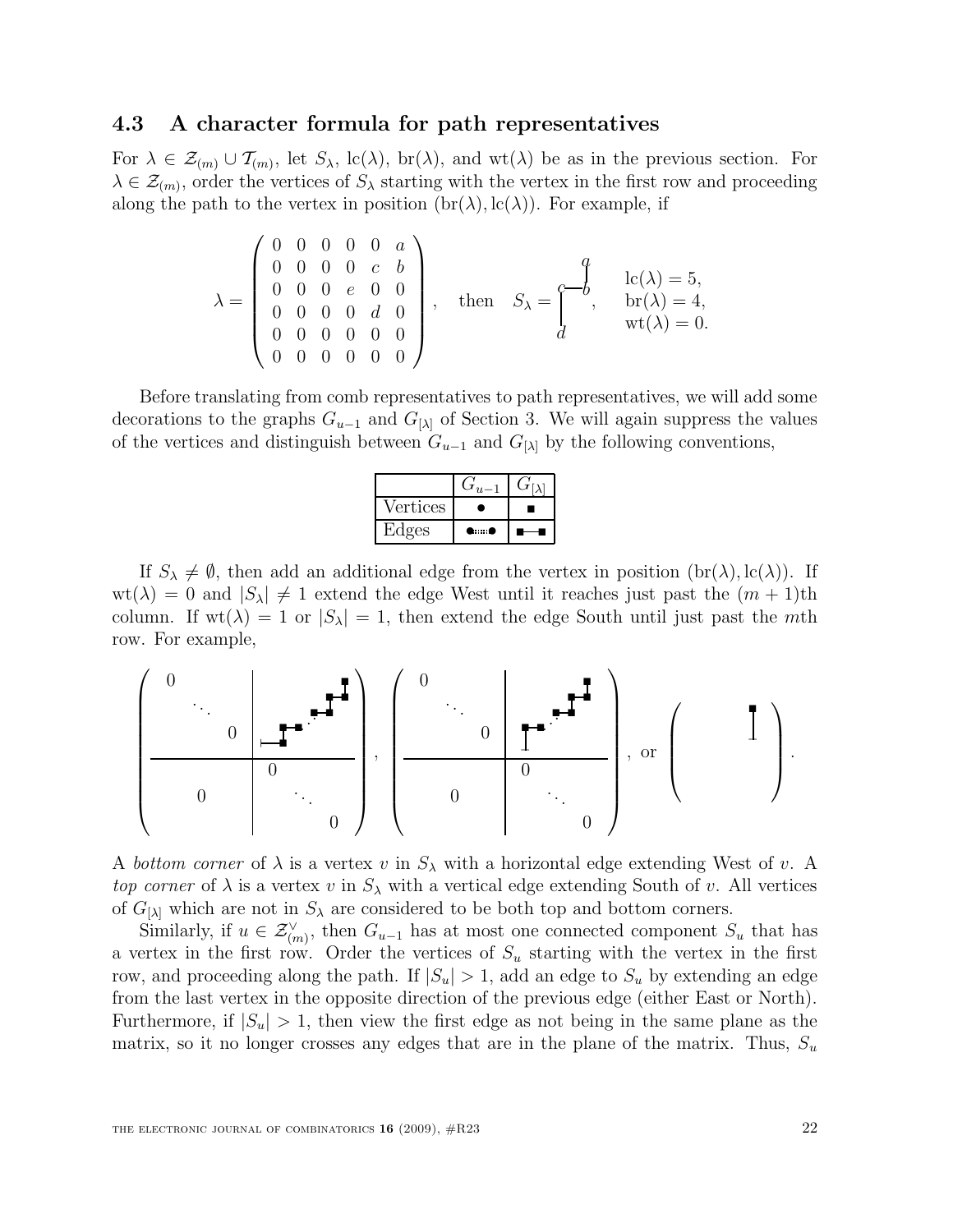will be of the form,



The *left corners* of u are the leftmost nonzero entries in the rows of  $u - 1$ . The right corners of u are the rightmost nonzero entries in the rows of  $u - 1$ .

Left and right corners see North in their column and East in their row, while top and bottom corners see South in their column and West in their row (in both cases they do not see the location they are in). That is,



Connected components S of  $G_u$  and T of  $G_{[\lambda]}$  see one-another if when one superimposes their matrices, a corner of  $S$  sees a corner of  $T$ .

Fix  $u \in \mathcal{Z}_{(m)}^{\vee}$  and  $\lambda \in \mathcal{Z}_{(m)}$  with a connected component S of  $G_u$  and T of  $G_{[\lambda]}$ . The components  $S$  and  $T$  are path compatible if the following conditions are satisfied.

(PC1) If  $S \neq S_u$  and  $T \neq S_\lambda$ , then S cannot see T,



(PC2) If  $S = S_u$  and  $T \neq S_\lambda$ , then S sees T if and only if T touches a vertical edge of S and no left corner of S sees T.



(PC3) If  $S \neq S_u$  and  $T = S_\lambda$ , then S sees T if and only if S touches a vertical edge of T and no bottom corner of  $T$  sees  $S$ .

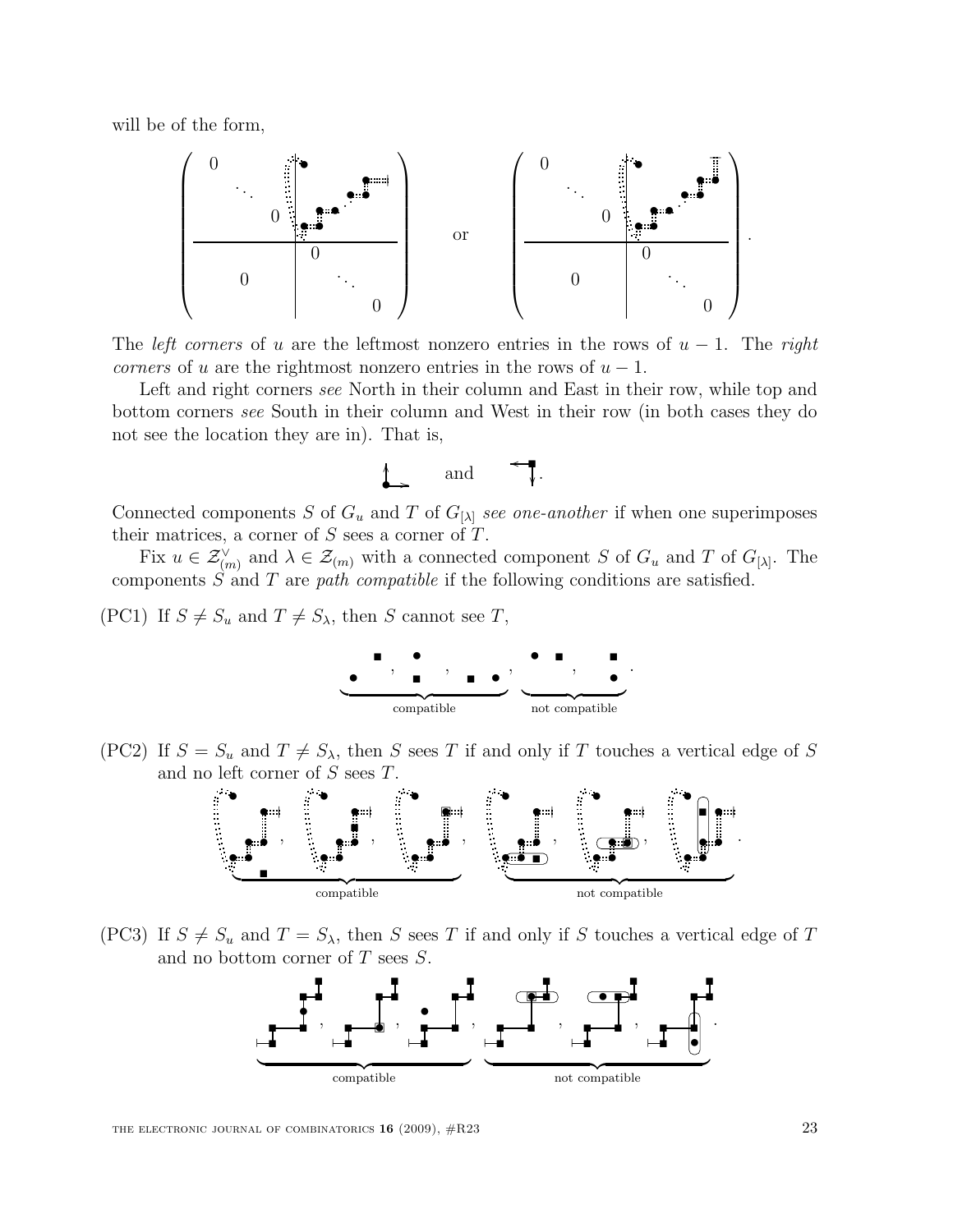(PC4) If  $S = S_u$  and  $T = S_\lambda$ , then S sees T if and only if T is never strictly South of S; S ends weakly East of the beginning of  $T$ ; and left corners of  $S$  and bottom corners of T only see one-another horizontally.



Note that (PC1)-(PC4) are translations of (CC1)-(CC4) via the correspondence (6). Define

$$
\Theta: \begin{array}{ccc}\n\mathcal{Z}_{(m)}^{\vee} \times \mathcal{Z}_{(m)} & \longrightarrow & \mathbb{C} \\
(u, \lambda) & \mapsto & \theta_{EB(u, \lambda)} \prod_{u_{jl}, u_{kl} \in \mathbb{F}_q^{\times} \\
\downarrow_{i,l}, \lambda_{jl} \in \mathbb{F}_q^{\times}\n\end{array} \quad \mathbb{Q} \left( \text{bag}_{kl}(u) \text{bag}_{il}(\lambda) \right),
$$

where

$$
\theta_{EB(u,\lambda)} = \begin{cases} \theta(\text{bag}_{il}(u)\lambda_{1l}), & \text{if } \lambda_{1l} \neq 0, S_{u-1} \text{ ends with last} \\ 1, & \text{vertex } u_{il} \text{ and a vertical edge,} \\ 1, & \text{otherwise.} \end{cases}
$$

For a left corner  $u_{jk}$  in u, let

 $n_{jk}(\lambda) =$  Number of bottom corners  $\lambda_{il}$  with  $i < j < k < l$  in  $\mathcal{P}_{(m)}$ .

**Corollary 4.3.** Let  $u \in U_{(m)}$  be such that  $u - 1 \in \mathcal{Z}_{(m)}^{\vee}$ , and let  $\lambda \in \mathcal{Z}_{(m)}$ . Then

(a) The character

$$
\chi^{\lambda}(u) = 0
$$

unless the connected components of  $G_{u-1}$  and  $G_{[\lambda]}$  are pairwise path compatible, and in the superimposed matrices, every

$$
\longleftrightarrow u_{ij} \downarrow_{ik} \downarrow_{ik} \downarrow_{ik} \downarrow_{ik} \downarrow_{ik} \downarrow_{ik} \downarrow_{ik} \downarrow_{ik} \downarrow_{ik} \downarrow_{ik} \downarrow_{ik} \downarrow_{ik} \downarrow_{ik} \downarrow_{ik} \downarrow_{ik} \downarrow_{ik} \downarrow_{ik} \downarrow_{ik} \downarrow_{ik} \downarrow_{ik} \downarrow_{ik} \downarrow_{ik} \downarrow_{ik} \downarrow_{ik} \downarrow_{ik} \downarrow_{ik} \downarrow_{ik} \downarrow_{ik} \downarrow_{ik} \downarrow_{ik} \downarrow_{ik} \downarrow_{ik} \downarrow_{ik} \downarrow_{ik} \downarrow_{ik} \downarrow_{ik} \downarrow_{ik} \downarrow_{ik} \downarrow_{ik} \downarrow_{ik} \downarrow_{ik} \downarrow_{ik} \downarrow_{ik} \downarrow_{ik} \downarrow_{ik} \downarrow_{ik} \downarrow_{ik} \downarrow_{ik} \downarrow_{ik} \downarrow_{ik} \downarrow_{ik} \downarrow_{ik} \downarrow_{ik} \downarrow_{ik} \downarrow_{ik} \downarrow_{ik} \downarrow_{ik} \downarrow_{ik} \downarrow_{ik} \downarrow_{ik} \downarrow_{ik} \downarrow_{ik} \downarrow_{ik} \downarrow_{ik} \downarrow_{ik} \downarrow_{ik} \downarrow_{ik} \downarrow_{ik} \downarrow_{ik} \downarrow_{ik} \downarrow_{ik} \downarrow_{ik} \downarrow_{ik} \downarrow_{ik} \downarrow_{ik} \downarrow_{ik} \downarrow_{ik} \downarrow_{ik} \downarrow_{ik} \downarrow_{ik} \downarrow_{ik} \downarrow_{ik} \downarrow_{ik} \downarrow_{ik} \downarrow_{ik} \downarrow_{ik} \downarrow_{ik} \downarrow_{ik} \downarrow_{ik} \downarrow_{ik} \downarrow_{ik} \downarrow_{ik} \downarrow_{ik} \downarrow_{ik} \downarrow_{ik} \downarrow_{ik} \downarrow_{ik} \downarrow_{ik} \downarrow_{ik} \downarrow_{ik} \downarrow_{ik} \downarrow_{ik} \downarrow_{ik} \downarrow_{ik} \downarrow_{ik} \downarrow_{ik} \downarrow_{ik} \downarrow_{ik} \downarrow_{ik} \downarrow_{ik} \downarrow_{ik} \downarrow_{ik} \downarrow_{ik} \downarrow_{ik} \downarrow_{ik} \downarrow_{ik} \downarrow_{ik} \downarrow_{ik} \downarrow_{ik} \downarrow_{ik} \downarrow_{ik} \downarrow_{ik} \downarrow_{ik} \downarrow_{ik} \downarrow_{ik} \downarrow_{
$$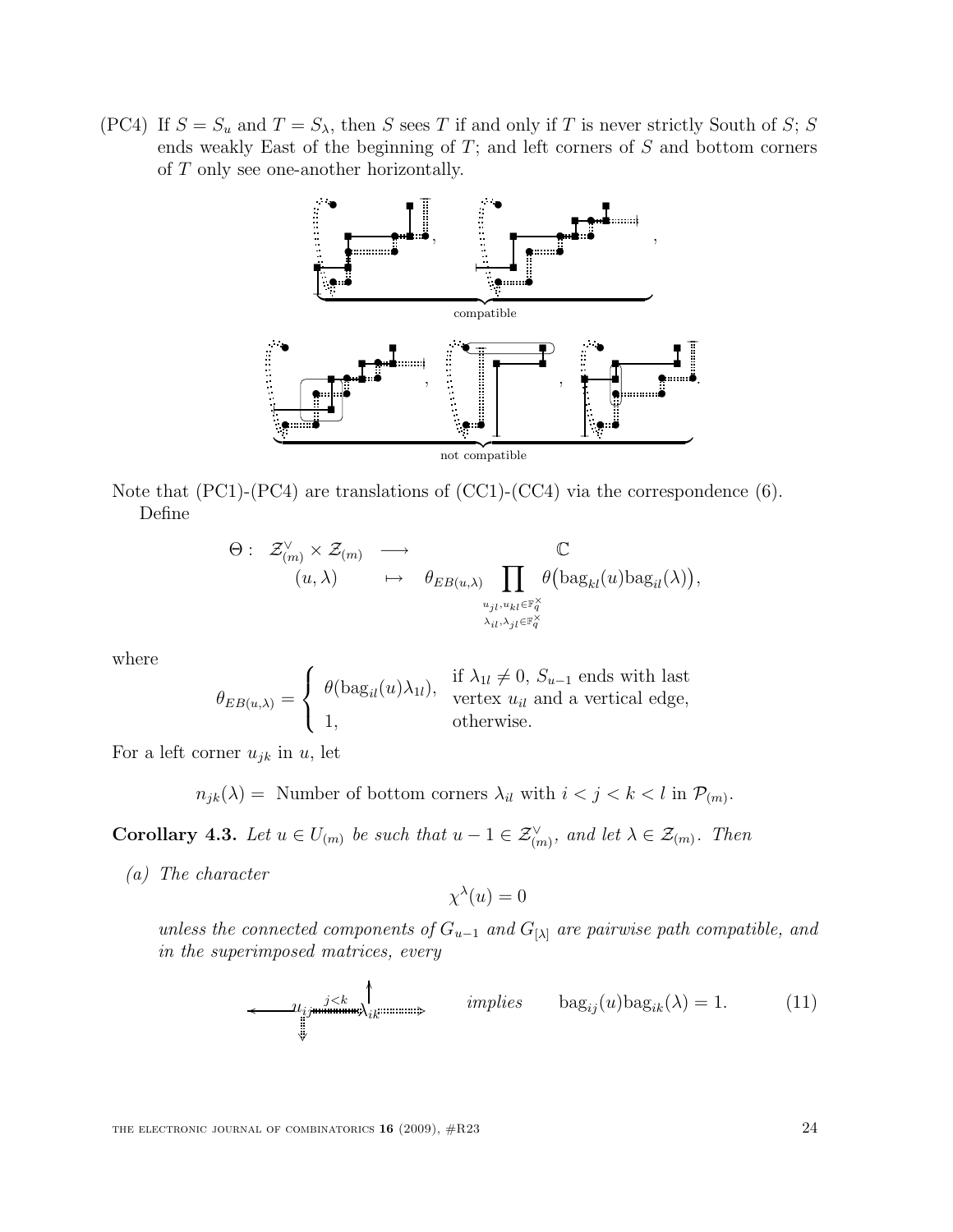(b) The character degree

$$
\chi^{\lambda}(1) = \begin{cases} q^{\left|\{i < j \in \mathcal{P}_{(m)} \mid \lambda_{ik} \text{ is a bottom corner for some } k > j\}\right|}, & \text{if } \mathrm{wt}(\lambda) = 0, \\ q^{\left|\{i < j \in \mathcal{P}_{(m)} \mid \lambda_{ik} \text{ is a top corner for some } k > j\}\right|}, & \text{if } \mathrm{wt}(\lambda) = 1. \end{cases}
$$

(c) If  $\chi^{\lambda}(u) \neq 0$ , then

$$
\chi^{\lambda}(u) = \chi^{\lambda}(1) \frac{\theta(\lambda(u-1))\Theta(u,\lambda)}{q^{\text{wt}(\lambda)|\{m < j < k < \text{lc}(\lambda)|u_{jk} \neq 0\}|}} \prod_{\substack{l \text{eff corners} \\ u_{jk}}} q^{-n_{jk}(\lambda)}.
$$

Proof. This corollary follows directly from Corollary 4.2 with the following observations, using  $(6)$ .

(a) If a bottom corner of T sees a left corner of S horizontally, then we are in the situation of (11), so



so the comb representations of  $\lambda$  and u must satisfy condition (10). However, this is equivalent to  $\text{bag}_{ii}(u)\text{bag}_{ik}(\lambda) = 1$ . Thus, Corollary 4.2 (a) is satisfied if and only if Corollary 4.3 (a) is satisfied.

(b) is straight-forward translation of the combinatorics.

(c) Let  $\tilde{\lambda} \in \mathcal{T}_{(m)}$  be the comb representative corresponding to  $\lambda \in \mathcal{Z}_{(m)}$  and let  $\tilde{u} \in \mathcal{T}_{(m)}^{\vee}$ be the comb representative in the same superclass as  $u \in \mathcal{Z}_{(m)}^{\vee}$ . If  $\tilde{u}_{jk} \neq 0$ , then

$$
c(\tilde{u}[k],\tilde{\lambda}) = \begin{cases} n_{jk}(\lambda), & \text{if wt}(\lambda) = 0, j > m, \\ n_{jk}(\lambda) + 1, & \text{if wt}(\lambda) = 1, j > m, \\ n_{jk}(\lambda), & \text{if } \tilde{\lambda}_{ij'}, \tilde{\lambda}_{il} \in \mathbb{F}_q^{\times}, \text{ with } i < j' < j \leq m, k < l, \\ n_{jk}(\lambda), & \text{otherwise.} \end{cases}
$$

Thus,

$$
q^{\text{wt}(\lambda)|\{m < j < k < \text{lc}(\lambda)|u_{jk} \neq 0\}|} \prod_{\text{left corners } u_{jk}} q^{n_{jk}(\lambda)} = \prod_k q^{c(\tilde{u}[k], \tilde{\lambda})}.
$$

If  $\chi^{\lambda}(u) \neq 0$ , and we have no configurations of the form

$$
\begin{array}{ccc}\n\lambda_{1l} & \cdots & \lambda_{1l} \text{bag}_{jl}(u) \\
\hline\n\vdots & \ddots & \vdots \\
\vdots & \ddots & \vdots \\
\vdots & \ddots & \vdots \\
\end{array}
$$
\n(12)

λ1<sup>l</sup> λik λik<sup>0</sup> · j 0 th row 6 • · ujk ←→ bagjk (u) λ1<sup>l</sup> λik −λ1lbagik<sup>0</sup> (λ) · uj <sup>0</sup><sup>k</sup> −λ1lbag<sup>j</sup> 0k (λ) , (13)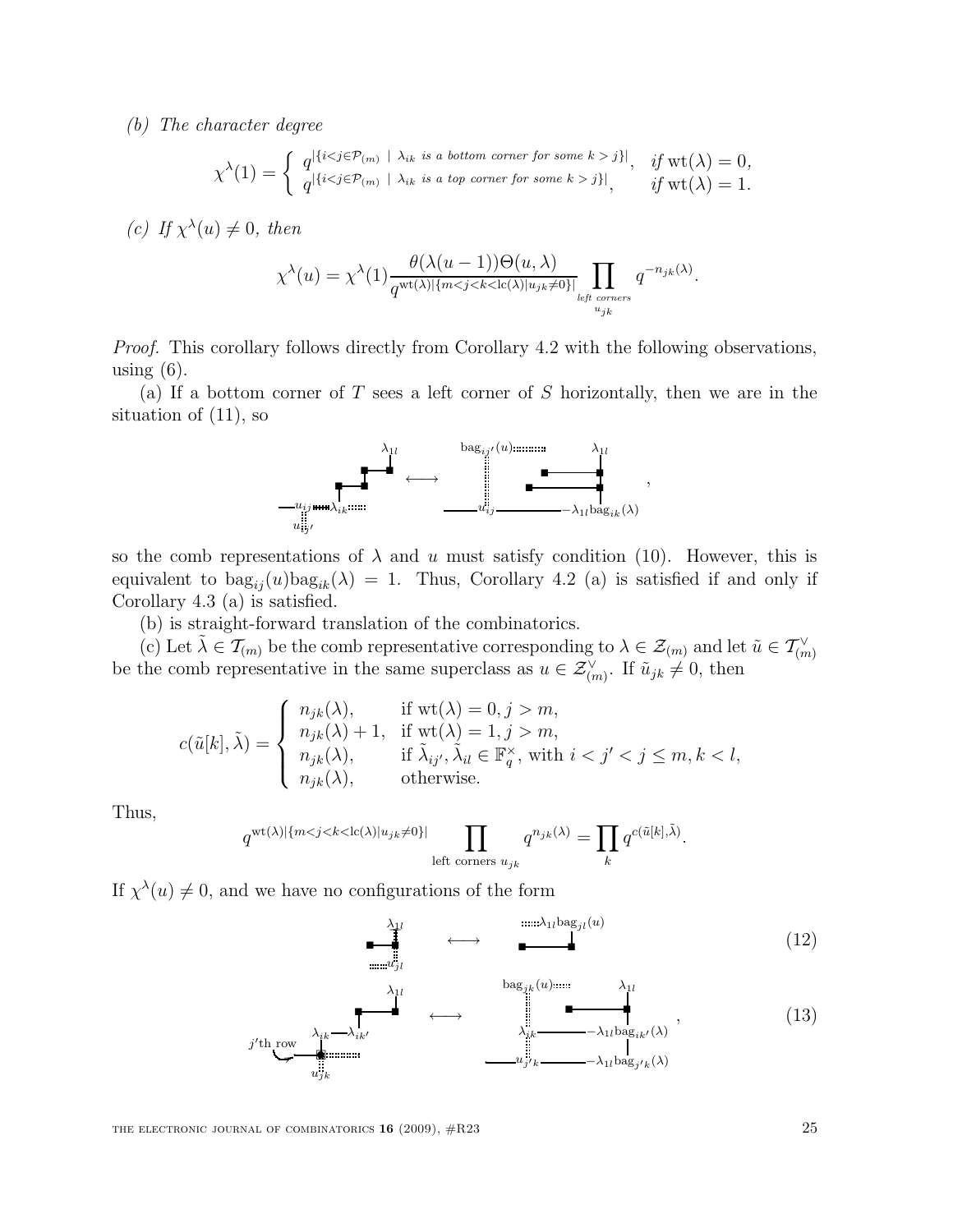then both character formulas are equal. If (12) occurs then both the path character formula and the comb character formula get a factor of

 $\theta(\lambda_{1l} \text{bag}_{jl}(u)).$ 

If (13) occurs then the path character formula gets a factor

$$
\theta(\lambda_{j'k}u_{j'k})\theta(\mathrm{bag}_{jk}(u)\mathrm{bag}_{ik}(\lambda)),
$$

and the comb character formula gets a factor of

$$
\theta\left(-\big(-\lambda_{1l}{\rm bag}_{ik'}(\lambda)\big)^{-1}\lambda_{ik}\left({\rm bag}_{jk}(u)\lambda_{1l}+u_{j'k}\big(-\lambda_{1l}{\rm bag}_{j'k}(\lambda)\big)\right)\right),\,
$$

However, a simple computation shows that these two quantities are equal. Thus, the character formulas for the two types of representatives are equal. 口

#### 4.4 Example

Let  $n = 7, m = 4,$ 

$$
u = \left(\begin{array}{cccccc} 1 & 0 & 0 & 0 & a & 0 & 0 \\ 0 & 1 & 0 & 0 & 0 & d & 0 \\ 0 & 0 & 1 & e & 0 & 0 & 0 \\ 0 & 0 & 0 & 1 & b & c & 0 \\ 0 & 0 & 0 & 0 & 1 & 0 & 0 \\ 0 & 0 & 0 & 0 & 0 & 1 & 0 \\ 0 & 0 & 0 & 0 & 0 & 0 & 1 \end{array}\right) \qquad \text{and} \qquad \lambda = \left(\begin{array}{cccccc} 0 & 0 & 0 & 0 & 0 & x \\ 0 & 0 & 0 & 0 & 0 & 0 & y \\ 0 & 0 & 0 & 0 & 0 & 0 & 0 \\ 0 & 0 & 0 & 0 & 0 & 0 & 0 \\ 0 & 0 & 0 & 0 & 0 & 0 & 0 \\ 0 & 0 & 0 & 0 & 0 & 0 & 0 \\ 0 & 0 & 0 & 0 & 0 & 0 & 0 \end{array}\right),
$$

so the decorated superimposed matrix of  $u - 1$  and  $\lambda$  is

$$
\left(\n\begin{array}{ccccccc}\n0 & 0 & 0 & 0 & a & 0 & x \\
0 & 0 & 0 & 0 & 0 & a & b \\
0 & 0 & 0 & e & 0 & 0 & 0 \\
0 & 0 & 0 & 0 & b & 0 & 0 \\
0 & 0 & 0 & 0 & 0 & 0 & 0 \\
0 & 0 & 0 & 0 & 0 & 0 & 0 \\
0 & 0 & 0 & 0 & 0 & 0 & 0\n\end{array}\n\right)
$$

All the connected components are pairwise path compatible,



Thus,

if and only if  $\text{bag}(d)\text{bag}(y) = 1$  if and only if  $d(-c^{-1})b(-a^{-1})y(-x^{-1}) = 1$ . If  $\chi^{\lambda}(u) \neq 0$ , then

 $\chi^{\lambda}(u) \neq 0$ 

$$
\chi^{\lambda}(u) = q^4 \theta(bz) \frac{1}{q^3} \cdot 1.
$$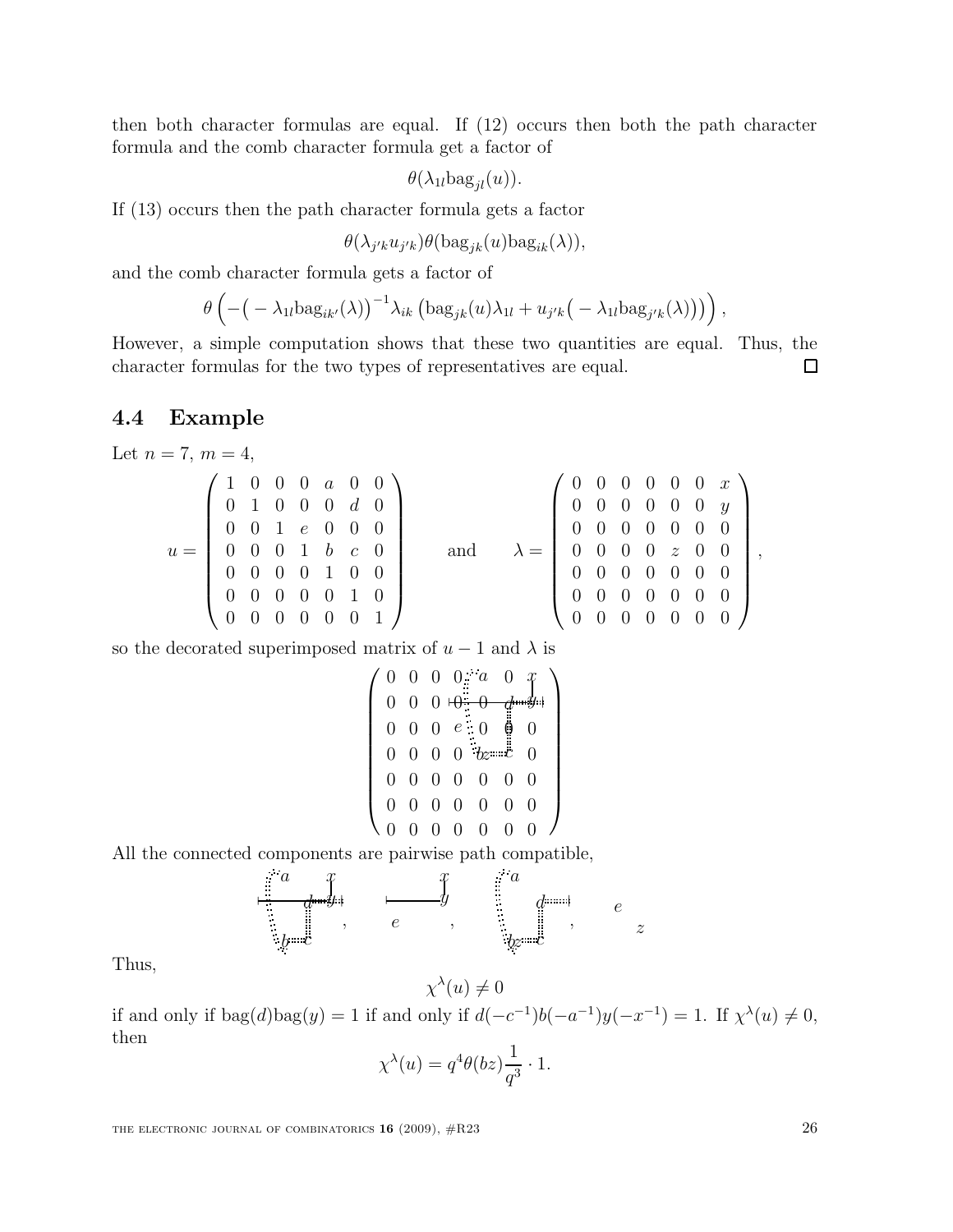### 5 Interpolating from  $U_n$  to  $U_{n-1}$

This section uses a restriction rule from  $U_{(m-1)}$  to  $U_{(m)}$  for supercharacters to deduce a restriction rule from  $U_n$  to  $U_{n-1}$ .

### 5.1 A restriction rule for  $U_{(m)}$

Note that if  $\lambda \in \mathcal{Z}_{(m-1)}$ , then  $\lambda \in \mathcal{Z}_{(m)}$  unless  $\mathrm{lc}(\lambda) = m$ . Let  $\lambda^{\downarrow} \in \mathcal{Z}_{(m)}$  be given by

$$
\lambda^{\downarrow} = \begin{cases} \lambda, & \text{if } \operatorname{lc}(\lambda) \neq m, \\ \lambda - \lambda_{im} e_{im} & \text{if } \operatorname{lc}(\lambda) = m \text{ and } i \text{ is minimal so } \lambda_{im} \neq 0. \end{cases}
$$

Then  $\lambda^{\downarrow}$  is the path orbit representative of  $U_{(m)}\lambda U_{(m)}$ .

For  $u \in \mathcal{Z}_{(m)}^{\vee}$ , let

$$
u^{\uparrow} = \begin{cases} u - u_{1j}e_{1j} - u_{mk}e_{mk} - u_{1j}u_{mj}^{-1}u_{mk}e_{1k}, & \text{if } u_{1j}, u_{mj}, u_{mk} \in \mathbb{F}_q^{\times}, j < k, \\ u - u_{1j}e_{1j}, & \text{if } u_{1j}, u_{mj} \in \mathbb{F}_q^{\times}, \text{wt}(u - 1) = 1, \\ u, & \text{otherwise}, \end{cases}
$$

so  $u^{\dagger}$  is the path orbit representative of  $U_{(m-1)}uU_{(m-1)}$ .

**Theorem 5.1.** Let  $\lambda \in \mathcal{Z}_{(m-1)}$ . Then

$$
\operatorname{Res}_{U_{(m)}}^{U_{(m-1)}}(\chi^{\lambda}) = \begin{cases} \chi^{\lambda^{\downarrow}}, & \text{if } \operatorname{lc}(\lambda) = m \text{ or } \operatorname{wt}(\lambda) = 0, \\ q\chi^{\lambda^{\downarrow}}, & \text{if } \operatorname{lc}(\lambda) > m, \operatorname{wt}(\lambda) = 1, \lambda_{mj} \neq 0 \text{ for some } j > \operatorname{lc}(\lambda), \\ \sum_{t \in \mathbb{F}_q} \chi^{\lambda^{\downarrow} + te_{m\mathrm{lc}(\lambda)}}, & \text{if } \operatorname{lc}(\lambda) > m, \operatorname{wt}(\lambda) = 1, \lambda_{mj} = 0 \text{ for all } j > \operatorname{lc}(\lambda). \end{cases}
$$

*Proof.* Since at most one component of  $\lambda$  can satisfy case three of Theorem 5.1, it suffices to prove the statement for the case that  $G_{[\lambda]}$  has one connected component. Note that Case 2 does not occur unless  $G_{[\lambda]}$  has at least two components, and it follows directly from cases 1 and 3.

First, suppose that  $S_\lambda = \emptyset$ . Then  $\text{wt}(\lambda) = \text{lc}(\lambda) = 0$ , and  $\lambda^{\downarrow} = \lambda$ . Since the support of  $\lambda$  excludes the first row, the conditions implied by  $\mathcal{P}_{(m)}$  are the same as the conditions implied by  $\mathcal{P}_{(m-1)}$  in the character formulae and  $\operatorname{Res}_{U_{(m)}}^{U_{(m-1)}}(\chi^{\lambda}) = \chi^{\lambda^{\downarrow}}$ .

Suppose that  $\lambda = [S_{\lambda}]$ . If  $|S_{\lambda}| = 1$  with  $\text{lc}(\lambda) = m$ , then  $\text{br}(\lambda) = 1$ . In this case,  $1 \nleq m$  in  $\mathcal{P}_{(m)}$  implies  $\operatorname{Res}_{U_{(m)}}^{U_{(m-1)}}(\chi^{\lambda}) = 1\!\!1_{U_{(m)}} = \chi^{\lambda^{\downarrow}}.$ 

For the rest of the proof we will assume  $\lambda = [S_{\lambda}]$  and  $|S_{\lambda}| > 1$  or  $\text{lc}(\lambda) > m$ . Note that if  $\text{lc}(\lambda) > m$ ,  $\text{wt}(\lambda) = 1$ , and  $\lambda_{mj} = 0$  for all  $j > k$ , then

$$
\sum_{t \in \mathbb{F}_q} \chi^{\lambda^1 + te_{mk}}(u) = \begin{cases} \chi^{\lambda^1}(u) \sum_{t \in \mathbb{F}_q} \theta(tu_{m,\text{lc}(\lambda)}), & \text{if } u_{mk} = 0, \ k < \text{lc}(\lambda), \\ \chi^{\lambda^1}(u), & \text{otherwise.} \end{cases} \tag{14}
$$

Thus, all three cases of Theorem 5.1 require an understanding of the relationship between the values  $\chi^{\lambda^{\downarrow}}(u)$  and  $\chi^{\lambda}(u^{\uparrow})$ .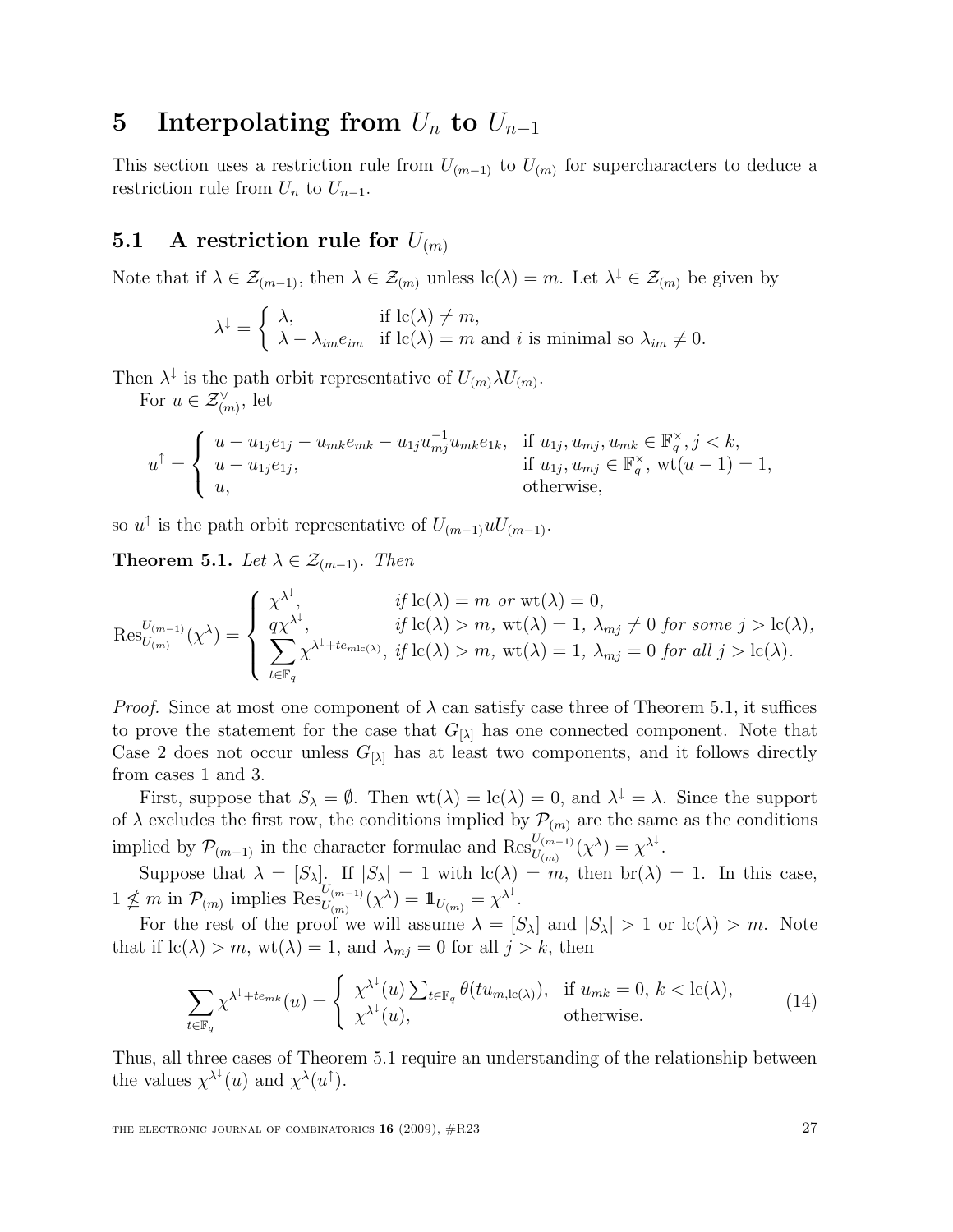Since  $\chi^{\lambda^{\downarrow}}$  is a supercharacter, by Lemma 4.1 WLOG we assume  $G_{u-1}$  has one connected component. It follows from the combinatorics that the two values  $\chi^{\lambda}(u^{\dagger})$  and  $\chi^{\lambda^{\dagger}}(u)$  are simultaneously zero or nonzero unless  $wt(\lambda) = 1$ ,  $u_{m,\text{lc}(\lambda)} \neq 0$ , and  $u_{mk} = 0$  for  $k > \text{lc}(\lambda)$ . However, in this exceptional case,

$$
\sum_{t \in \mathbb{F}_q} \chi^{\lambda^{\downarrow} + te_{mk}}(u) = \chi^{\lambda^{\downarrow}}(u) \sum_{t \in \mathbb{F}_q} \theta(tu_{m,lc(\lambda)}) = 0 = \chi^{\lambda}(u^{\uparrow}). \tag{15}
$$

Suppose  $\chi^{\lambda}(u^{\dagger})$  and  $\chi^{\lambda^{\downarrow}}(u)$  are both nonzero. By inspection,

$$
\frac{\chi^{\lambda}(1)}{\chi^{\lambda^1}(1)} = \begin{cases} 1, & \text{if } \text{lc}(\lambda) = m \text{ or } \text{wt}(\lambda) = 0, \\ q, & \text{otherwise.} \end{cases}
$$
\n(16)

Since  $\lambda^{\downarrow}$  has the same bottom corners as  $\lambda$  and  $u^{\uparrow}$  has the same left corners as  $u$ ,

$$
q^{\text{wt}(\lambda)\# \{m-1 < j < \text{lc}(\lambda)|u_{m-1,j}^{\dagger}\neq 0\}} \prod_{\text{left corners } u_{jk}^{\dagger} \atop q^{\text{wt}(\lambda)\# \{m < j < \text{lc}(\lambda)|u_{m-1,j}^{\dagger}\neq 0\}} \prod_{\text{left corners } u_{jk}^{\dagger} \atop q^{\text{wt}(\lambda)\# \{m < j < \text{lc}(\lambda)\}|u_{mj}^{\dagger}\neq 0\}} = \frac{q^{\text{wt}(\lambda)\# \{m-1 < j < \text{lc}(\lambda)|u_{m-1,j}^{\dagger}\neq 0\}}}{q^{\text{wt}(\lambda)\# \{m < j < \text{lc}(\lambda^{\dagger})|u_{mj}^{\dagger}\neq 0\}}}.
$$
\n(17)

Note that

$$
\theta(\lambda(u-1)) = \begin{cases} \theta(\lambda^{\downarrow}(u-1))\theta(\lambda_{im}u_{im}), & \text{if } \text{lc}(\lambda) = m, \, i \text{ is minimal such that } \lambda_{im} \neq 0, \\ \theta(\lambda^{\downarrow}(u-1)), & \text{otherwise.} \end{cases}
$$

However, in the first case,  $u_{im} \neq 0$  implies  $\chi^{\lambda}(u) = 0$ , since  $m < m + 1$  and  $u \in \mathcal{Z}_{(m)}$ . Thus, for all  $\text{lc}(\lambda)$  with  $\chi^{\lambda}(u) \neq 0$ ,

$$
\theta(\lambda^{\downarrow}(u-1)) = \theta(\lambda(u-1)).
$$

In fact, if  $S_{u-1} = \emptyset$  or  $br(u-1) < m$ , then  $u^{\uparrow} = u$  and  $\theta(\lambda(u-1)) = \theta(\lambda(u^{\uparrow} - 1))$ . In these cases we also have  $\Theta(u^{\dagger}, \lambda) = \Theta(u, \lambda^{\downarrow}).$ 

Suppose  $S_{u-1} \neq \emptyset$  and  $br(u - 1) = m$ . If  $S_{u-1} = \{u_{1k}, u_{mk}\}$ , then  $S_{u^{\uparrow}-1} = \{u_{mk}\}$ , and

$$
\theta(\lambda(u-1)) = \theta(\lambda_{1k}u_{1k})\theta(\lambda(u^{\uparrow}-1)).
$$

However, since  $\lambda \in \mathcal{Z}_{(m-1)}, \lambda_{1k} \neq 0$  implies  $\chi^{\lambda}(u^{\uparrow}) = \chi^{\lambda}(u) = 0$ .

If  $\{u_{1j}, u_{mj}, u_{mk}\}\subseteq S_{u-1}$  with  $j < k$ , then  $u_{1j}^{\uparrow} = u_{mk}^{\uparrow} = 0$ ,  $u_{mj}^{\uparrow} = u_{mj}$ , and  $u_{1k}^{\uparrow} =$  $-u_{1j}u_{mj}^{-1}u_{mk}$ . Thus,

$$
\theta(-\lambda_{1k}u_{1j}u_{mj}^{-1}u_{mk})\theta(\lambda(u-1)) = \theta(\lambda_{1j}u_{1j} + \lambda_{mk}u_{mk})\theta(\lambda(u^{\uparrow}-1)).
$$

If  $\lambda_{1j} \neq 0$  or  $\lambda_{mk} \neq 0$ , then  $\chi^{\lambda}(u) = 0$ , so

$$
\theta(-\lambda_{1k}u_{1j}u_{mj}^{-1}u_{mk})\theta(\lambda(u-1))=\theta(\lambda(u^{\uparrow}-1)).
$$

If  $\lambda_{1k} \neq 0$ , then  $\chi^{\lambda}(u) \neq 0$  only if

THE ELECTRONIC JOURNAL OF COMBINATORICS  $16$  (2009),  $\#R23$  28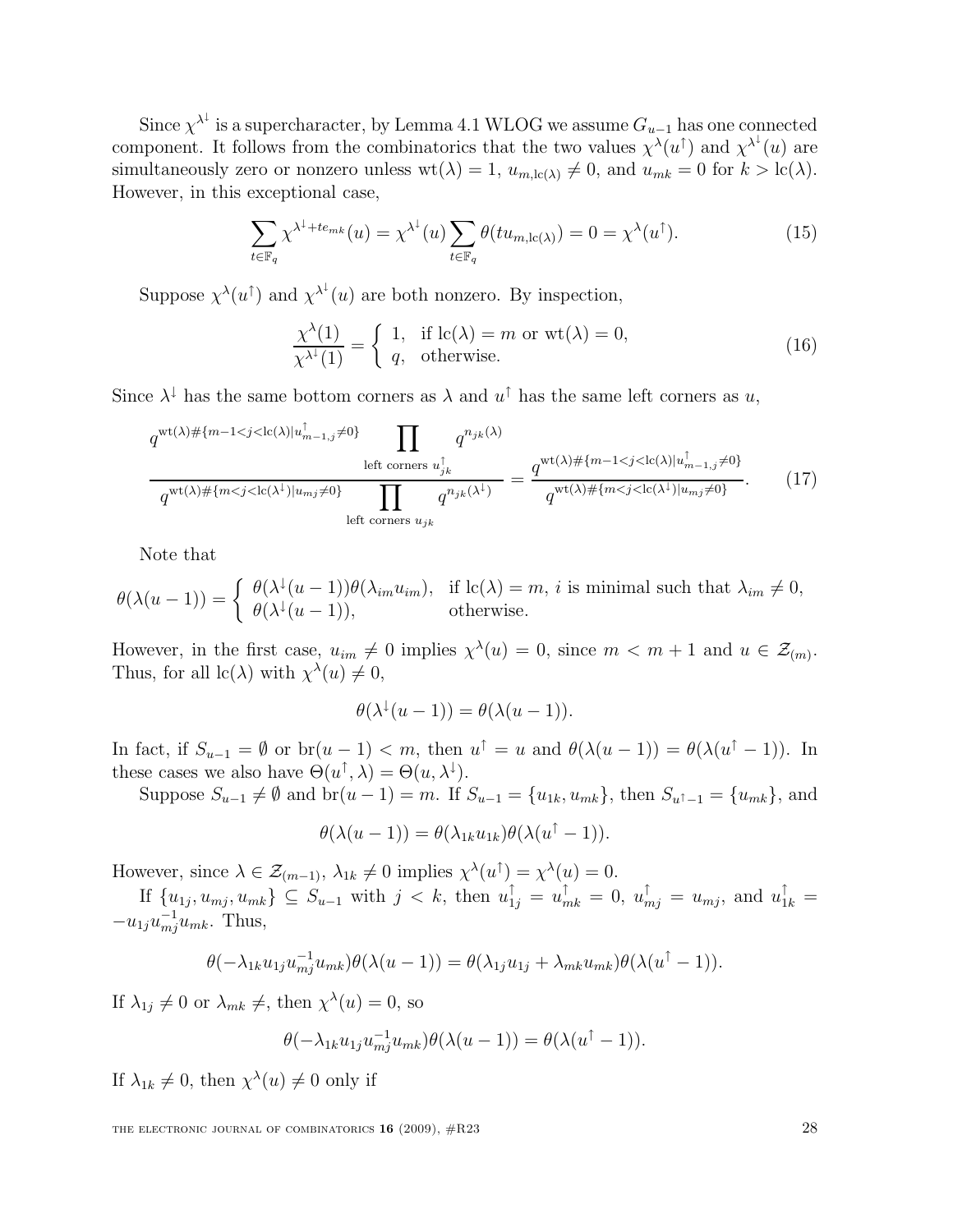- (1)  $S_{u-1} = \{u_{1j}, u_{mj}, u_{mk}\}\$ and  $\lambda_{ik} \neq 0$  for some  $1 < i < k$ ,
- (2) there exists  $1 < i < k$  such that  $u_{ik}, \lambda_{ik} \in \mathbb{F}_q^{\times}$ .

In both cases,

$$
\Theta(u,\lambda)\theta(-\lambda_{1k}u_{1j}u_{mj}^{-1}u_{mk})=\Theta(u^{\uparrow},\lambda).
$$

Note that in the first case,  $\theta_{EB(u^{\dagger},\lambda)} = \theta(-\lambda_{1k}u_{1j}u_{mj}^{-1}u_{mk}).$ 

Thus, for all  $u \in \mathcal{Z}_{(m)}$  and  $\lambda \in \mathcal{Z}_{(m-1)}$  such that  $\chi^{\lambda}(u) \neq 0$ ,

$$
\Theta(u, \lambda^{\downarrow})\theta(\lambda^{\downarrow}(u-1)) = \Theta(u, \lambda)\theta(\lambda(u-1)) = \Theta(u^{\uparrow}, \lambda)\theta(\lambda(u^{\uparrow}-1)).
$$
\n(18)

We now use (16), (17), and (18) to check the cases of the theorem. Suppose  $\text{lc}(\lambda) = m$ or  $wt(\lambda) = 0$ , then by (16), (17), and (18),

$$
\chi^{\lambda^{\downarrow}}(u) = \chi^{\lambda}(u^{\uparrow}).
$$

Suppose  $\text{lc}(\lambda) > m$  and  $\text{wt}(\lambda) = 1$ . If  $\lambda_{mj} = 0$  for all  $j \geq \text{lc}(\lambda)$ , then by (14),

$$
\sum_{t \in \mathbb{F}_q} \chi^{\lambda^{\downarrow} + te_{mlc(\lambda)}}(u) = \begin{cases} \chi^{\lambda^{\downarrow}}(u) \sum_{t \in \mathbb{F}_q} \theta(tu_{m,lc(\lambda)}), & \text{if } u_{mj} = 0, j < lc(\lambda), \\ \chi^{\lambda^{\downarrow}}(u), & \text{otherwise.} \end{cases}
$$

In the first case,  $\chi^{\lambda}(1) = q\chi^{\lambda^{\downarrow}}(1)$  and the ratio in (17) is 1. Thus, by (18) and (15) in this case,

$$
\sum_{t \in \mathbb{F}_q} \chi^{\lambda^{\downarrow} + te_{m!c(\lambda)}}(u) = \begin{cases} q^{-1} \chi^{\lambda^{\downarrow}}(u^{\uparrow})q, & \text{if } u_{m!c(\lambda)} = 0, \\ \chi^{\lambda}(u^{\uparrow}) (= 0), & \text{otherwise.} \end{cases}
$$

$$
= \chi^{\lambda}(u^{\uparrow})
$$

In the second case of (14),  $\chi^{\lambda}(1) = q\chi^{\lambda^{\downarrow}}(1)$  and the ratio in (17) is q. Thus,

$$
\sum_{t \in \mathbb{F}_q} \chi^{\lambda^{\downarrow} + te_{m!c(\lambda)}}(u) = \chi^{\lambda^{\downarrow}}(u) = q^{-1} \chi^{\lambda}(u^{\uparrow}) q = \chi^{\lambda}(u^{\uparrow}),
$$

completing the last case.

### 5.2 A restriction rule for  $U_n$

For  $\lambda \in \mathcal{S}_n(q)$ , and  $i, k \in \mathbb{Z}_{\geq 1}$ , let

$$
\lambda *_{i} \{k\} = \begin{cases}\n\lambda, & \text{if } i = k, \\
q\lambda *_{i+1} \{k\}, & \text{if } \lambda_{il} \neq 0 \text{ for some } l > k, \\
\lambda|_{\lambda_{ik} = 0} *_{i+1} \{k\}, & \text{if } \lambda_{ik} \neq 0, \\
\lambda *_{i+1} \{k\} + \sum_{t \in \mathbb{F}_{q}^{\times}} \lambda|_{\lambda_{ik} = t} *_{i+1} \{j\}, & \text{if } \lambda_{ij} \neq 0 \text{ for some } i < j < k, \\
\lambda *_{i+1} \{k\} + \sum_{t \in \mathbb{F}_{q}^{\times}} \lambda|_{\lambda_{ik} = t}, & \text{if } \lambda_{ij} = 0 \text{ for all } j > i.\n\end{cases}
$$
\n(19)

THE ELECTRONIC JOURNAL OF COMBINATORICS  $16$  (2009),  $\#R23$  29

 $\Box$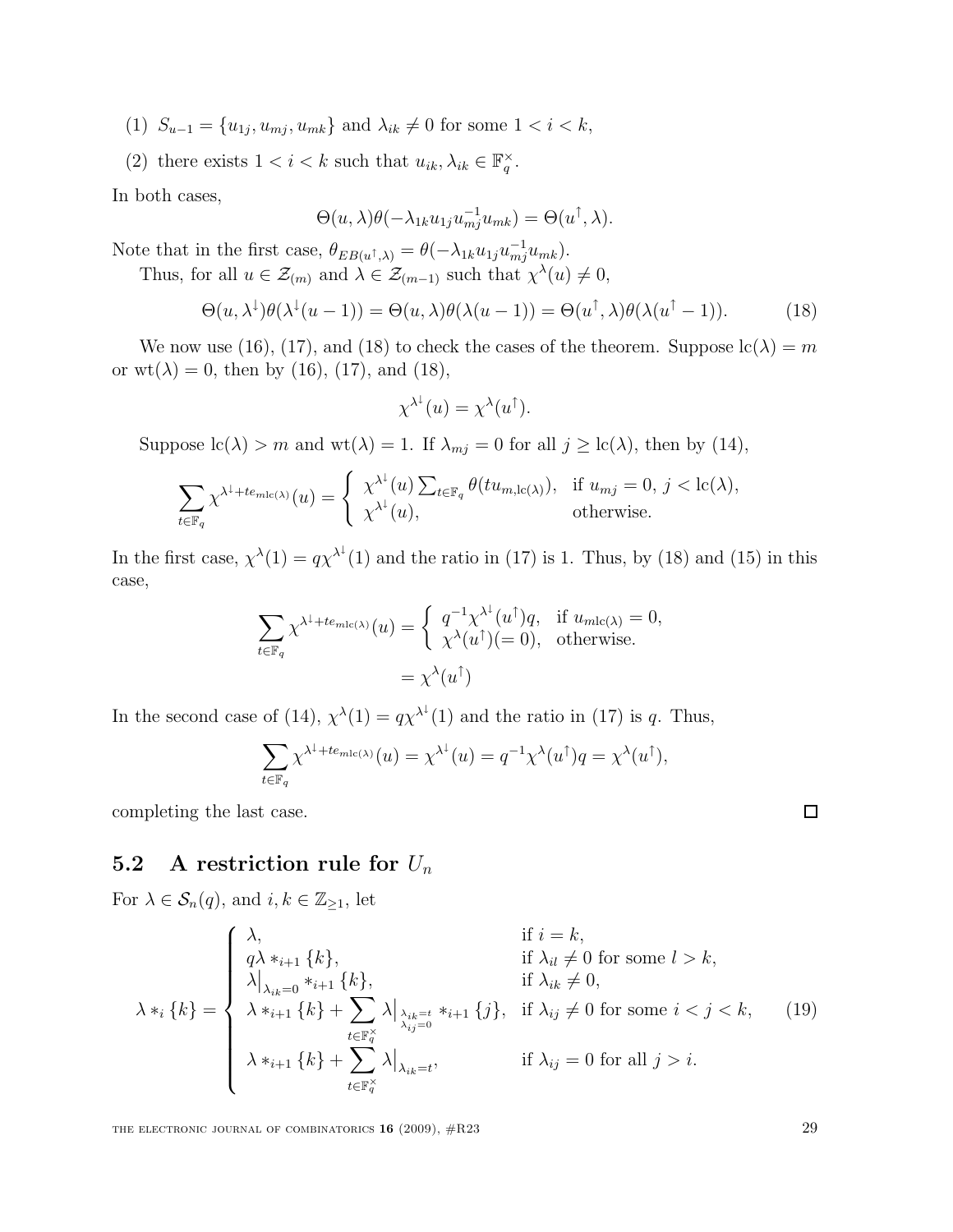We will extend this product to supercharacters by the convention

$$
\chi^{\mu} *_{i} \chi^{\{k\}} = \sum_{\lambda} c_{\mu k}^{\lambda} \chi^{\lambda}, \quad \text{if} \quad \mu *_{i} \{k\} = \sum_{\lambda} c_{\mu k}^{\lambda} \lambda.
$$

Corollary 5.1. For  $\lambda \in \mathcal{S}_n(q)$ ,

$$
\operatorname{Res}_{U_{n-1}}^{U_n}(\chi^{\lambda}) = \begin{cases} \chi^{\lambda} *_{1} \chi^{\{k\}}, & \text{if } \lambda_{1k} \neq 0, \text{ for some } 1 < k, \\ \chi^{\lambda}, & \text{otherwise.} \end{cases}
$$

*Proof.* Note that for  $1 \leq m \leq n$ , Theorem 5.1 implies

$$
\operatorname{Res}_{U_{(m)}}^{U_{(m-1)}}(\chi^{\lambda}) = \begin{cases} \chi^{\lambda}, & \text{if } \operatorname{lc}(\lambda) \neq m \text{ and } \operatorname{wt}(\lambda) = 0, \\ \chi^{\lambda - \lambda_{im}e_{im}}, & \text{if } \operatorname{lc}(\lambda) = m, \\ q\chi^{\lambda}, & \text{if } \operatorname{lc}(\lambda) > m, \operatorname{wt}(\lambda) = 1, \lambda_{mj} \neq 0 \text{ for some } j > \operatorname{lc}(\lambda), \\ \sum_{t \in \mathbb{F}_q} \chi^{\lambda + te_{m\mathrm{lc}(\lambda)}}, & \text{if } \operatorname{lc}(\lambda) > m, \operatorname{wt}(\lambda) = 1, \lambda_{mj} = 0, \text{ for all } j > \operatorname{lc}(\lambda). \end{cases}
$$

The multiplication given by (19) is an iterative version of the restrictions from  $U_{(m-1)}$ to  $U_{(m)}$ , where the last two cases in (19) correspond to the last case in the restriction, depending on whether there exists  $\lambda_{mj} \in \mathbb{F}_q^{\times}$  for some  $j < \text{lc}(\lambda)$ .  $\Box$ 

Remark. It follows that the coefficients of the restriction are polynomial in q.

#### 5.3 Examples

**Example 1.** Consider the case  $q = 2$ . Then we may choose our representatives  $\lambda \in \mathfrak{n}_n^*$ and  $u \in U_n$  to correspond to set partitions of  $\{1, 2, \ldots, n\}$ . For example, if

$$
\lambda = \{1 \cap 5 \mid 2 \cap 6 \mid 3 \cap 4\},\
$$

then

$$
Res_{U_5}^{U_6}(\chi^{\lambda}) = \chi^{\{1-5|2-6|3-4\}} *_{1} \{5\}
$$
  
=  $\chi^{\{1|5|2-6|3-4\}} *_{2} \{5\}$   
=  $2\chi^{\{1|5|2-6|3-4\}} *_{3} \{5\}$   
=  $2\chi^{\{1|5|2-6|3-4\}} *_{4} \{5\} + 2\chi^{\{1|2-6|3-5|4\}} *_{4} \{4\}$   
=  $2\chi^{\{1|5|2-6|3-4\}} *_{5} \{5\} + 2\chi^{\{1|2-6|3-4-5\}} *_{5} \{5\} + 2\chi^{\{1|2-6|3-5|4\}}$   
=  $2\chi^{\{1|5|2-6|3-4\}} + 2\chi^{\{1|2-6|3-4-5\}} + 2\chi^{\{1|2-6|3-5|4\}}$ 

Note that the final result gives the representative of  $U_{n-1}$  as a submatrix of  $U_n$  (since by construction the first row will always be zero). To obtain a set partition of  $n-1$ , we would remove 1 and renumber the rest of the entries  $j \mapsto j - 1$ .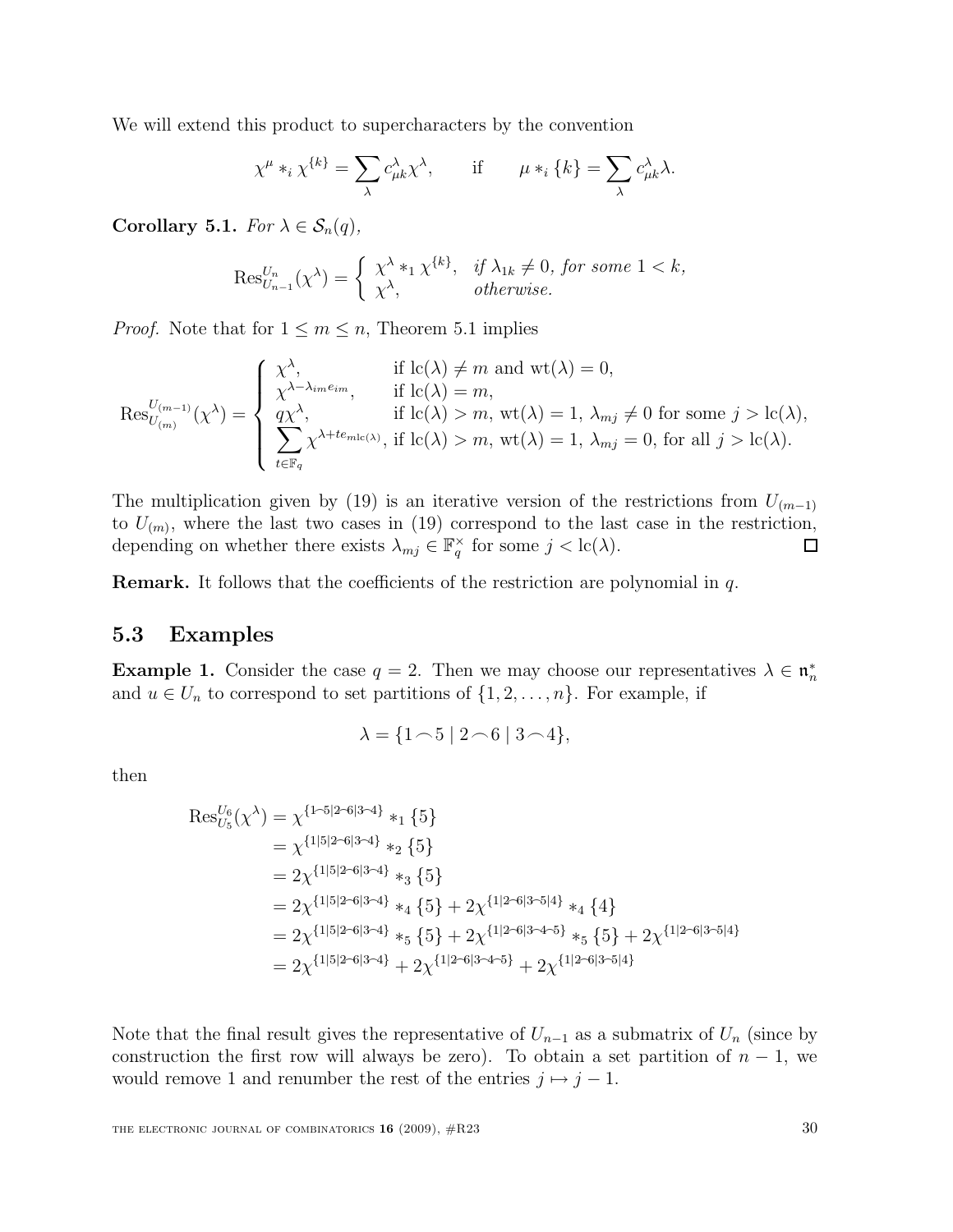Alternatively, this algorithm may be viewed as a "bumping algorithm", where we replace the 1 by all other "possibilities," suitably defined.

**Example 2.** Linear characters of  $U_n$  are those characters whose superclass representative satisfies, i and j are in the same part only if  $i + 1, i + 2, \ldots, j - 1$  are also in the part. In this case,

$$
\chi^{\lambda} *_{1} \{j\} = \chi^{\lambda}.
$$

Example 3. On the opposite extreme with have the case

$$
\lambda = \{1 \cap n \mid 2 \mid 3 \mid \dots \mid n-1\}.
$$

In this case,

$$
\chi^{\lambda} *_{1} \{n\} = \sum_{\substack{\mu \in S_{n}(q), \\ \lambda_{ij} = 0, 1 \leq i < j < n}} \chi^{\mu}.
$$

### 5.4 An alternate embedding of  $U_{n-1}$

The paper [13] uses a different embedding of  $U_{n-1}$  into  $U_n$  (obtained by removing the last column rather than the first row). This alternate embedding gives a different restriction rule. For  $\mu \in \mathcal{S}_n(q)$  and  $j, l \in \mathbb{Z}_{\geq 1}$ , let

$$
\{j\} *_{l} \mu = \begin{cases} \mu, & \text{if } j = l, \\ q(\{j\} *_{l-1} \mu), & \text{if there is } i < j \text{ with } \mu_{il} \neq 0, \\ \{j\} *_{l-1} \mu \Big|_{\mu_{jl} = 0}, & \text{if } \mu_{jl} \neq 0, \\ \{j\} *_{l-1} \mu + \sum_{t \in \mathbb{F}_q^\times} \{k\} *_{l-1} \mu \Big|_{\mu_{kl} = 0, \atop \mu_{jl} = t}, & \text{if there is } k > j \text{ with } \mu_{kl} \neq 0, \\ \{j\} *_{l-1} \mu + \sum_{t \in \mathbb{F}_q^\times} \mu \Big|_{\mu_{jl} = t}, & \text{otherwise.} \end{cases}
$$

Then by symmetry arguments from [13], we obtain the following corollary for this alternate embedding of  $U_{n-1}$  into  $U_n$ .

Corollary 5.2. For  $\lambda \in \mathcal{S}_n(q)$ ,

$$
\operatorname{Res}_{U_{n-1}}^{U_n}(\chi^{\lambda}) = \begin{cases} \chi^{\{j\}} *_{n} \chi^{\lambda}, & \text{if } \lambda_{jn} \neq 0, \text{ for some } j < n, \\ \chi^{\lambda}, & \text{otherwise.} \end{cases}
$$

In particular, unlike in the symmetric group representation theory, the decomposition of restricted characters depends on the embedding of  $U_{n-1}$  into  $U_n$ . Other than the "antitranspose" symmetry of this section, it is currently unknown what kind of combinatorial relationship might exist between the restriction coefficients of different embeddings.

**Remark.** The paper [13] studies the problem of induction from  $U_{n-1}$  to  $U_n$ . While this is done directly, one could obtain analogous results from this paper by Frobenius reciprocity.